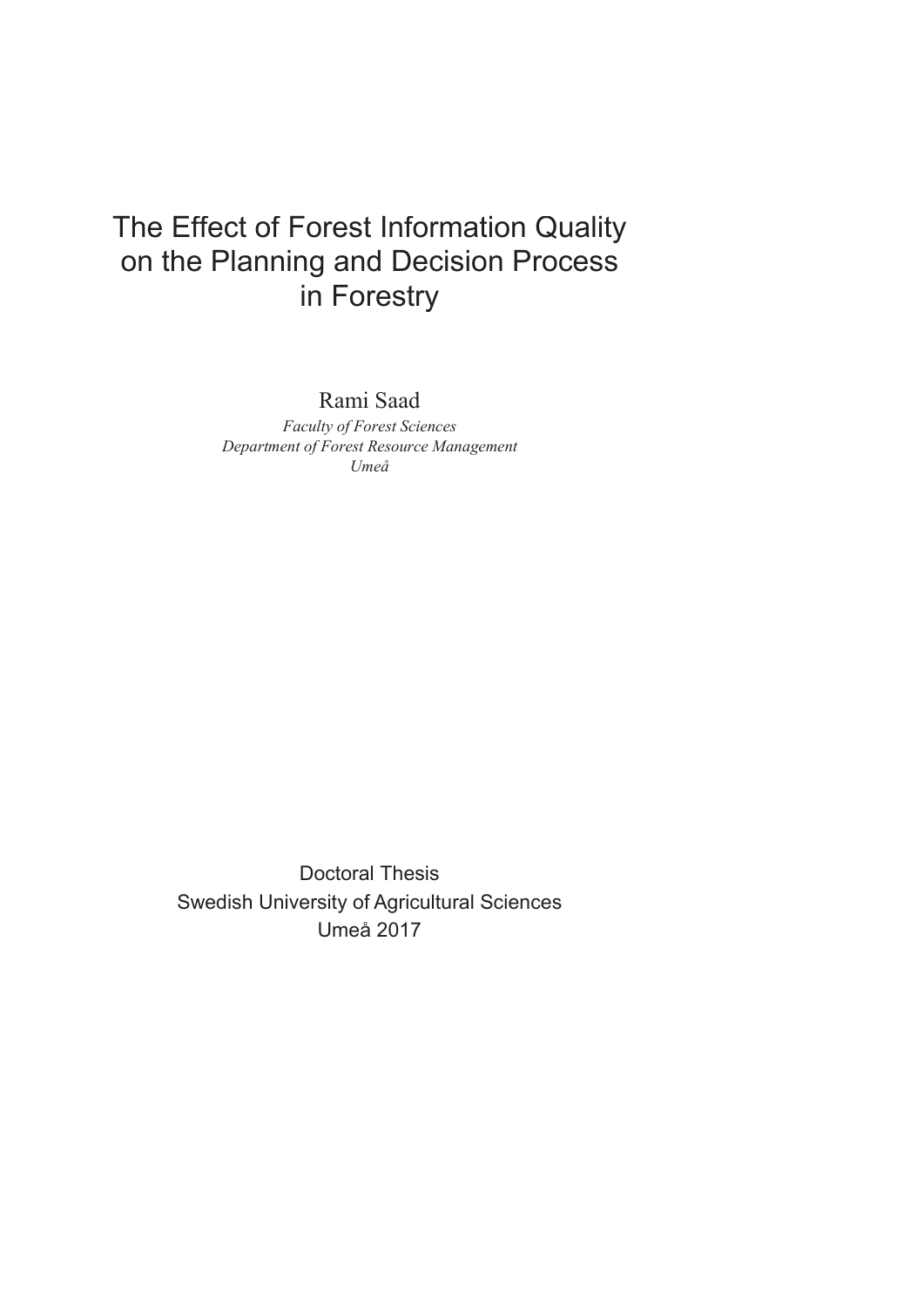Acta Universitatis Agriculturae Sueciae 2017:11

Cover: Mid-Swedish forest landscape (photo: T. Lämås)

ISSN 1652-6880 ISBN (print version) 978-91-576-8795-1 ISBN (electronic version) 978-91-576-8796-8 © 2017 Rami Saad, Umeå Print: SLU Service/Repro, Uppsala 2017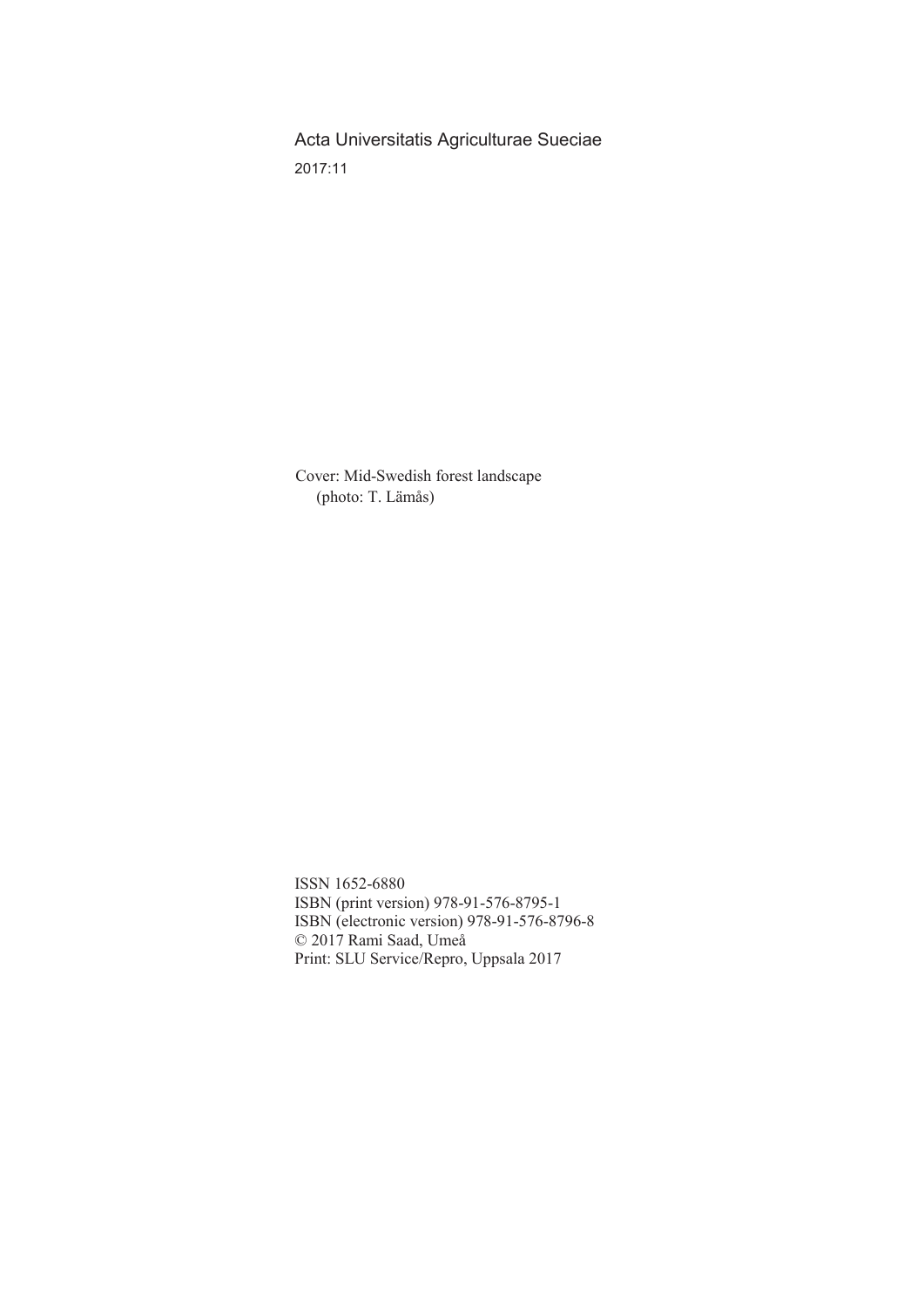### The Effect of Forest Information Quality on the Planning and Decision Process in Forestry

#### **Abstract**

Managing the forests is important for the provision of timber, environmental benefits, recreation, etc., to both forest owners and society. In order to manage the forests, information on the state of the forest is required. However, forest information is not free from errors, that is, it suffers from some degree of uncertainty leading to suboptimal decisions and potential economic losses.

Remote sensing data are frequently used to acquire forest information. In this thesis the use of remote sensing techniques was elaborated further. In Paper I airborne laser scanning (ALS) data was used to estimate stand stem diameter distributions and, thus improving forest information compared to traditional stand mean values. In Paper II ALS data was used first as auxiliary data when using the local pivotal method (LPM) and a micro-stand approach for locating reference plots. Second, ALS data was used as auxiliary data when imputing forest information to evaluation plots. The combined approached showed a potential for improvement and has the potential to be a competitive method when considering cost efficiency.

Improving forest information can be done through acquiring new information or through assimilating new with old information. Paper III presents the benefits of data assimilation process. It provides more accurate estimates as compared to traditional methods and it also provides the associated uncertainty. Paper IV presents a visual illustration method to incorporate estimates of uncertainty in forest planning. The method is applicable in current decision support systems (DSSs) for use in stand level decision making situations.

The results of this thesis may also shed light on the reason why uncertainty so far is typically ignored in forest planning. Taking the results and the potential benefits of this thesis forward could lead to the development of new DSSs considering uncertainty. Moreover, the data assimilation process should be further investigated, as it is a promising framework for assimilating different sources of information into a single useful source of information for forest planners and decision makers.

*Keywords:* forest management planning, suboptimal loss, Heureka, decision support system, local pivotal method (LPM), segmentation, most similar neighbor (MSN) imputation, remote sensing, uncertainty, data assimilation, risk preferences, stochastic optimization

*Author's address:* Rami Saad, SLU, Department of Forest Resource Management, Skogsmarksgränd, SE-901 83 Umeå, Sweden *E-mail:* rami.saad@ slu.se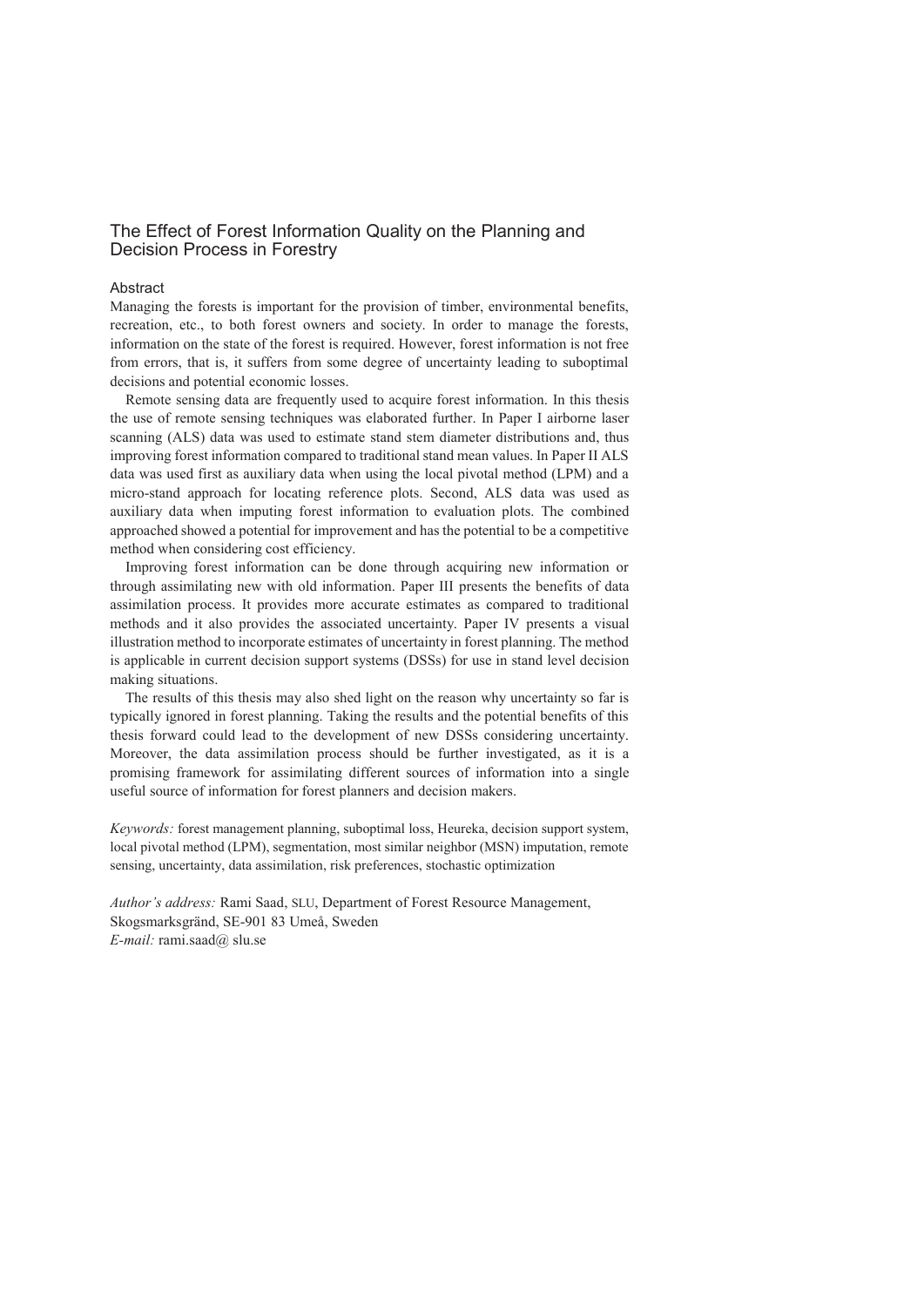## Dedication

I dedicate the fruit of my work to my parents whom I truly love. My virtuous father Emil, and my virtuous mother Fatina, you are a blessing in my life. (Psalms 128).

*Then Samuel took a stone and set it up between Mizpah and Shen and called its name Ebenezer; for he said, "Till now the Lord has helped us."* 1 Samuel 7:12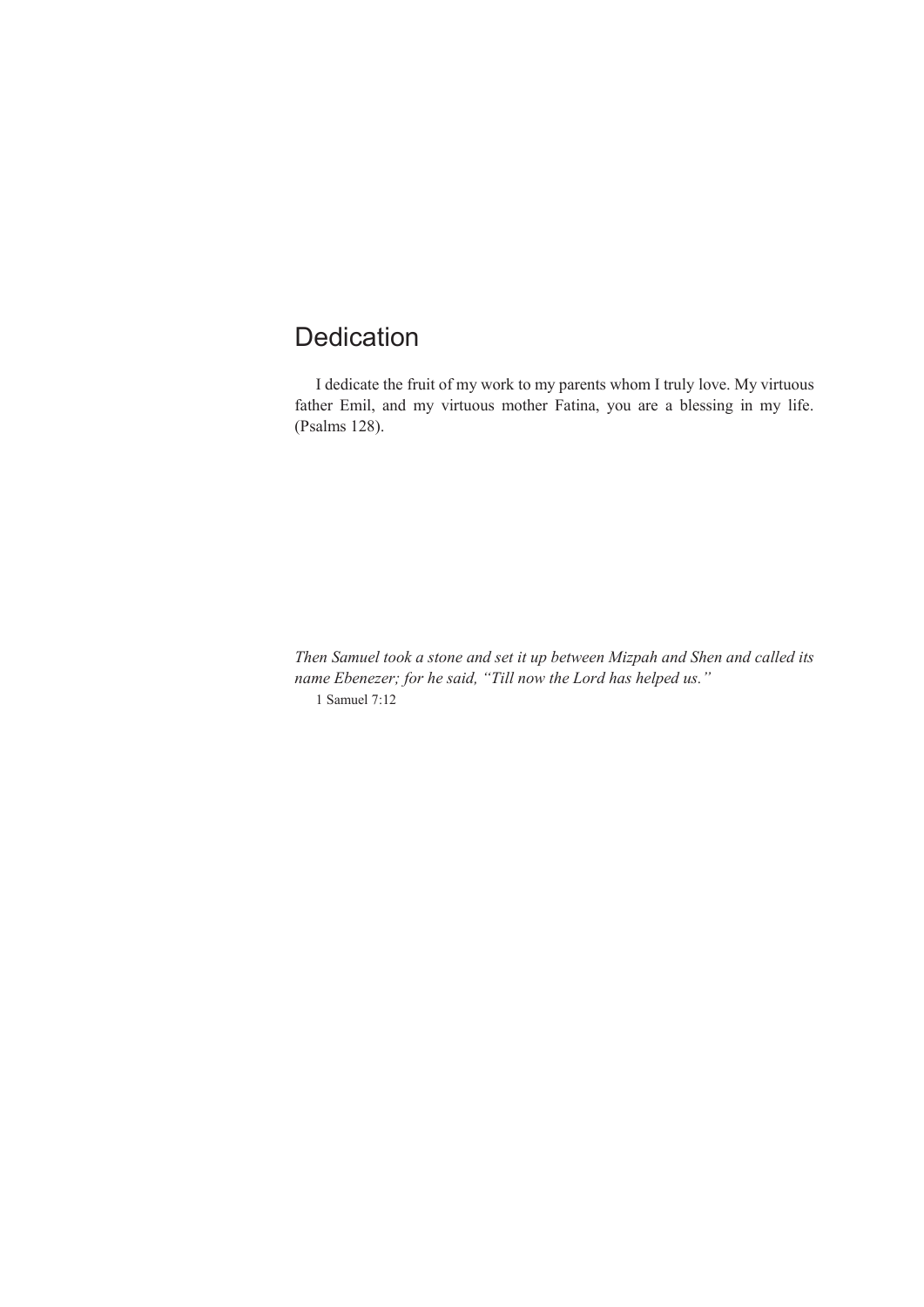# **Contents**

|                  | <b>List of Publications</b>                                             | 7  |
|------------------|-------------------------------------------------------------------------|----|
|                  | <b>Abbreviations</b>                                                    | 9  |
| 1                | <b>Introduction</b>                                                     | 11 |
| 1.1              | Forest planning and DSS                                                 | 11 |
| 1.2              | Forest information (field survey and remote sensing)                    | 13 |
| 1.3              | Uncertainty in forest planning                                          | 15 |
| 1.4              | Objectives of the thesis                                                | 16 |
| 2                | <b>Paper summary</b>                                                    | 19 |
| 2.1              | Paper I - Improving data quality by utilizing ALS in forest information |    |
|                  | estimation                                                              | 19 |
|                  | 2.1.1 Field survey and laser data                                       | 19 |
|                  | 2.1.2 Methodology                                                       | 20 |
|                  | 2.1.2.1<br>Accuracy measurement                                         | 20 |
|                  | 2.1.2.2<br>Suboptimal loss                                              | 21 |
|                  | 2.1.3 Results                                                           | 21 |
|                  | 2.1.4 Discussion                                                        | 22 |
| $2.2\phantom{0}$ | Paper II - Improving data quality by utilizing ALS in the sampling      |    |
|                  | process                                                                 | 23 |
|                  | 2.2.1 Field survey and laser data                                       | 23 |
|                  | 2.2.2 Methodology                                                       | 25 |
|                  | 2.2.3 Validation, accuracy measurement and suboptimal loss              | 26 |
|                  | 2.2.4 Results                                                           | 27 |
|                  | 2.2.5 Discussion                                                        | 28 |
| 2.3              | Paper III- Improving data quality by assimilating different sources of  |    |
|                  | forest information                                                      | 29 |
|                  | 2.3.1 Potential of using DA in forest planning                          | 30 |
|                  | 2.3.2 Conclusions                                                       | 31 |
| 2.4              | Paper IV - Incorporating risk and uncertainty through a forest DSS at   |    |
|                  | stand level                                                             | 31 |
|                  | 2.4.1 Methods                                                           | 31 |
|                  | 2.4.2 Case study                                                        | 33 |
|                  | 2.4.3 Conclusions                                                       | 34 |
| 3                | <b>Discussion</b>                                                       | 37 |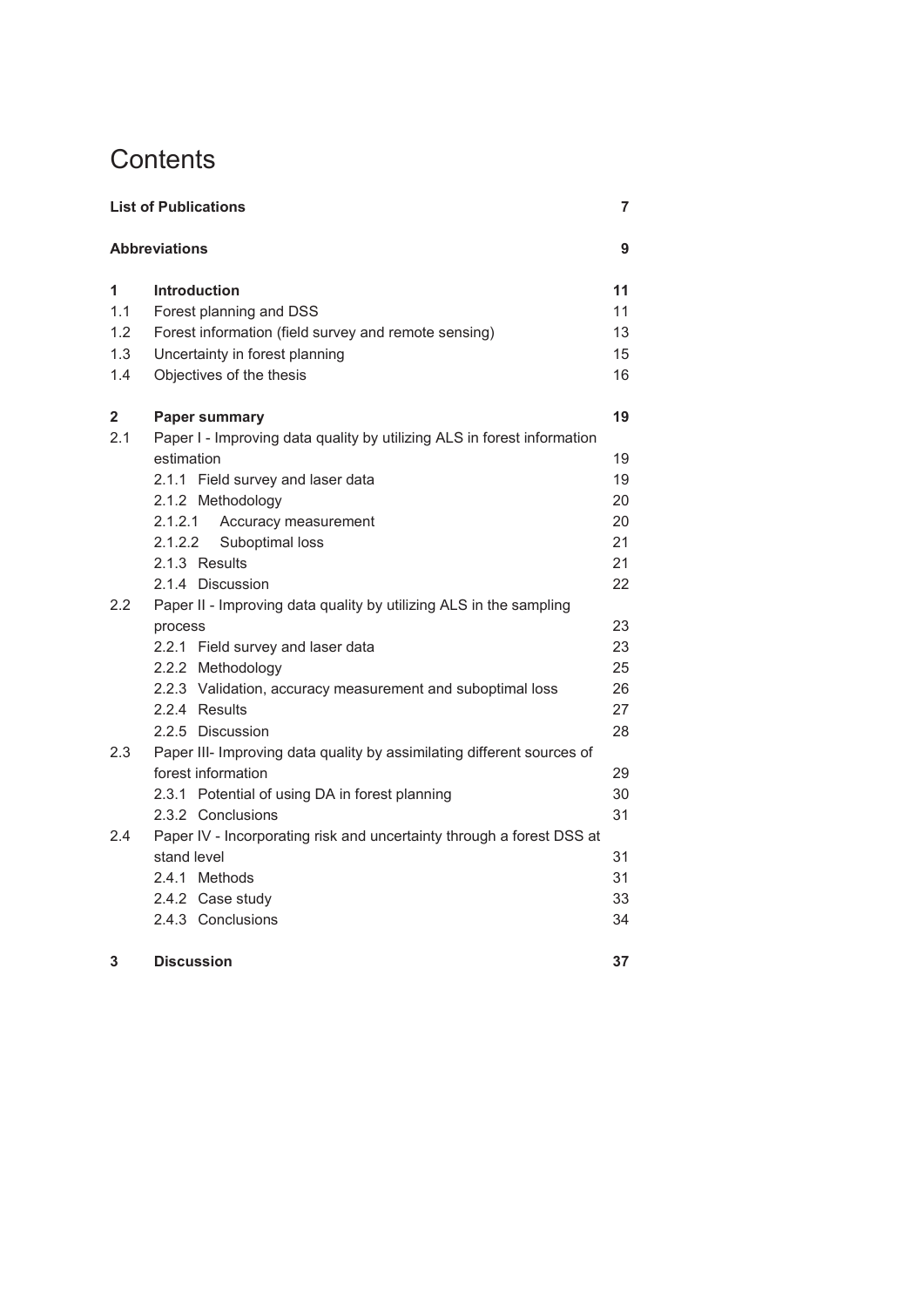| 4 | <b>Concluding remarks</b> | 41 |
|---|---------------------------|----|
|   | <b>References</b>         | 43 |
|   | <b>Acknowledgements</b>   | 47 |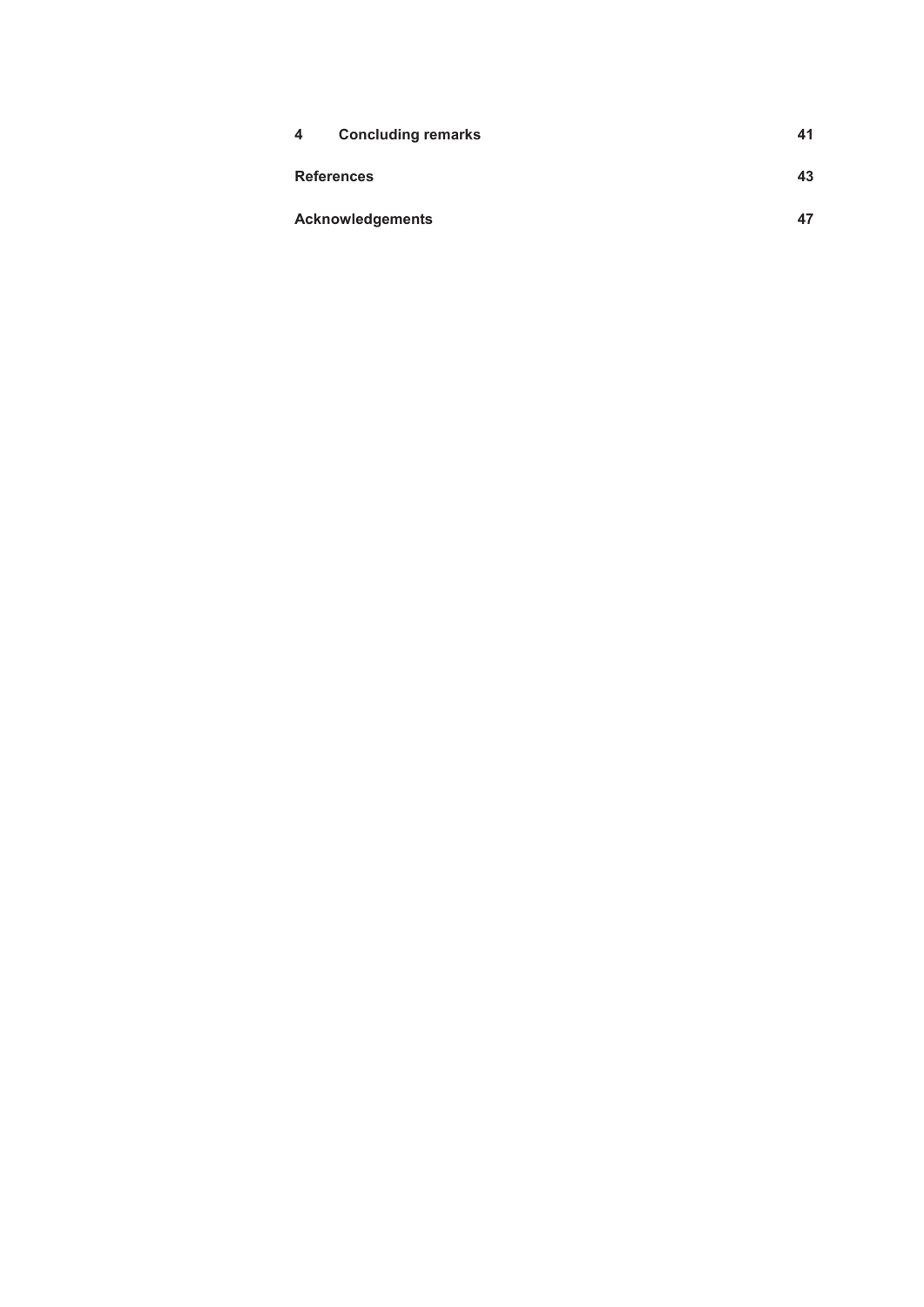## List of Publications

This thesis is based on the work contained in the following papers, referred to by Roman numerals in the text:

- I Saad, R., Wallerman, J. & Lämås, T. (2015). Estimating stem diameter distributions from airborne laser scanning data and their effects on long term forest management planning. *Scandinavian Journal of Forest Research* 30(2):186-196.
- II Saad, R., Lämås, T., Wallerman, J. & Holmström, J. (2016). Local pivotal method sampling design combined with micro stands utilizing airborne laser scanning data in a long term forest management planning setting. *Silva Fennica* vol. 50 no. 2 article id 1414.
- III Saad, R., Eyvindson, K., Gong, P., Lämås, T. & Ståhl, G. (2017). Potential of using data assimilation to support forest planning. *Canadian Journal of Forest Research.* DOI: 10.1139/cjfr-2016-0439.
- IV Eyvindson, K., Saad, R., & Eriksson, L.O. Incorporating stand level risk management options into forest decision support systems (submitted manuscript).

Papers I-III are reproduced with the permission of the publishers.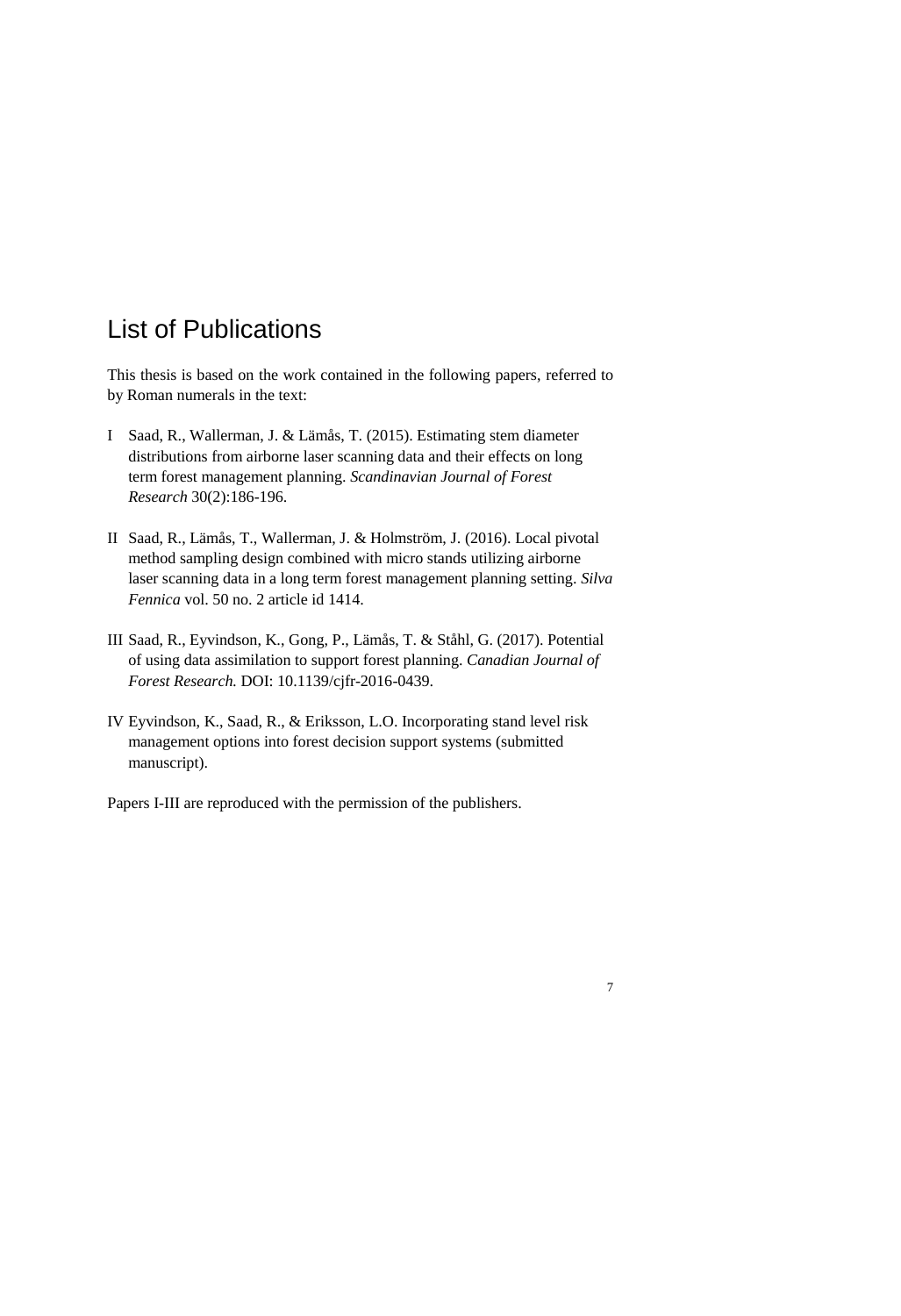The contribution of Rami Saad to the papers included in this thesis was as follows:

- I Planned the study with the co-authors. Carried out most parts of the calculations and analyses and wrote major parts of the manuscript.
- II Planned the study with the co-authors. Carried out major parts of the calculations and analyses and wrote major parts of the manuscript.
- III Planned the study with the co-authors. Compiled major parts of the content included and wrote parts of the manuscript.
- IV Elaborated the initial idea, carried out parts of the calculations and analyses and wrote parts of the manuscript.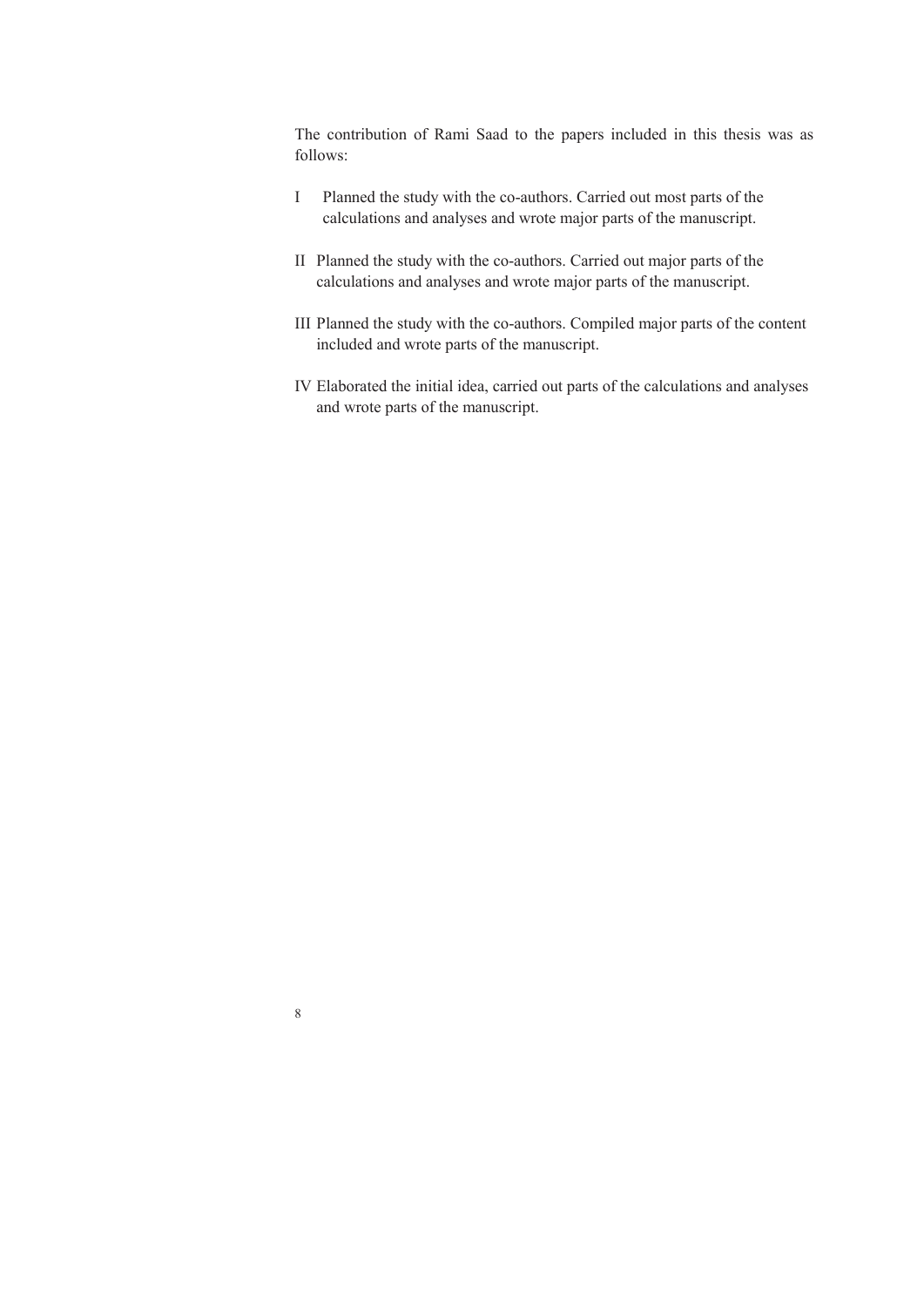# Abbreviations

| ALS.       | Airborne laser scanning |
|------------|-------------------------|
| DA         | Data assimilation       |
| <b>DSS</b> | Decision support system |
| <b>NPV</b> | Net present value       |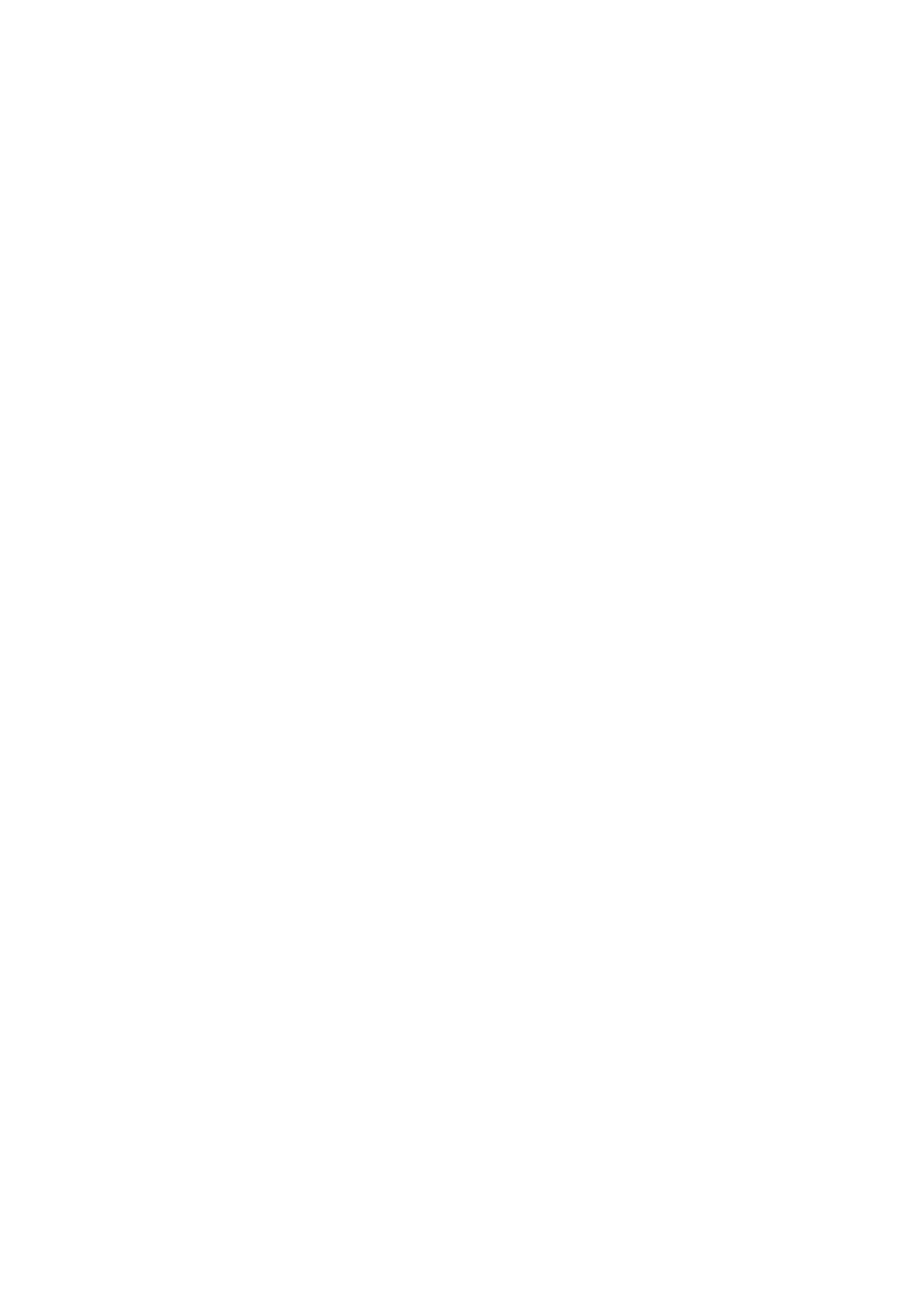## 1 Introduction

Forests are important natural resources that provide the forest owner and society with timber and non-timber products and thereby forests involve large monetary and other social values. Therefore it is important to manage the forests to provide a high utility to forest owners and society.

Information on the present state of the forest serves as the basis for the forest planning process and therefore plays an important role in planning and decision processes. However, forest information is not free from errors; therefore these errors are considered a source of uncertainty in the forest planning process. Uncertainty stemming from forest information or other sources typically leads to suboptimal decisions in forest planning (Duvemo and Lämås 2006; Pasalodos-Tato et al. 2013). Therefore, considering and reducing uncertainty in forest information is of major importance for forest planners. Furthermore, the need for accurate (higher quality) forest information is increasing, in particular because forests may have multiple uses involving several spatiotemporal scales (Duvemo and Lämås 2006; Kangas 2010; Duvemo et al. 2014).

This thesis concerns the effect of forest information quality on planning and decision processes; hence, the effect of different forest alternatives comprised of field data and remote sensing data used in forest planning were evaluated in terms of timing of actions and suboptimal losses.

## 1.1 Forest planning and DSS

The process of planning includes determining certain goals, managing actions and evaluating in order to achieve these goals. Similar processes occur in forestry, where the goal might be, for instance, maximizing timber production (Davis and Liu 1991; Randhawa et al. 1996; Pukkala 1998; Edwards and Steins 1999; Kazana et al. 2003; Leskinen et al. 2009). However, forests pose a series of serious challenges to the forest planner that turns this kind of planning into a unique process that requires special attention. Such challenges would be, for example, complex growth models and inaccurate information of the current state. The complexities in forest planning can also potentially stem from the conflicting multiple goals, such as simultaneously maximizing economic value and forest conservation objectives for biodiversity purposes. Nevertheless, the most typical goal stated by forest owners is to achieve a high and sustained economic yield – often expressed in terms of net present value (NPV) – given restrictions based on nature conservation and other considerations. The result of the planning process is a series of management actions that satisfy the stated goal(s).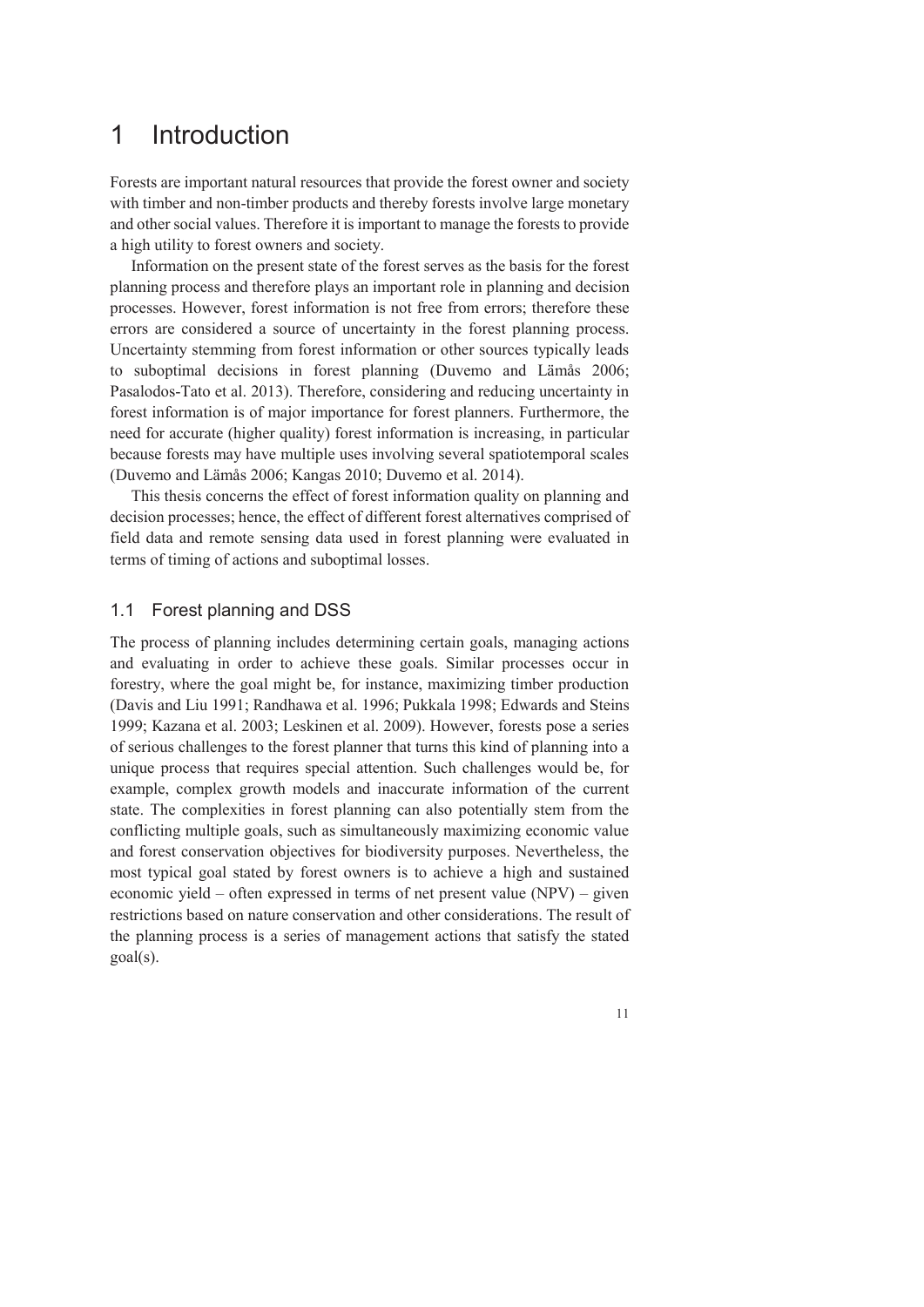Forest planning generally considers at least two time horizons: long term and short term planning (Bettinger et al. 2009; Davis et al. 2001; Eriksson 2008). The long term planning process is an important step towards enabling sustainable forest management (i.e., that today's forest management does not restrict possibilities of forest use in the future). This step requires consideration of several aspects such as nature conservation, carbon sequestration and balancing the volume, species composition, and assortment distribution of harvests. Moreover, the results of long term planning for the near future are actually the targets of short term planning; therefore, there is a strong linkage between long term planning and short term planning. In short term planning, in contrast to long term planning, the focus is shifted to facilitate timber procurement and logging procedures and that can be achieved by planning the harvest schedule for single stands. The industrial demands are heavily dependent on this step since the forest industries decide on the potential delivery of wood products beforehand (Bettinger et al. 2009; Davis et al. 2001; Eriksson 2008). In this thesis the effect of forest information quality was tested only in a long term forest planning setting (100 years).

Since the 1970s (e.g. the US Timber RAM (Navon 1971) and FORPLAN systems (Alston and Iverson (1987))), computerized decision support systems (DSSs) became important tools for the support of forest planners in the planning process. The development of forest DSSs is an active research area, one example being the Heureka system (Gordon et al. 2013; Borges et al. 2014; Wikström et al. 2011) developed at the Swedish University of Agricultural Sciences (SLU). It enables forest planning for both long and short term, however, the system is developed more with long term planning in mind. Moreover, there are several successful systems similar to Heureka, for instance, the MELA system in Finland (e.g., Redsven et al. 2013), SGIS in Norway (e.g., Rørstad et al. 2010) and SADfLOR in Portugal (e.g., Garcia-Gonzalo et al. 2015).

In the planning procedure, the Heureka DSS is used to simulate and evaluate different possible treatments, then maximize a goal stated by the user, such as maximum NPV subject to economic and environmental restrictions. In order to compute the NPV as a consequence of different actions and to evaluate them, forest information (either in terms of stand mean values such as basal area, number of stems, mean diameter and height, etc. or as individual tree data) is required to be imported into the DSS. The Heureka DSS was used in the studies included in this thesis where computation of NPV was required.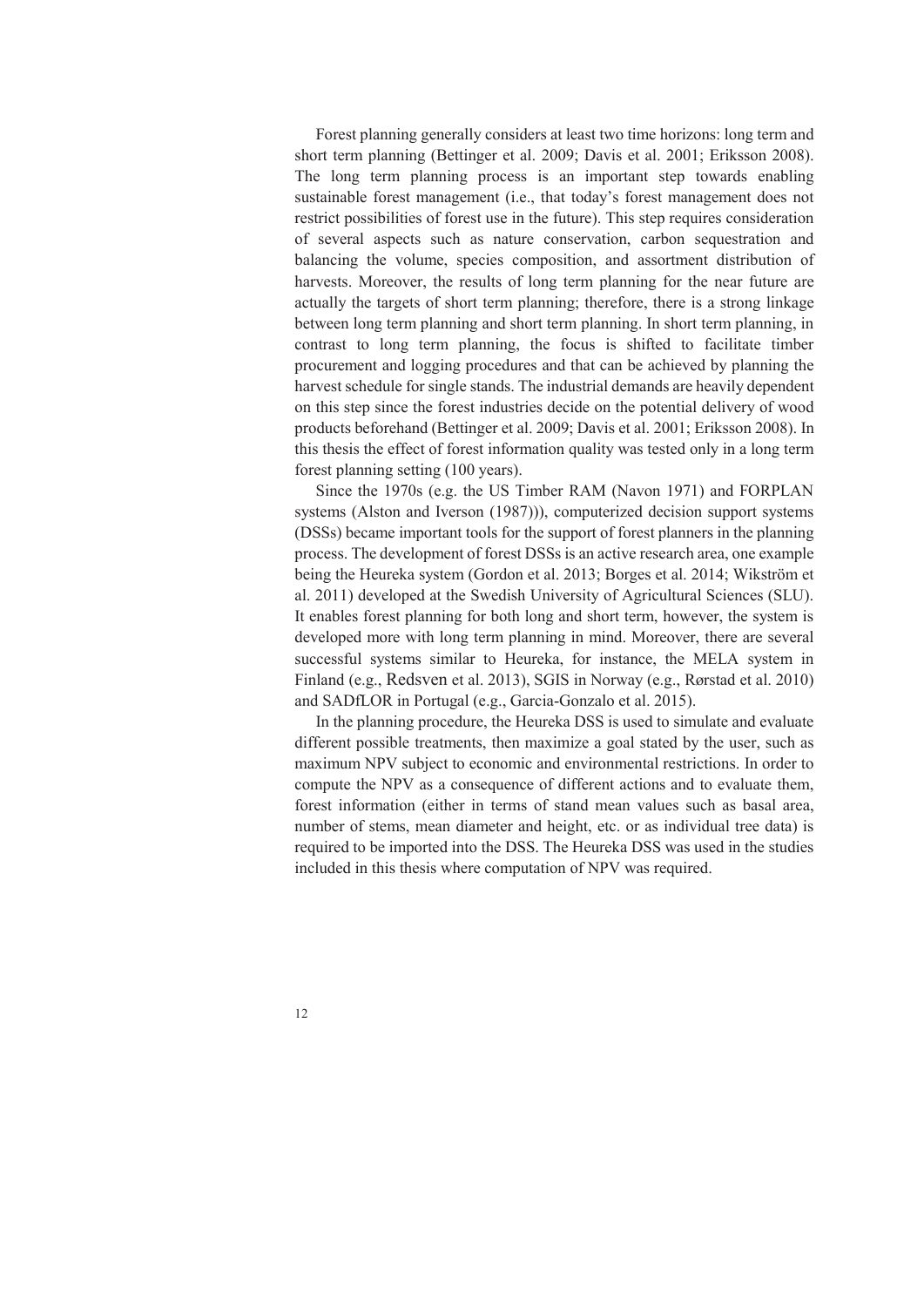#### 1.2 Forest information (field survey and remote sensing)

Forest information is used in the planning process in order to predict future states and to determine optimal future actions. Typically forest information is often organized in databases, where relatively homogenous parcels of forested land are aggregated into stands. The stand is a concept used in forestry as both a description and treatment unit for a piece of homogenous forest land. Thereby forest information is typically contained in forest maps and can be found in forest stand databases. This type of information typically consists of stand level values in terms of mean values, for instance, mean age, mean stem number, and mean basal area per hectare. Nevertheless, it is not always straightforward to identify what information is most important for the forest planner; it is, however, common to assume that at least stem volume, variation of the stem diameter, stand age, and tree species composition are essential for the decision maker as these factors are closely related to the value of timber and pulp wood in a given forest stand (Bettinger et al. 2009; Davis et al. 2001; Eriksson 2008). Contrary to stand mean values, forest information can be in the form of individual tree data making up tree lists with stated species and size for each tree. This type of information is seldom available in stand databases. DSSs often use individual tree models in the calculations, therefore if only stand mean values are available these values are transferred to tree lists using built-in models in the DSSs, typically based on assumptions on stand stem diameter distributions. As these stem distribution models are quite rough a potential improvement is to provide diameter distributions based on field surveys or remote sensing.

Stand level forest information compiled in stand register databases is gathered using different methods, for instance, ocular methods (subjective choice of sample units and few guiding measurements) or field sample plots (objective approach). Estimation based on ocular methods typically contain systematic and random errors while estimates based on objective sampling, such as plot sampling, can be expected to contain random errors only and the data acquired are typically considered to be unbiased. Stand register databases are commonly updated on a 5 to 10 year rotation, or prior to planned management actions. In the last decade, the use of the remote sensing techniques, such as airborne laser scanning (ALS; McRoberts et al. 2010), for acquiring forest information is increasing rapidly and, subsequently, the challenges of using these data in an efficient way are also increasing. Remote sensing techniques, such as aerial photography or especially ALS, have the potential to capture high quality information for forest planning purposes (Gobakken & Næsset 2004; Næsset et al. 2004; McRoberts et al. 2010). This information is generally found to outperform traditional sources of information, such as data based on ocular methods and old and forecasted stand register data, for management planning.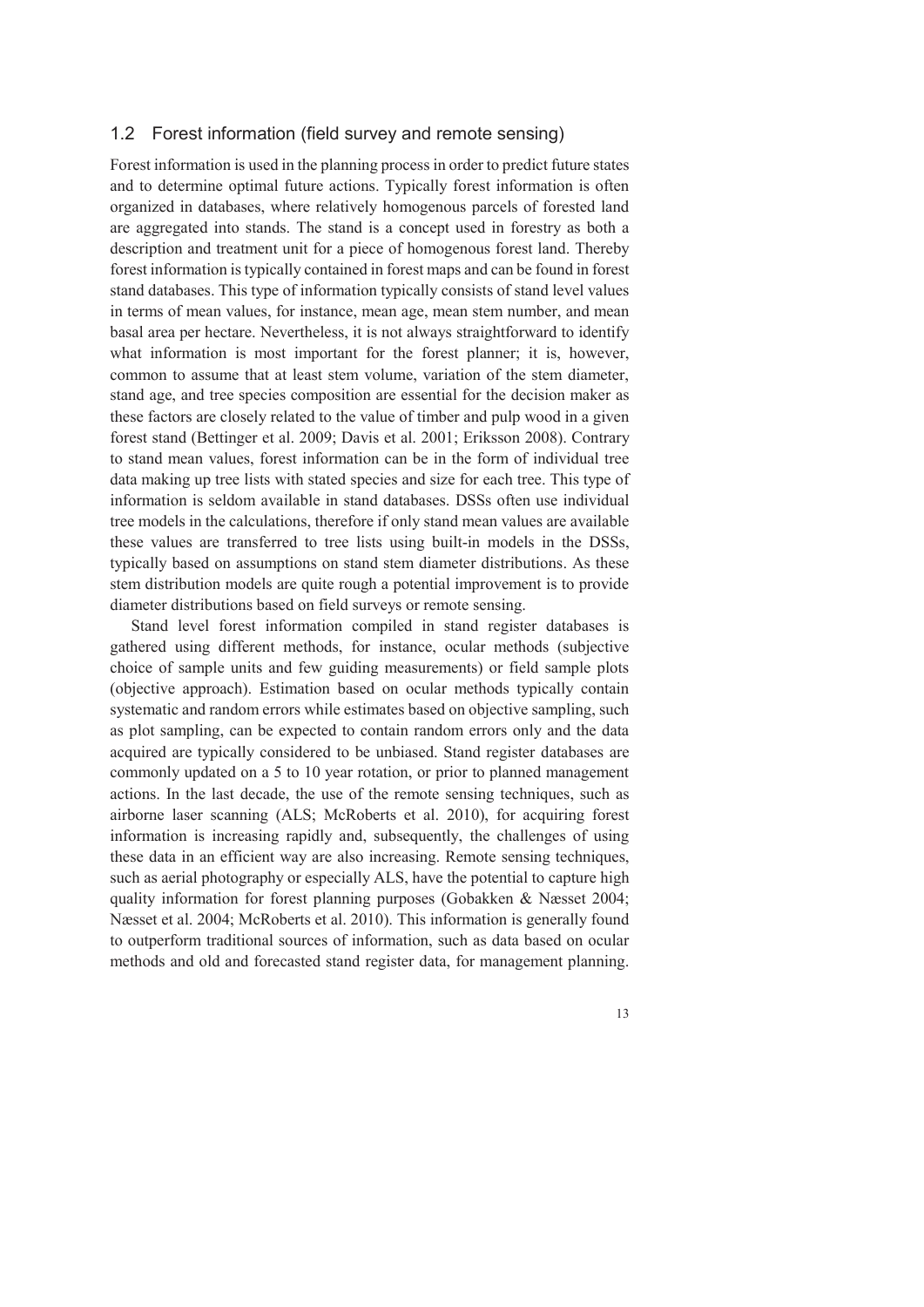Compared to traditional ocular estimates typically providing relative random errors of 20%, for example, for basal area and timber volume (Ståhl 1992), remote sensing techniques provide relative random errors of 3-15% (paper II). Recently, nationwide ALS campaigns in countries such as Denmark, Switzerland, the Netherlands, Finland and Sweden have been conducted and promoted in order to, among other purposes; provide remote sensing data to forest planners at a low cost (Nilsson et al. 2016).

ALS data can be used for estimating stand variables, either as stand mean values or values for individual trees for each stand. ALS data can be acquired at a low number of laser pulses per area unit ( $\leq$ 5 pulses per m<sup>2</sup>) or at a higher number of laser pulses per area unit (typically  $>5$  pulses per m<sup>2</sup>). In general the low number of laser pulses is used for the area-based method (providing forest data per raster cell, Næsset 2002) while a high number of pulses enables the estimation of individual tree data (e.g., Persson et al. 2002; Solberg et al. 2006; Breidenbach et al. 2010).

Stand delineation is an important procedure aimed at reducing variation within the delineated units by aggregation of similar forest areas. Historically, forests have been delineated manually into stands, either by field survey or aerial photo interpretation. Since stand delineation is performed manually and subjectively, a high variation in forest characteristics within stands is often encountered. ALS data were found to be a data source for forest planning via automatic delineation of stands as (e.g. Olofsson and Holmgren (2014)). Stand delineation using ALS (Koch et al. 2009) potentially reduces the variation within the delineated stands, thus improving the forest information. Stand delineation using automatic delineation algorithms has also led to the introduction of the concept of "micro-stands" (Hyvönen et al. 2005; Pippuri et al. 2012). Microstands in general are homogenous areas, but could be smaller than traditional stands. However, in forest planning new challenges can appear if the treatment units become smaller than traditional sizes.

Until recently, when new forest information has been acquired, the old information was discarded. However, a new approach to merge data, termed Data assimilation (DA), allows the use of different sources of information acquired at different time points. In its essence, DA is a process which can merge data from different sources into a single usable source. DA has recently been advocated as a tool for improving the information from forest inventories (Czaplewski & Thompson 2008; Ehlers et al. 2013; Nyström et al. 2016). The DA procedure has the potential to increase the quality of forest information by assimilating all new sources of information (typically data from remote sensing) with existing information (typically forecasted data from field surveys).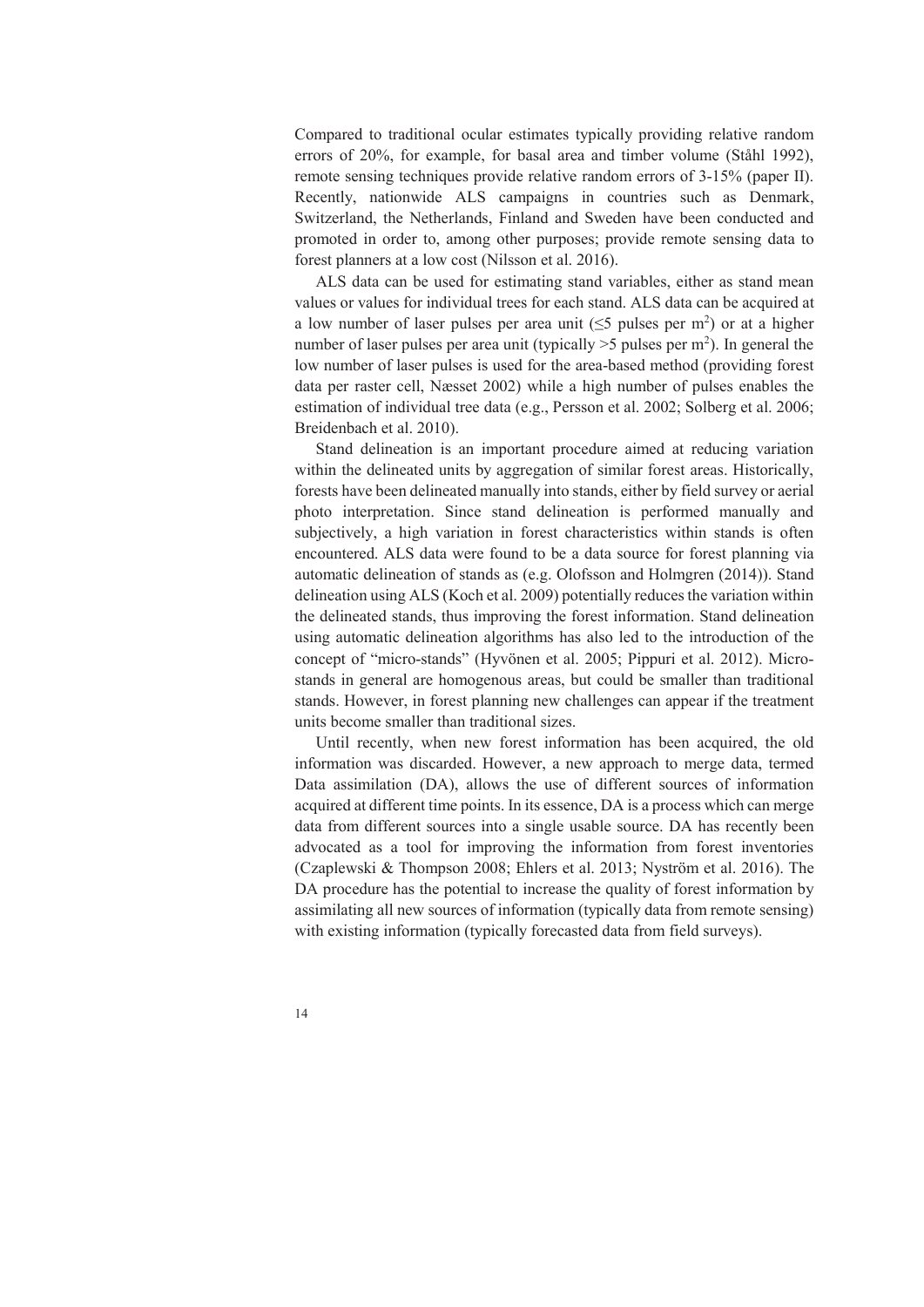#### 1.3 Uncertainty in forest planning

It is difficult, if not impossible, to acquire forest information free from errors. These errors typically lead to suboptimal decisions and therefore are considered to be one of the sources of uncertainty in the forest planning process. Moreover, in a broader perspective, the sources of uncertainty in forest planning can be categorized as belonging to one of the following three sources: (i) uncertainty in forest information, (ii) uncertainty in projection models and thus the future forest state, and (iii) uncertainty in exogenous factors such as timber prices, preferences of the decision maker, climate change and risks associated with natural or human caused external events or disasters (Pasalodos-Tato et al. 2013; Yousefpour et al. 2012). The three sources of uncertainty have the potential to affect the forest planning process negatively. In the four studies which make up this thesis only uncertainty in forest information was addressed. However, uncertainty in forest information, such as forest inventory data, has the potential to affect other sources of uncertainty. That is, forest inventory data of high quality can make natural hazard risk assessment, such as risk of wind throw, more accurate. In addition, growth prediction results are negatively affected by low quality inventory data and other sources of uncertainty. Studies of uncertainty however, often consider a single source of uncertainty where in reality uncertainties are often related. Contrary to a single source of uncertainty Holopainen et al. (2010) consider different uncertainties (forest inventory, growth model and timber prices) simultaneously given different interest rates in order to determine the importance of different source of uncertainties on the NPV. Another example is a study by Mäkinen et al. (2012) where a cost-plusloss analysis approach is applied to determine the optimal inventory interval where uncertainties stemming from both forest inventory and growth predictions are considered simultaneously. Considering different sources of uncertainties simultaneously was not addressed in this thesis.

Several studies have been performed on the topic of uncertainty in forest information, such as the review studies by Duvemo and Lämås (2006) and Kangas (2010), and this uncertainty has been found to have an important effect in the planning process. The uncertainty in forest information can cause inaccurate estimates to be made and therefore lead to wrong management actions and timing of actions. Wrong management actions have the potential to lead to economic losses. Nevertheless, the topic of uncertainty in forest information has so far not received proper attention (Duvemo and Lämås 2006) since this topic has been found to be complex. Kangas (2010) also emphasizes the complexity of the topic and suggests methods to improve the use of the available forest information (not to improve the forest information directly).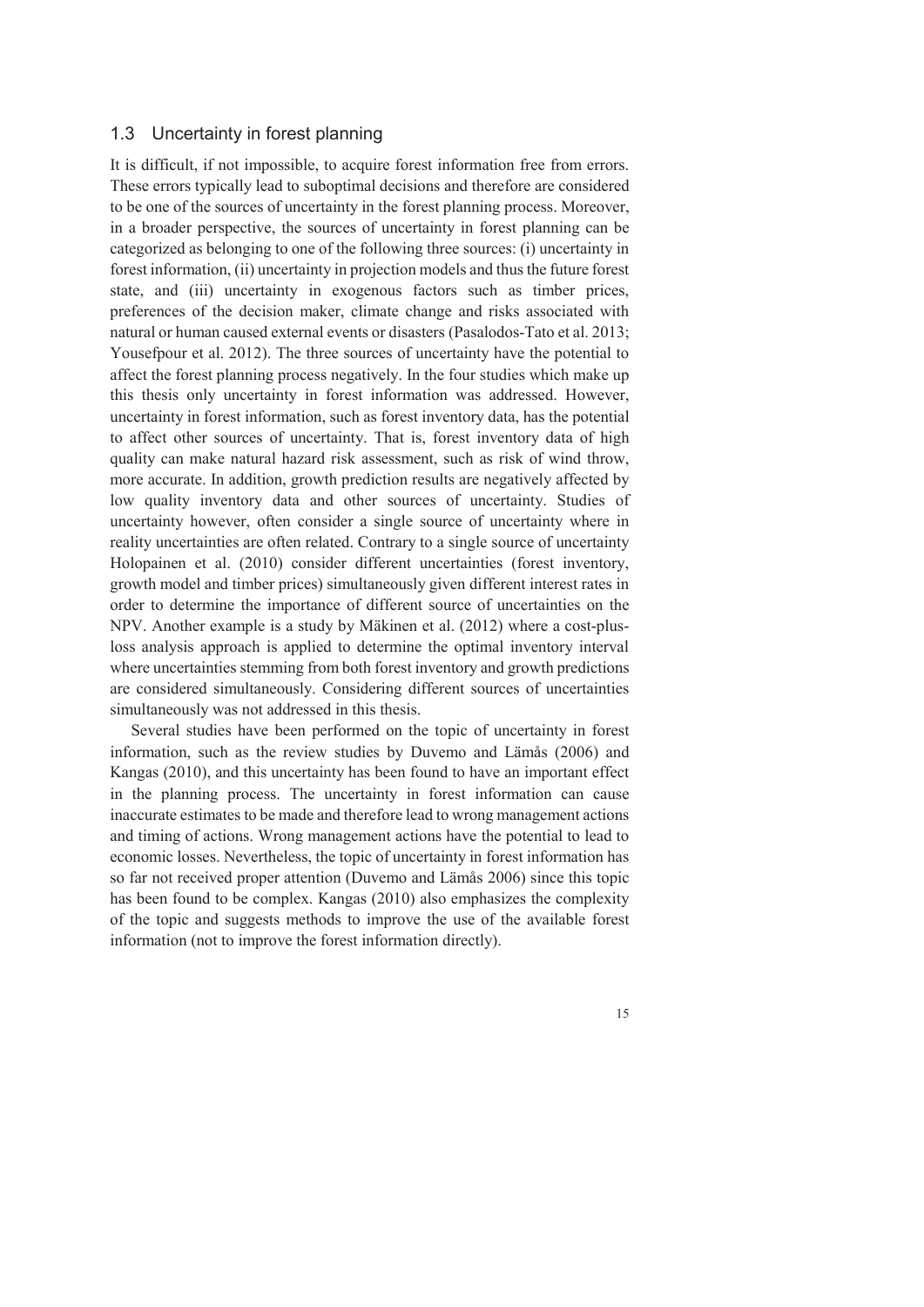In forest information, one common way to control or reduce uncertainty is to simply carry out a new inventory (Ståhl et al. 1994). Carrying out a new inventory is a research topic in itself as there are several available methods to do this, such as by using remote sensing techniques combined with field survey (Næsset 2002, Gobakken and Næsset 2004). Remote sensing has become an essential part of forest inventory since it improves the accuracy of estimated forest variables compared to traditional data acquisition methods, such as ocular field surveys. Moreover, remote sensing can be utilized as auxiliary information in the sampling design and therefore improves the quality of forest information. However, it is not clear which inventory method is the optimal; therefore costplus-loss analysis could be used in this case where the direct cost of carrying out the inventory is added to the expected loss from imperfect information. The costplus-loss technique has been employed in several studies to evaluate the effects of uncertainty in forest information (Eid 2000; Holmström et al. 2003). Moreover, the mentioned DA process is a new approach to processing of forest information, and has the potential to reduce uncertainty in forest information (Ehlers et al. 2013).

In case no new inventory is carried out to improve data quality, securing an even harvest volume and balanced age class distribution are considered ways to handle uncertainty in forest planning (Hahn et al. 2014). Another way of controlling uncertainty in an indirect way is to add risk premium to the discount rate when maximizing the NPV since it reduces the effects of outcomes far into the future and therefore reduces uncertainty.

Another option is to use the errors in the available information; however, the errors are rarely known but can often be estimated or approximated through parametric distributions. If the errors are estimated then sensitivity analysis, scenario analysis or Bayesian decision theory could be used (Ståhl et al. 1994). Applications of stochastic methods for instance, where the uncertainty is integrated in the planning model, can be difficult due to intricate mathematical programming (Pukkala 1998; Pasalodos-Tato et al. 2013) and the ability of traditional mathematical programming methods, such as linear programming, to account for uncertainty. Nevertheless, in the last study of this thesis an attempt was made to develop a simple application that takes into account the estimated error in the forest planning.

### 1.4 Objectives of the thesis

The aim of this PhD thesis is to improve the forest planning process by improving forest information and by suggesting ways to use this information in a forest DSS. Improving forest information was conducted either through field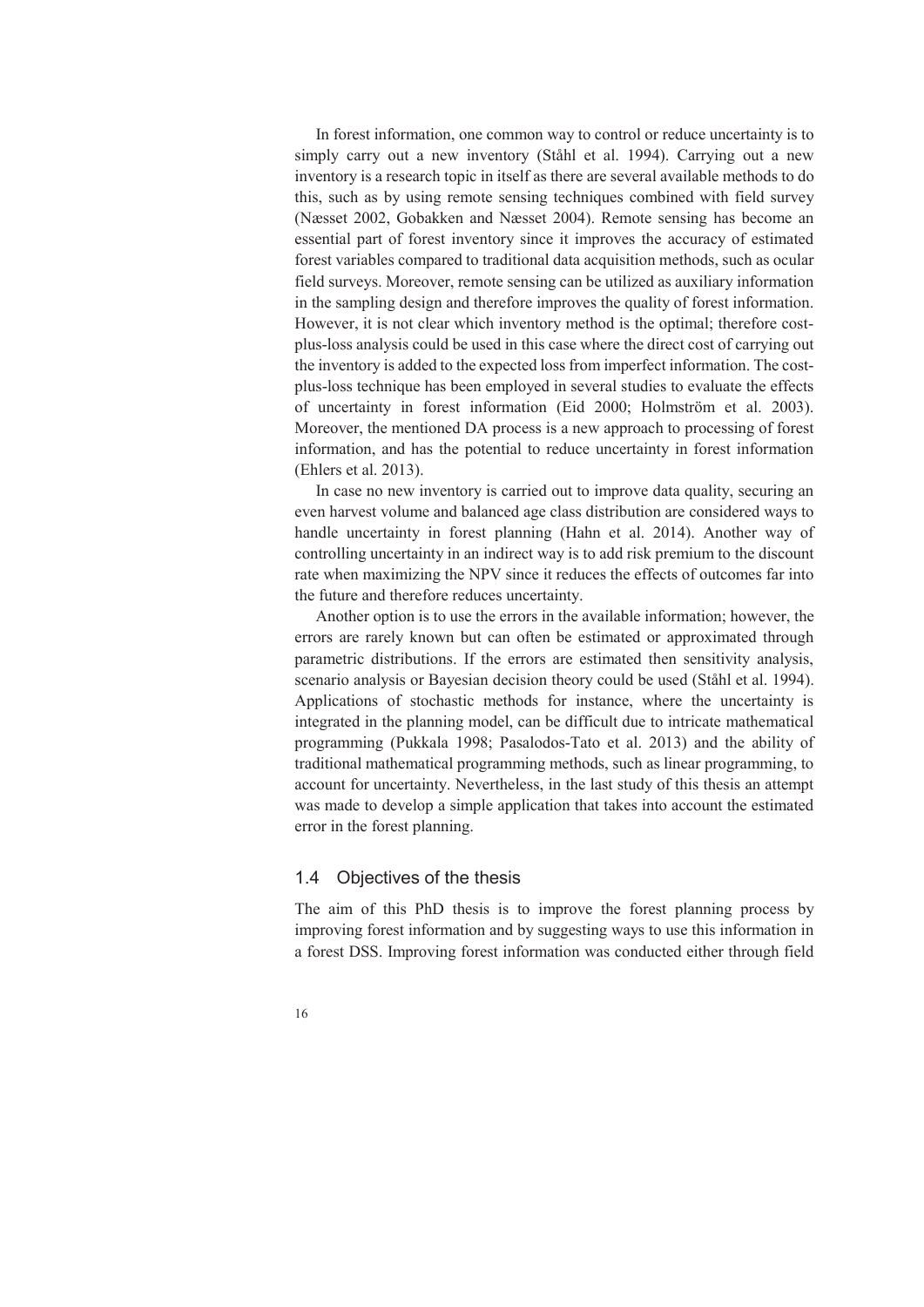surveys and remote sensing (Papers I and II) or through applying the DA procedure (Paper III). Improving the decision processes in the forest DSS was conducted through proposing methods to deal with uncertainty in the forest DSS (Paper IV). It will throughout be assumed that the forest owners' objective is maximum NPV.

The specific objectives of Papers I-IV were:

Paper I. The purpose of the study was to estimate diameter distributions using ALS information and to determine if these distributions notably improved decision making in terms of reduced suboptimal losses compared to traditional methods of simulating tree lists from stand mean values.

Paper II. The purpose of the study was to test the efficiency of (i) the new sample design referred to as the Local Pivotal Method (LPM; Grafström et al. 2012), combined with a micro-stand approach and then compared with a (ii) traditional layout of reference plots in a systematic grid over the forest area.

Paper III. The objective of this study is to explore, highlight and discuss the potential benefits in forest management planning of using DA processes in forest inventories. The information provided by the DA process contains novel features, but there are also challenges in applying DA.

Paper IV. The purpose of this study was to examine methods of incorporating risk and uncertainty in a forest DSS at stand level. The methods are illustrated by taking uncertainty stemming from measurement errors of the initial state as a case. For the stochastic approach, we highlighted two different approaches of managing risk besides the expected value approach.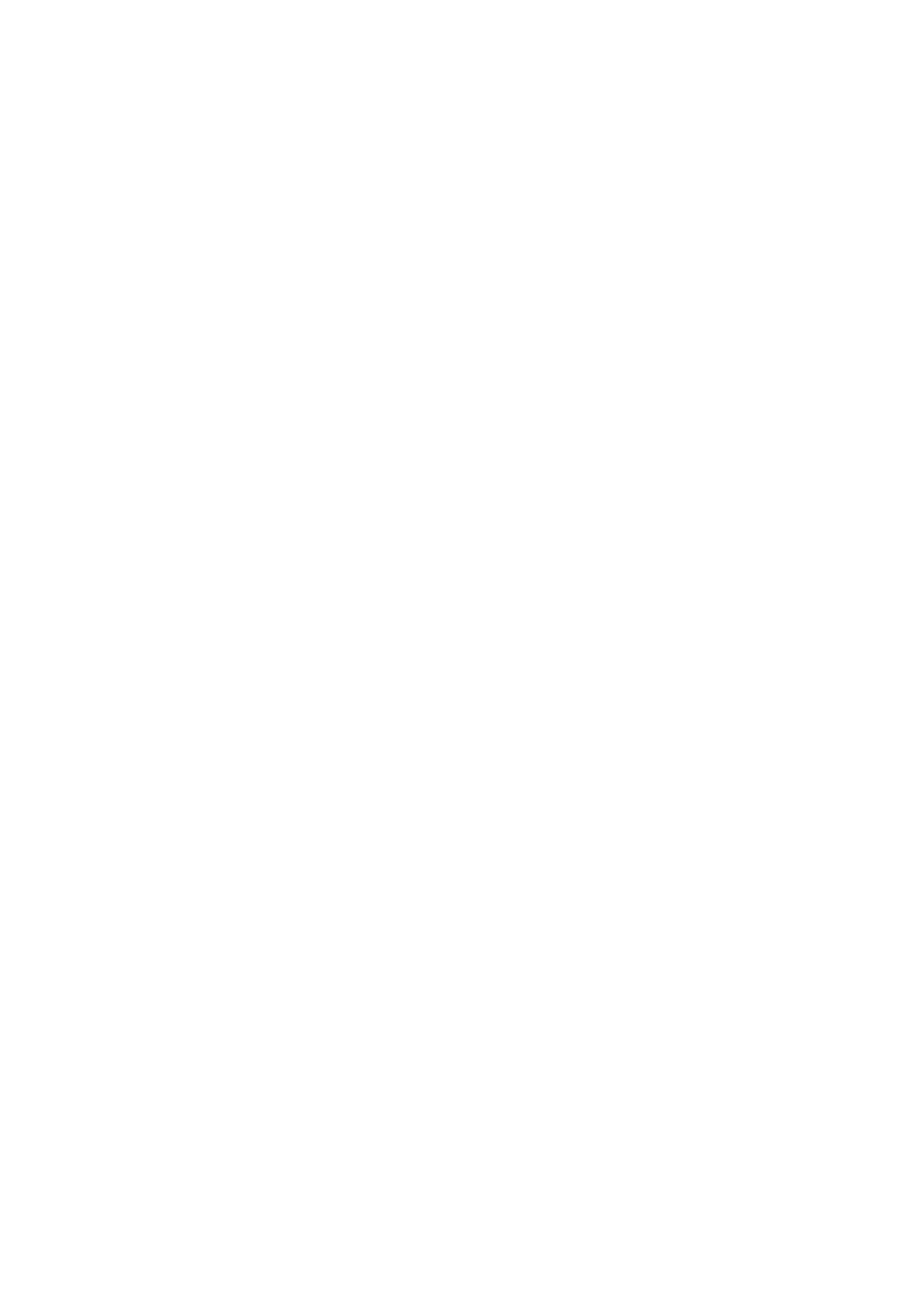# 2 Paper summary

## 2.1 Paper I - Improving data quality by utilizing ALS in forest information estimation

Data obtained from ALS are frequently used for acquiring forest data in terms of stand mean values. DSSs typically use individual tree models in their calculations in case stand mean values are the input data to the DSS. These individual tree models are required to simulate tree lists from the stand mean values.

In Paper I ALS information was used also to estimate stem diameter distribution and tree lists were then elaborated and imported to the DSS. Thereby the rough model within the DSS to simulate tree lists could be avoided. Moreover, the improvement in terms of reduced inoptimality losses of this approach compared to a mean value approach was analyzed in a long term (100 years) planning setting.

#### 2.1.1 Field survey and laser data

The study was performed in a boreal forest area in northern Sweden. A field survey was performed in 2008 and 2009 in which all stands (in total 124) were surveyed using 2–15 (mean 7.33) circular sample plots in each stand. Plot radii for the stands included were 10 m (117 stands) and 5 m (7 stands). The stem diameter at breast height and species of all trees on the plots were registered. The height and age of at least three trees on each plot were also registered (Table 1).

| Variable                                             | Mean     | Minimum | Maximum |
|------------------------------------------------------|----------|---------|---------|
| Area (ha)                                            |          | 0.14    | 66.7    |
| Age (year) $^{2)}$                                   | $59^{1}$ | 20      | 169     |
| Stem volume $(m^3 \text{ ha}^{-1})$ 146 <sup>1</sup> |          | 24      | 569     |
| Stem diameter $^{2}$ (cm) 19.72 <sup>1)</sup>        |          | 11.27   | 34.2    |

Table 1. *Characteristics of the stands used in the study according to the field survey (124 stands, total area 1,135 hectares).* 

1) Area weighted mean, stand area as the weight.

2) Basal area weighted within stand.

The surveyed area was scanned using the ALS system TopEye (S/N 425) carried out using a helicopter platform (August 2008). Flying height was 500 m above ground and pulse intensity was approximately 5 pulses per  $m<sup>2</sup>$ . The height above ground was determined for all returns, using a digital elevation model produced from the classified ALS data. A set of fundamental ALS metrics was then computed from the ALS data in accordance to the area-based method (Næsset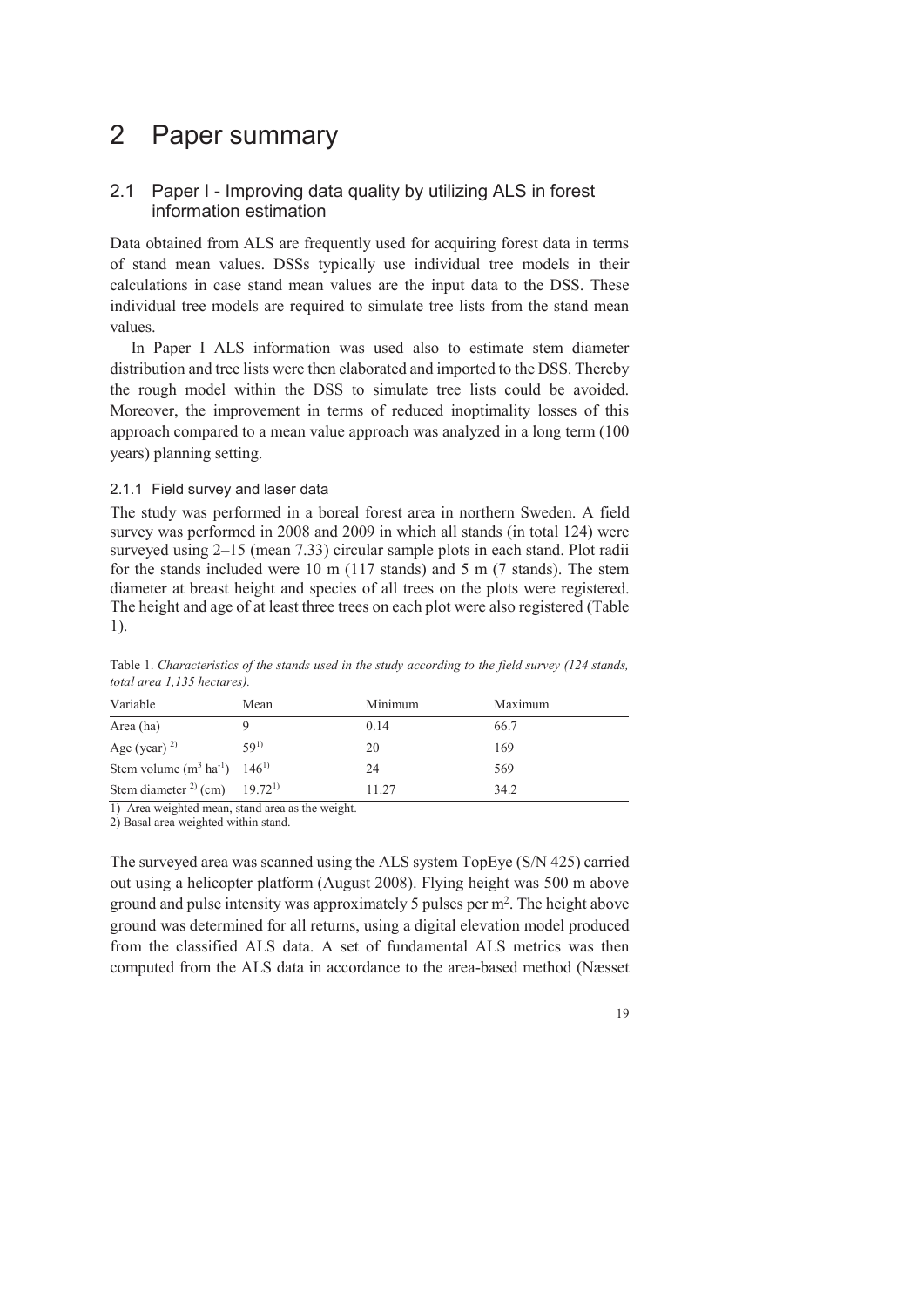2002). These metrics correspond to the height above ground (i.e., the 10th, 20th, …, 90th, 95th and 100th height percentiles), mean and standard deviation of height above ground.

#### 2.1.2 Methodology

In order to analyze the usefulness of diameter distributions estimated from ALS data three alternatives were used in this study. The first alternative was acquired through a sample plot field survey of 124 stands which is referred to as "the observed alternative". The second alternative was based on the ALS metrics. Stand mean values estimated from the second alternative (corresponding to traditional stand register information) made up the third alternative, termed later as "the mean values alternative".

Based on the observed data and the ALS data, functions estimating plot level forest variables including stem diameter distribution, in the form of a Weibull distribution (two parameters), were elaborated. Along with the ALS metrics the proportion of basal area of pine was also used as it turned out to be an important variable. In order to estimate the parameters of the Weibull distribution, linear regression was employed (after applying stepwise regression) where the dependent variables were the variables in the observed alternative and the independent variables were the ALS independent variables and the proportion pine.

An essential step in the processing of the ALS alternative was the generation of tree lists. This was achieved by using the fitted Weibull distribution parameters to generate a diameter distribution for each plot and incorporating the fitted number of stems per hectare (estimated for each plot separately).

### 2.1.2.1 Accuracy measurement

The estimated diameter distribution accuracy was determined using two error indices, computed for each stand separately using the diameter classes' absolute differences. The first error index (e) gives one measure of the degree of the diameter distribution errors, in which the total number of the trees is taken into account. Its value can range between 0 and 200, where 0 represents a perfect match between two compared distributions. The second error index  $(\delta)$  termed the total variation distance index (Levin et al. 2009), measures the degree of the diameter distribution errors that are independent of the total number of trees. Each diameter class in each stand was divided by the total number of stand trees in order to obtain a diameter probability distribution. The value of index  $\delta$  can range between 0 and 1, where 0 represents a perfect match of two compared distributions.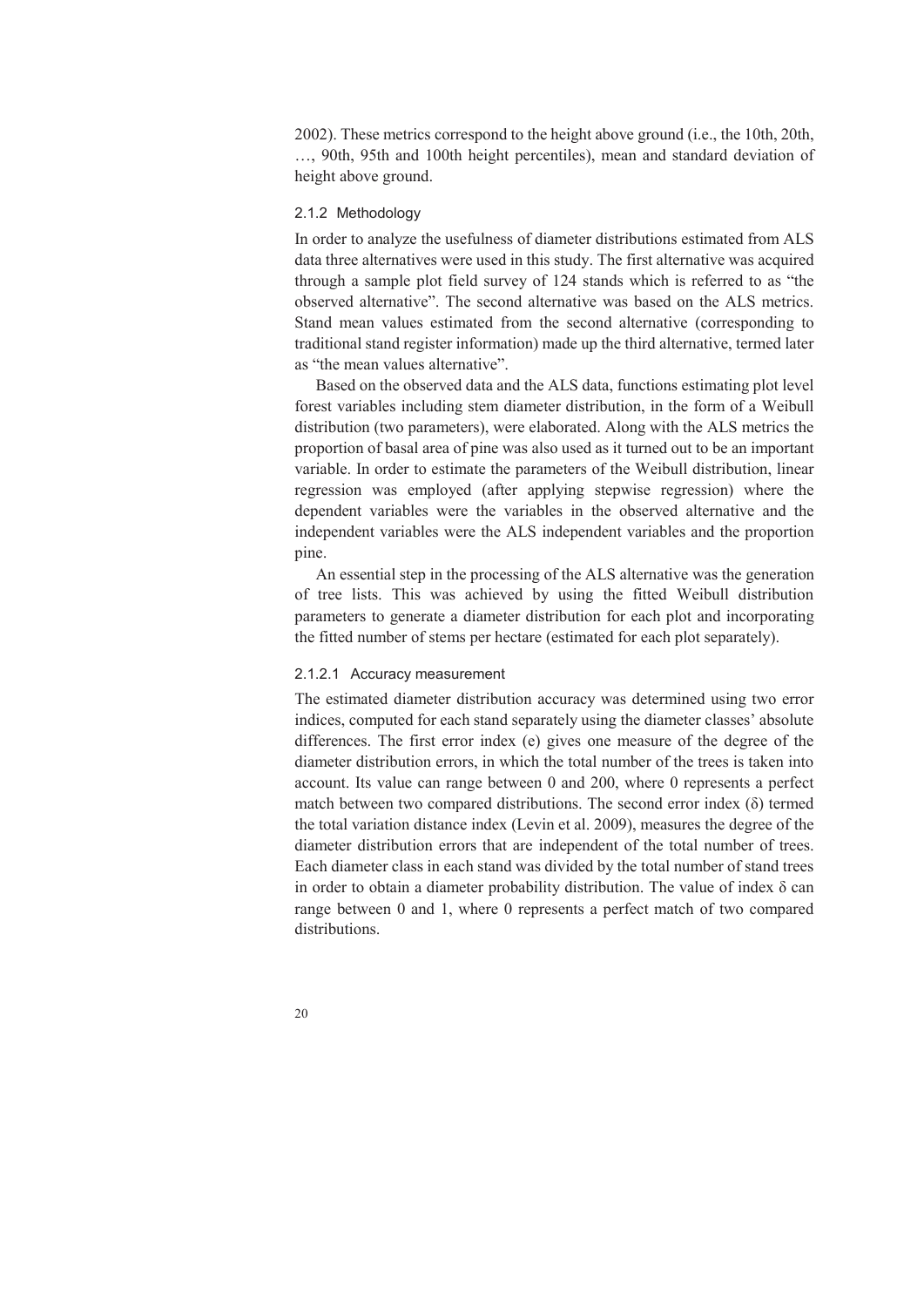#### 2.1.2.2 Suboptimal loss

The observed alternative and ALS alternative were imported as tree lists, while Heureka simulated tree lists for the mean value alternative. In Heureka, a set of potential management alternatives is generated. A management alternative is a sequence over time of management actions such as regeneration, thinning and final felling. Each action has a calculated net cost or income, and an NPV is calculated for each potential management alternative. Then for each stand the alternative providing the highest NPV is selected. The optimal management strategies selected for the ALS and mean values alternatives were applied to the forest information in the observed alternative. The differences between the NPV of the observed alternative and the NPV of the applied programs on the forest information in the observed alternative were considered to be the suboptimal losses. The applied treatment programs were fixed only for the two first periods (10 years) since it is expected that in the future new and better information is probable after a period of time (Holmström et al. 2003).

#### 2.1.3 Results

The ALS alternative provided a better match to observed diameter distributions compared to the mean values approach. The ALS alternative had about 35% lower error indices and these results are in line with the previous studies (Table 2).

Table 2. *Summary of error indices indicating the accuracy of diameter distributions estimated using the ALS and mean values approaches compared to the measured diameter distributions.*  $e_{ALS}$  and  $e_{Heureka}$ *are Reynold indices (range*  $0 - 200$ *), while*  $\delta_{ALS}$  *and*  $\delta_{Heureka}$  *are total variation distance indices (range 0 -1) for the ALS and mean values approaches, respectively. The index value 0 in both indices present perfect matches of the compared distributions.*

|                    | Error indices              |         |                |                                 |  |  |
|--------------------|----------------------------|---------|----------------|---------------------------------|--|--|
|                    | Reynolds index             |         |                | Total variation distances index |  |  |
|                    | $e_{ALS}$<br>$e_{Heureka}$ |         | $\delta_{ALS}$ | $\delta_{Heureka}$              |  |  |
| Mean               | 50.896                     | 79.160  | 0.251          | 0.388                           |  |  |
| Maximum            | 123.529                    | 159.191 | 0.542          | 0.777                           |  |  |
| Minimum            | 23.348                     | 39.021  | 0.090          | 0.145                           |  |  |
| Standard deviation | 17.454                     | 25.262  | 0.088          | 0.122                           |  |  |

Using the Heureka DSS the suboptimal losses in terms of net present value due to erroneous decisions were compared (Table 3). Although no large difference was found, the ALS approach showed smaller suboptimal loss than the mean values approach. These suboptimal losses were calculated based on two different pulpwood and sawn timber price lists. The first price list was the default price list used by Heureka and second was the hypothetical price list. The latter price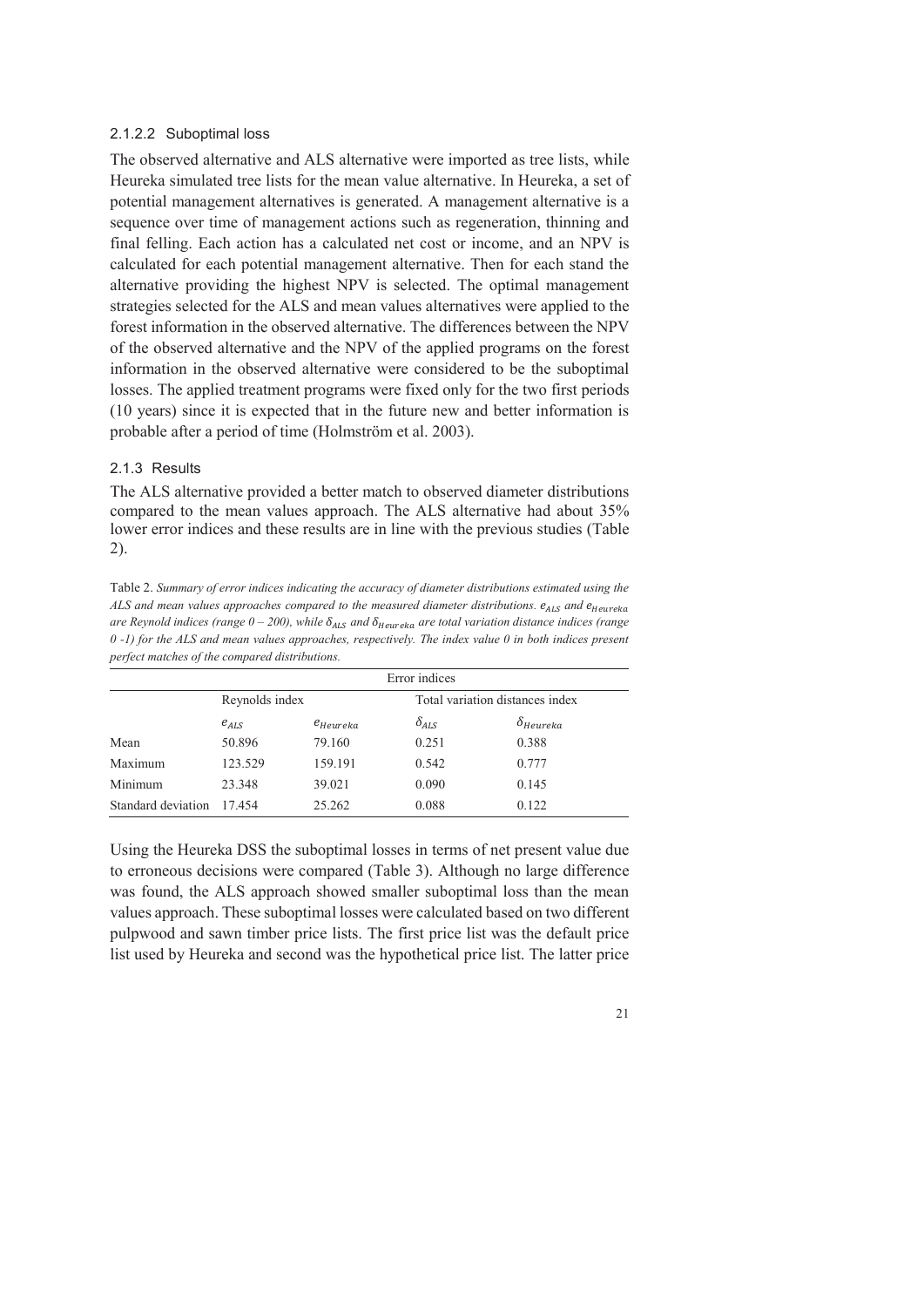list was constructed to emphasize the increase in the sawn timber as the log diameter size increased, where in the default price list the sawn wood price was not very sensitive to the size of the log diameter.

Table 3. *Calculated NPVs (3% real discount rate). NPV*<sub>Observed</sub> is the NPV of the observed alternative.  $NPV_{ALS}$  and  $NPV_{Mean}$  are the NPV based on the forest information in the observed alternative where the *two first period's management alternatives from the ALS and mean values alternatives were applied on*  the observed alternative, respectively. The difference between NPV<sub>ALS</sub> and NPV<sub>Mean</sub> is considered to be *the suboptimal loss when ALS information is utilized.*

|                            | NPV results (SEK $ha^{-1}$ )                                   |        |        |                                                                                                         |
|----------------------------|----------------------------------------------------------------|--------|--------|---------------------------------------------------------------------------------------------------------|
|                            | NPV <sub>Observed</sub> NPV <sub>ALS</sub> NPV <sub>Mean</sub> |        |        | Decrease in suboptimal loss utilizing the<br>ALS information compared to the mean<br>values alternative |
| Default price list 38,824  |                                                                | 38,778 | 38,712 | 66                                                                                                      |
| Hypothetical<br>price list | 34.139                                                         | 34,090 | 33.979 | 111                                                                                                     |

#### 2.1.4 Discussion

The ALS derived tree lists yielded smaller - although not large - suboptimal losses than the lists generated from stand mean values. Thus, in addition to providing robust estimates of stand characteristics such as tree height and basal area, ALS can provide valuable estimates of diameter distributions, thereby improving forest planning. Furthermore the use of error indices also showed that the stand level ALS-based tree lists were closer to the observed diameter distributions than the Heureka derived tree lists.

A potential way to further improve the approach is to use non-parametric methods to estimate plot level diameter distributions, as described by Gobakken and Næsset (2005) and Maltamo et al. (2009). In such a case no parametric diameter distribution is assumed (in contrast to our assumption of Weibull distributions), and in operational applications today, imputation techniques, based for instance on kMSN methods (Maltamo et al. 2009), are usually applied. In this approach, predictions are made using the actual diameter measurements in the reference data and no smoothing or distribution assumptions are needed. Such methods can be further evaluated in future studies to assess their potential for improving data to be used in forest DSSs.

In conclusion, the results of the study indicate that ALS-based estimates of diameter distributions have the potential to further improve the planning process, although in this study the gain in NPV was not very high. Use of ALS data should reduce losses from suboptimal decisions, but the level of reduction depends on, for example, the design of timber price list.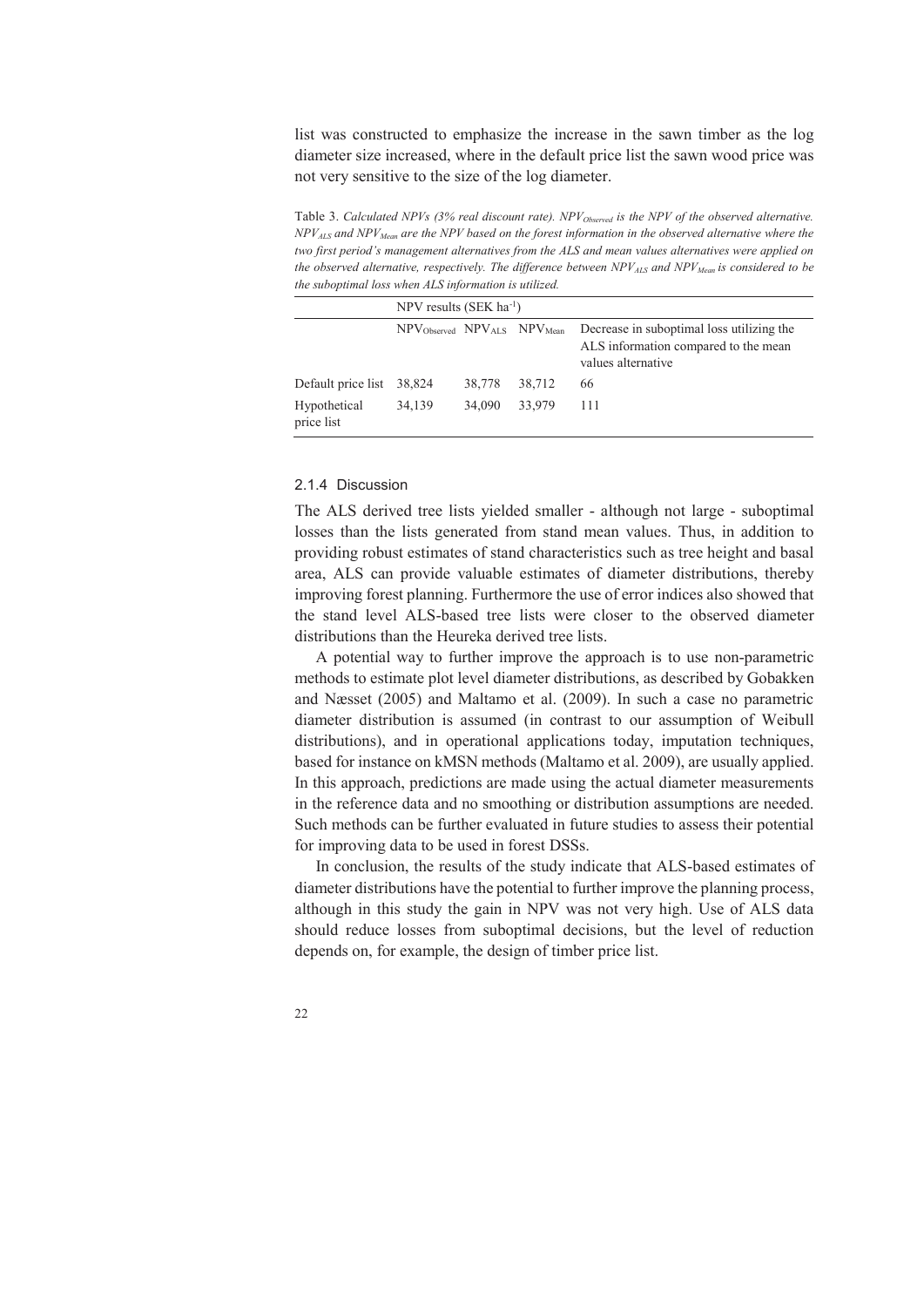## 2.2 Paper II - Improving data quality by utilizing ALS in the sampling process

Estimation of forest variables obtained through the use of remote sensing requires field reference plots. The allocations of the reference plots are a major challenge since these reference plots are supposed to represent the field in an efficient way. Traditionally allocations of reference plots were performed systematically within the field or within pre-stratified traditional stands. However, a high variability in the forest variables within the forest area and stands is often encountered. For this reason, acquiring a representative sample through reference plots is a difficult task. Recent developments in automatic segmentation using ALS data for forest delineation (Olofsson and Holmgren 2014) have led to introduction of the micro-stand approach which can potentially reduce variation within the forest units. Methods that can potentially reduce the variation within the forest treatment units (i.e., stands) are of major interest to test and therefore increase the forest information quality.

In Paper II a new sampling design, named the local pivotal method (LPM) (Grafström et al. 2012), was combined with the micro-stand approach and compared with the traditional systematic sampling design for estimation of forest stand variables. The LPM uses the distance between units in an auxiliary space to obtain a well spread sample, i.e., it is unlikely that two similar units (in the auxiliary space) will be selected in the sample and therefore guarantee a well spread sample.

The ALS data were used in this study for three main steps. First for delineating the stands (Olofsson and Holmgren 2014), second the ALS were used as the auxiliary space in order to obtain a well spread sample once the LPM (Grafström et al. 2012) was utilized, and third for estimating the forest information using the non-parametric method MSN (Moeur and Stage 1995).

The effect of the new sampling design on long term forest planning (100 years) was evaluated through relative root mean square error (RelRMSE), stem diameter distribution error index and suboptimal losses.

#### 2.2.1 Field survey and laser data

This study was performed using data obtained from the Remningstorp estate located in southern Sweden. This forest holding covers about 1200 ha of productive forest land. ALS data acquisition was performed by scanning from a helicopter on August and September 2010 with a Riegl LMS-Q560 system. The area was scanned from a flight height of approx. 400 m above ground level and the pulse density was at least 10 measurements per square meter. The metrics derived using the height distribution of laser returns from ALS were as follows: (1) average height (AH), (2) standard deviation of heights (SDH), (3) vegetation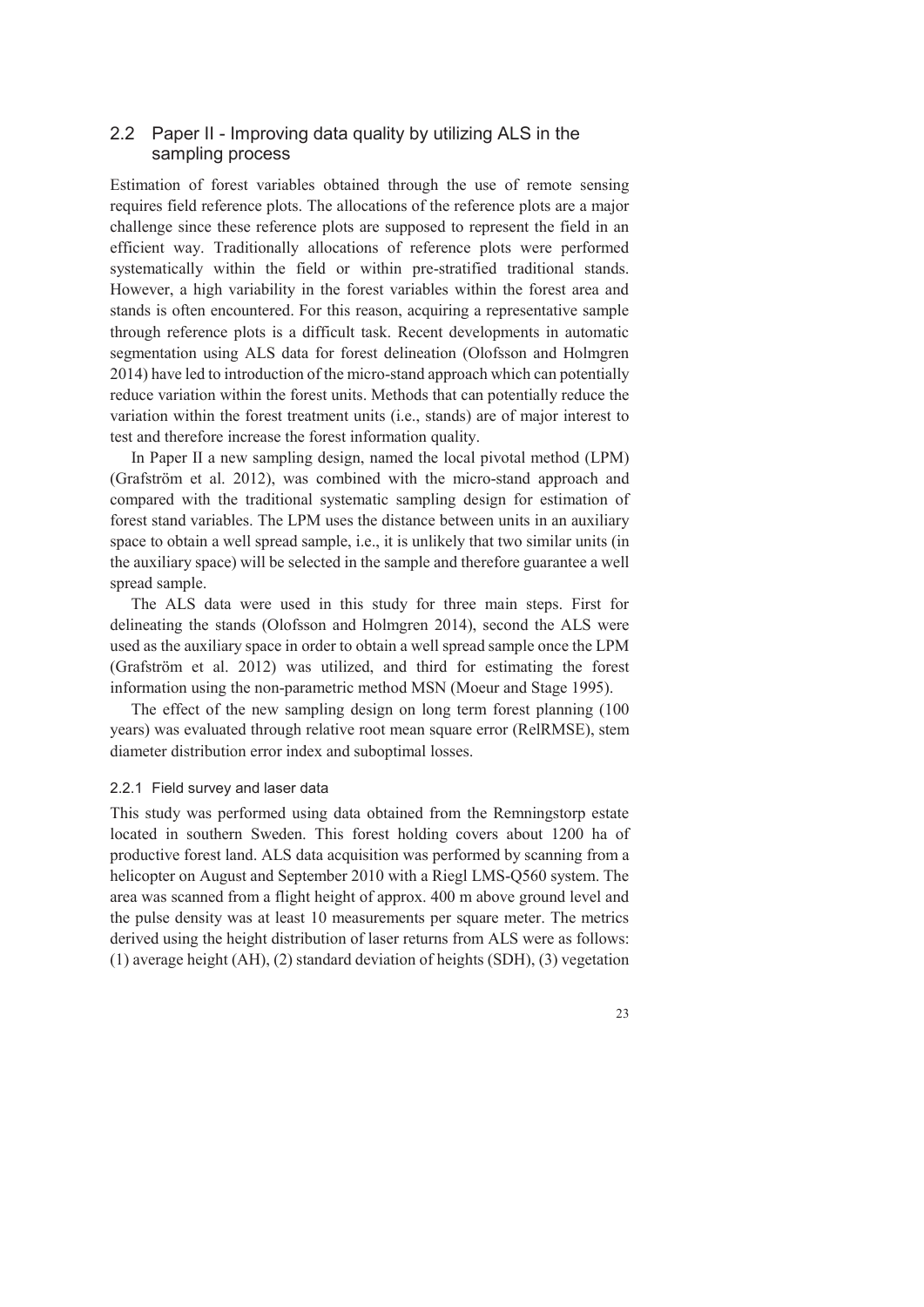ratio (VR), (4), average crown height (ACH), (5) 10th height percentile (P10), (6) 50th height percentile (P50), and (7) 90th percentile (P90).

Two sets of surveyed reference plots were acquired by the two sampling designs and used for imputing data to evaluation plots. The first set of reference plots, acquired by LPM, made up four imputation alternatives (with varying number of reference plots) and the second set of reference plots, acquired by systematic sampling design, made up two alternatives (with variable plot radius).

In the LPM sampling design, the forest area was first delineated into microstands based on ALS data using the segmentation algorithm developed by Olofsson and Holmgren (2014). Five meter radius plots were allocated to a subsample of 100 micro-stands selected using the LPM (Grafström et al. 2012). In this study, the LPM was applied using the standardized ALS metrics AH, SDH, VR, ACH, P10, P50, and P90 for measuring the distance between units, i.e., the selected micro-stands were spread in the auxiliary data (ALS metrics) space. The probability of selecting a particular micro-stand was set proportionally to the sum of ACH for all raster cells within the micro-stand because this sum was correlated to the total stem volume. The reason for this selection was to ensure that a sufficient amount of reference data were obtained in micro-stands with a high economic value. The number of 5 m circular sample plots surveyed in each selected micro-stand was selected proportionally to the variation of P90 within the micro-stand in order to allocate more plots in micro-stands with a high variation of tree height. Thus, the number of 5 m plots was not necessarily evenly distributed among the micro-stands but depended on the variation of P90 in each micro-stand. The LPM was also utilized in a second step to locate (geographically) plots inside each micro-stand using the same ALS metrics as used in the first step to ensure that a high variation was captured. Within the LPM sampling design all trees with a diameter at breast height larger than 4 cm were calipered and the species recorded, but no other data were collected. Heights of the calipered trees on the plots were estimated using allometric models relating tree height to diameter (Söderberg 1992). The plots (originally 981 plots in total) serving as the ALS training data were allocated over the original 100 microstands. The number of plots actually surveyed was 881 because nine microstands were excluded from study. This number was later reduced to 856 as some plots were considered to be outliers when analyzing the field survey data and the ALS data relationships (Table 4).

The systematic sample included 10 m radius plots surveyed in 2010 and located in a 200 m  $\times$  200 m grid over the major part of the estate, resulting in 263 plots located on forest land. The plots were surveyed using the methods and models estimating the state of the forest available in the Heureka system by employing the modules Ivent and PlanStart (Wikström et al. 2011). All trees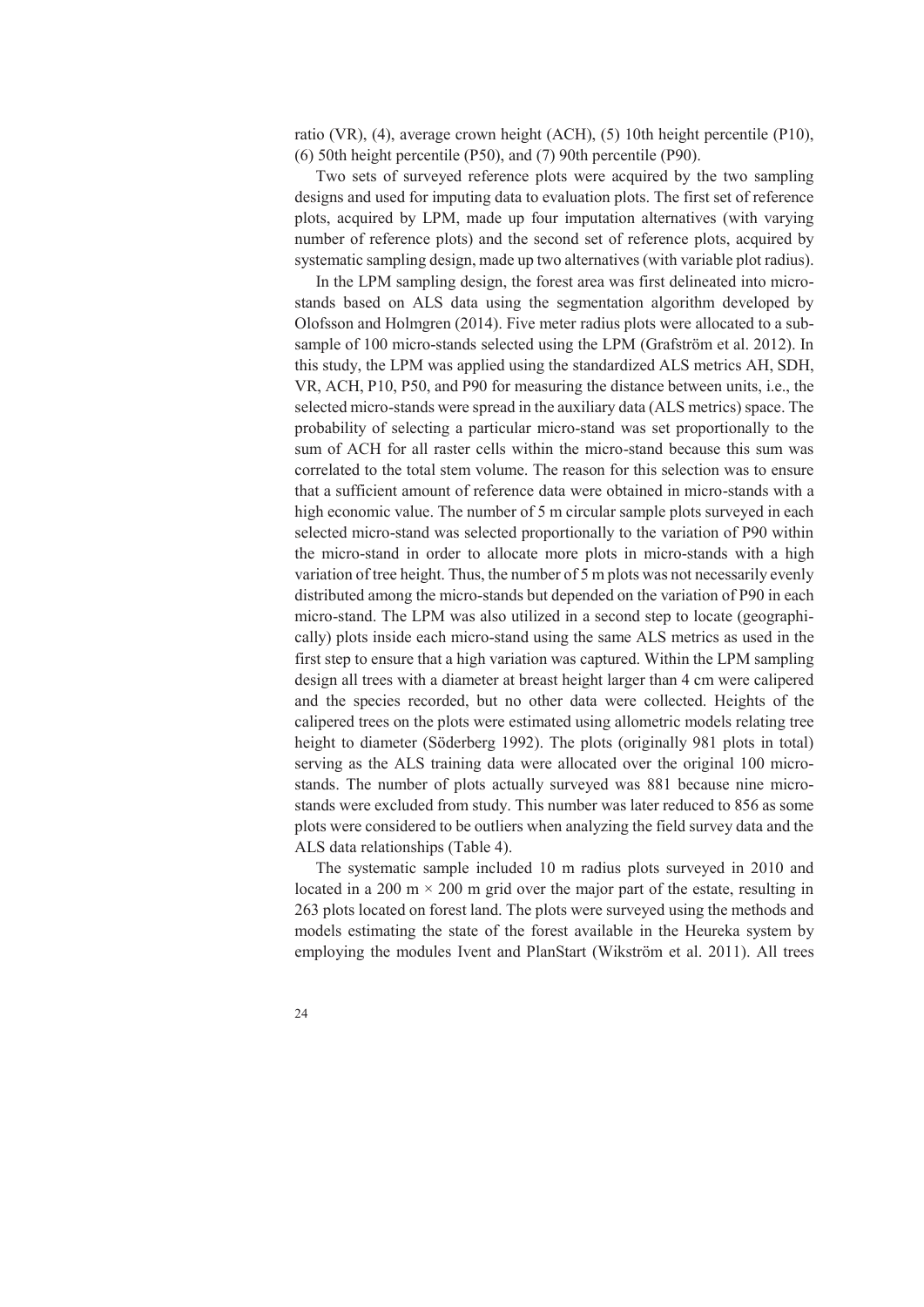greater than 4 cm in diameter at breast height were callipered and a sub-sampling of trees to measure height and age was performed. Heights of the remaining calipered trees on the plots were estimated using allometric models relating tree height to diameter (Söderberg 1992). In total, the final data set used consisted of 216 plots. Table 4 provides a summary of the data collected.

The 40 m radius evaluation plots, measured between 2010 and 2013, were allocated subjectively in mature and old forest using stand data from the existing forest management plan. This was done in order to obtain data for several tree species compositions and a range of mean stem volume per hectare. The allocation also ensured that each 40 m plot was placed well inside the boundaries of the selected stand in order to avoid any influence of edge effects. In total, 30 40 m radius plots were surveyed (Table 4).

| Dataset                            | Number<br>of plots | Tree height<br>m | <b>Stem</b><br>diameter<br>$\lceil$ cm $\rceil$ | <b>Stem</b><br>volume<br>[m3/ha] | Age [yr]  |
|------------------------------------|--------------------|------------------|-------------------------------------------------|----------------------------------|-----------|
| Micro stand<br>and LPM<br>approach | $856*$             | 3.5;19.2;34      | 4:27.1:67.9                                     | 1:284:2058                       | 10:50:168 |
| Systematic<br>design               | $216**$            |                  | 4.9:18.2:31.6 5.2:24.1:51.9 2:229:655           |                                  | 14:51:160 |
| Evaluation<br>plots                | $30***$            | 15.8:24:32.4     | 20:30.6:42.3                                    | 157:360:685                      | 33:60:112 |

Table 4. *Summary statistics of the datasets (min; mean; max)* 

\*5 m radius

\*\* 10 m radius

\*\*\* 40 m radius

#### 2.2.2 Methodology

Based on the ALS data, rasters of estimated forest data were created by imputation of survey data (i.e., calipered diameters, tree height measurements and recorded tree species) from the reference survey plots to each cell in the evaluation plot raster. The raster cell sizes were chosen to approximate the size of the reference plot data used. The plots having a 5 m (LPM sampling design) radius were imputed to the raster cells having a size of 10 m  $\times$  10 m, and the plots having a 10 m radius (systematic sampling design) were imputed to the raster cells having a size of  $18m \times 18$  m. Data for each 40 m radius evaluation plot were generated by aggregation from the estimated rasters, either 10 m  $\times$  10 m or 18 m  $\times$  18 m, covering the evaluation plot and imported into the Heureka DSS as if it were data surveyed on site.

Seven alternatives were examined in the study following the imputation technique (non-parametric method). The first alternative, termed the observed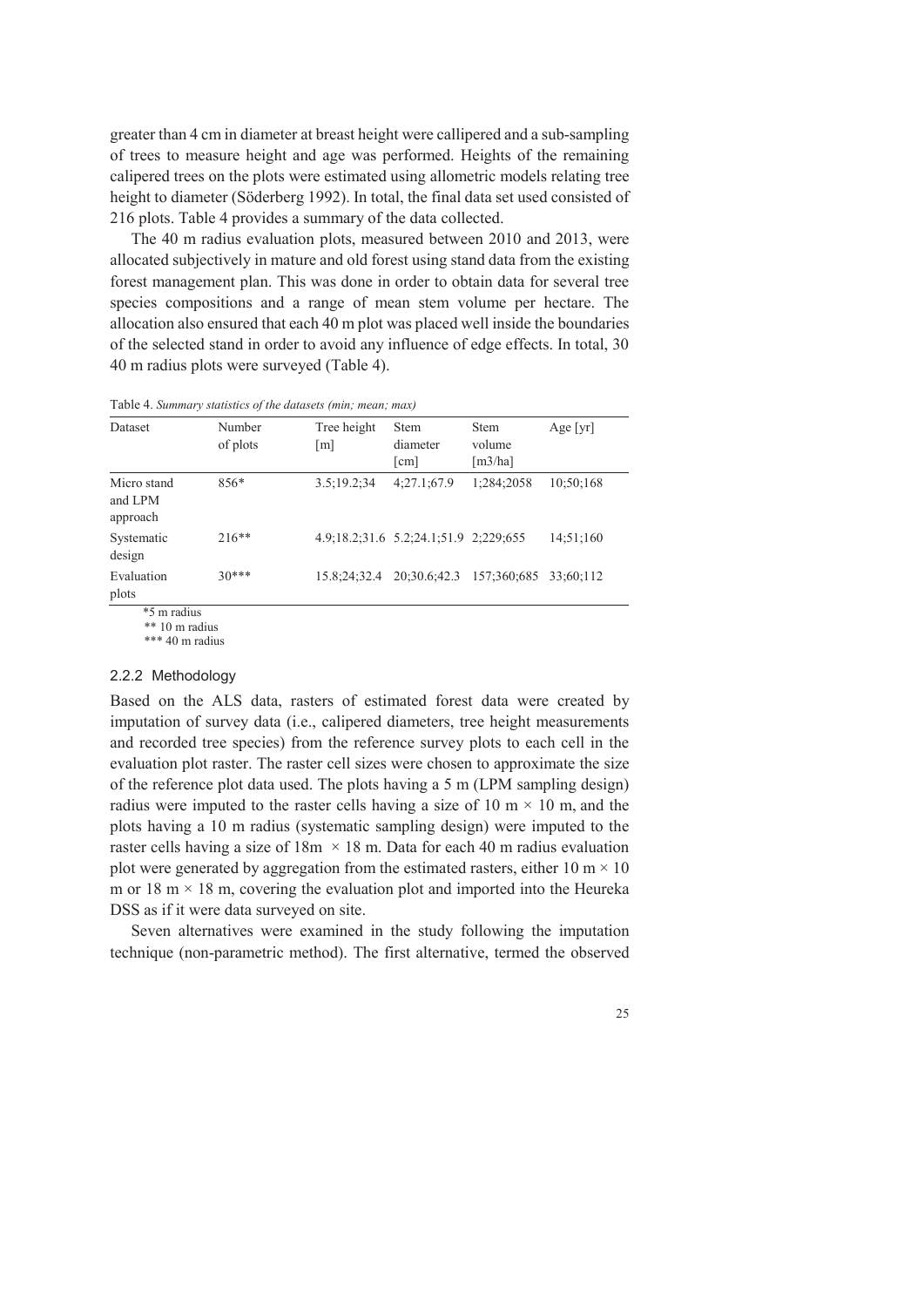alternative, comprised the field survey observations of the 30 evaluation plots with 40 m radius. In the second to the fifth alternatives the 5 m radius reference plots from the micro stand and LPM approach were used. The number of reference plots was reduced from the original 856 to 500, 250 and 91, respectively, to test how the sampling intensity affected the accuracy. The alternatives are hereafter termed S500, S250, and S91, respectively. The fifth alternative – termed subS91 –also contained 91 reference plots sampled using the LPM, but given the condition that one plot was sampled from each micro stand. The sixth and seventh alternatives used 216 reference plots from the systematic grid design sampling, the alternatives hereafter termed syst10m and syst5m, respectively. For the syst10m alternative, the original 10 m radius plots were used, from which 5 m radius plots were constructed and served as reference plots for the syst5m alternative. Table 5 provides a summary of the data in the six alternatives.

#### 2.2.3 Validation, accuracy measurement and suboptimal loss

The imputations (forest variables) were validated using the relative root mean square error (RelRMSE) and relative bias (RelBias) for each forest variable.

The accuracy of the estimated stem diameter distributions was assessed using the total variation distance index (Levin et al. 2009) computed for each of the evaluation plots (40 m radius) using the diameter classes' absolute differences. The value of the error index can range between 0 and 1, where 0 represents a perfect match of two compared distributions.

Suboptimal losses of the imputed alternatives were computed in the same way as it is described in the summary of the I paper using the Heureka system (Wikström et al. 2011).

| Dataset          |          | Number of Tree height [m] | Stem diameter        | Stem volume | Age $[\text{yr}]$ |
|------------------|----------|---------------------------|----------------------|-------------|-------------------|
|                  | plots    |                           | $\lceil$ cm $\rceil$ | [m3/ha]     |                   |
| S <sub>500</sub> | $500*$   | 3.5:19.2:33.7             | 4;27.1;62.3          | 2;287;2058  | 12;50;131         |
| S <sub>250</sub> | $250*$   | 3.5;19.1;32.3             | 4:26.9:59.7          | 2:276:930   | 13:49:131         |
| S91              | $91*$    | 3.5;19.3;32.4             | 4:27.7:59.4          | 2:301:1510  | 12:50:131         |
| subS91           | $91*$    | 3.5;19.6;33.7             | 4:27.7:62.3          | 2:303:2058  | 13:50:100         |
| syst5m           | $216**$  | 4.4;18;37.1               | 4.6;23;51.4          | 3:226:748   | 14:51:160         |
| syst10m          | $216***$ | 4.9:18.2:31.6             | 5.2;24.1;51.9        | 2:229:655   | 14:51:160         |

Table 5. *Summary statistics of the different alternatives (min; mean; max)*

\*5 m radius

\*\* 5 m radius extracted from the 10 m radius plots

\*\*\* 10 m radius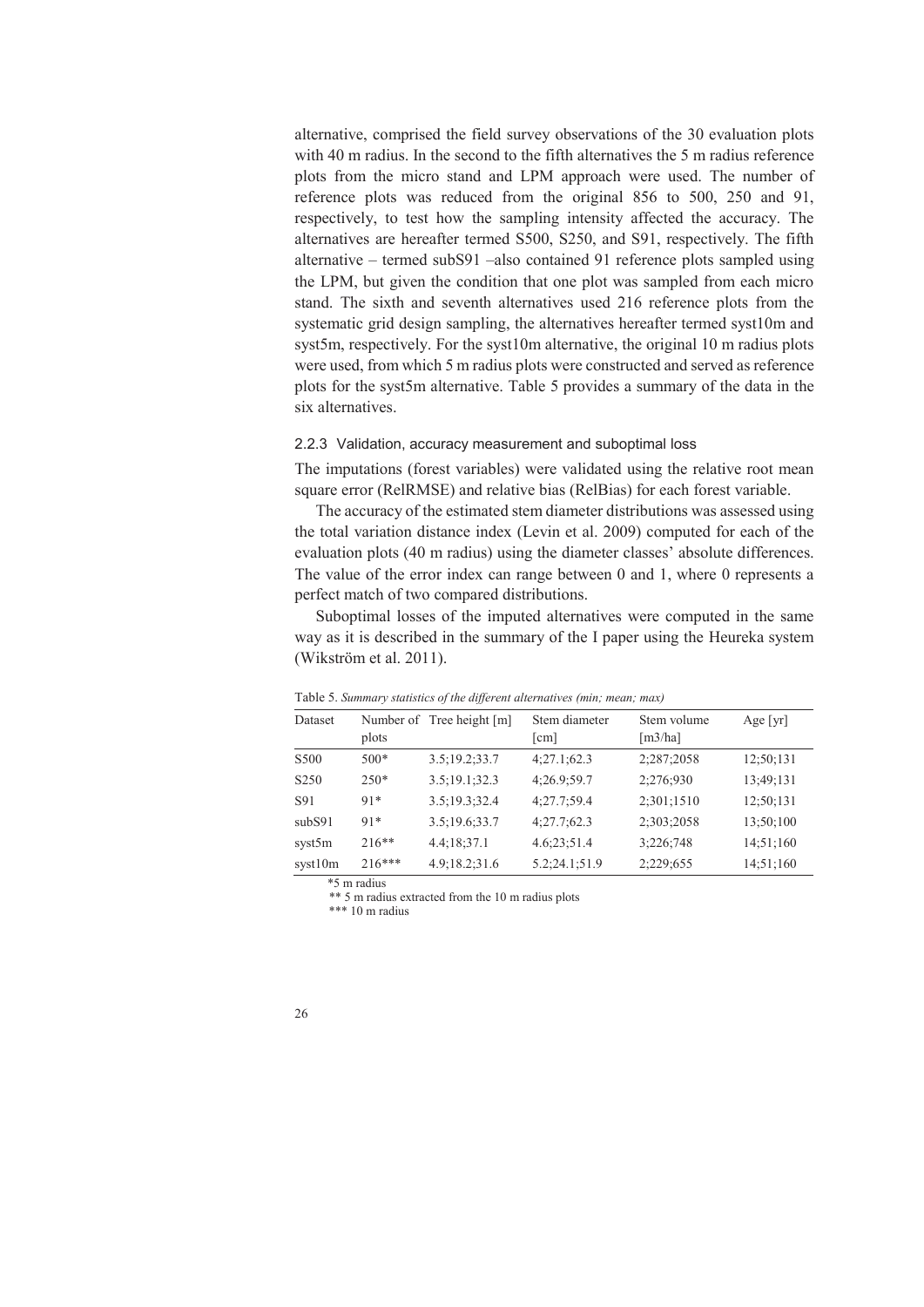#### 2.2.4 Results

When comparing the LPM alternatives with the systematic design alternatives, the latter gave a lower RelRMSE for three (BWH, BWD and MA) out of the five variables. When comparing the approaches with a similar number of plots and the same plot radius, i.e., S250 vs. Syst5m, the RelRMSE was roughly equal except for mean stem volume per hectare (MSV), for which S250 showed a much lower RelRMSE (18.6% vs. 27.3% for Syst5m; Table 6).

Table 6. *Summary of the relative root mean square error (RelRMSE) and relative bias (within parenthesis) values, for the forest variables basal area weighted mean tree height (BWH), basal area weighted mean tree diameter (BWD), mean stem volume per hectare (MSV), basal area (BA) and stand mean age (MA), indicating the accuracy of the airborne laser scanning based imputation of the reference plot data to the 40 m radius evaluation plots for the six different estimated alternatives.* 

| $ReIRMSE$ $(\% )$ |              |             |               |              |               |
|-------------------|--------------|-------------|---------------|--------------|---------------|
| Alternative       | <b>BWH</b>   | <b>BWD</b>  | <b>MSV</b>    | ВA           | МA            |
| S <sub>500</sub>  | $9.6(-6.8)$  | 8.7(5.7)    | 24.7(9.9)     | 26.8(17.1)   | $21.6(-7.7)$  |
| S <sub>250</sub>  | $10.8(-7.8)$ | 9.0(4.7)    | $18.6(-2.1)$  | 16.2(8.1)    | $20.4(-9.6)$  |
| S91               | $13.6(-9.5)$ | 10.7(3.4)   | $23.3(-3.1)$  | 20.5(8.5)    | $28.7(-13.2)$ |
| subS91            | $10.6(-7.0)$ | 11.9(5.8)   | 38.8(11.9)    | 38.2(19)     | $25.0(-7.9)$  |
| Syst10m           | $8.4(-5.6)$  | 8.0(0.0)    | $23.8(-10.6)$ | $18.3(-8.0)$ | $20.0(-4.0)$  |
| Syst5m            | $10.1(-8.0)$ | $8.7(-4.2)$ | $27.3(-14.9)$ | $18.3(-8.0)$ | $23.1(-6.2)$  |

Error indices of the estimated stem diameter distributions are presented in Table 7. For the LPM alternatives, the mean error indices increased with decreasing number of reference plots; S91 and subS91 showed equal mean error indices. Among the systematic sampling design, Syst10m gave a lower mean error index than Syst5m, and Syst10m also performed better than the micro-stand and LPM

Table 7. *Summary of error indices of the estimated diameter distributions indicating the accuracy of the estimated diameter distributions using the two different sampling methods, local pivotal method and systematic, with different reference plot intensity. The index value 0 indicates a perfect match of the compared distributions.* 

|                  | distance index | Error indices of the estimated diameter distributions - total variation |         |       |  |
|------------------|----------------|-------------------------------------------------------------------------|---------|-------|--|
| Alternative      | Mean           | Minimum                                                                 | Maximum | $sd*$ |  |
| S500             | 0.27           | 0.12                                                                    | 0.64    | 0.11  |  |
| S <sub>250</sub> | 0.29           | 0.15                                                                    | 0.62    | 0.1   |  |
| S91              | 0.35           | 0.13                                                                    | 0.69    | 0.12  |  |
| subS91           | 0.35           | 0.2                                                                     | 0.54    | 0.1   |  |
| Syst10m          | 0.24           | 0.12                                                                    | 0.48    | 0.08  |  |
| Syst5m           | 0.28           | 0.15                                                                    | 0.53    | 0.09  |  |

\* sd: standard deviation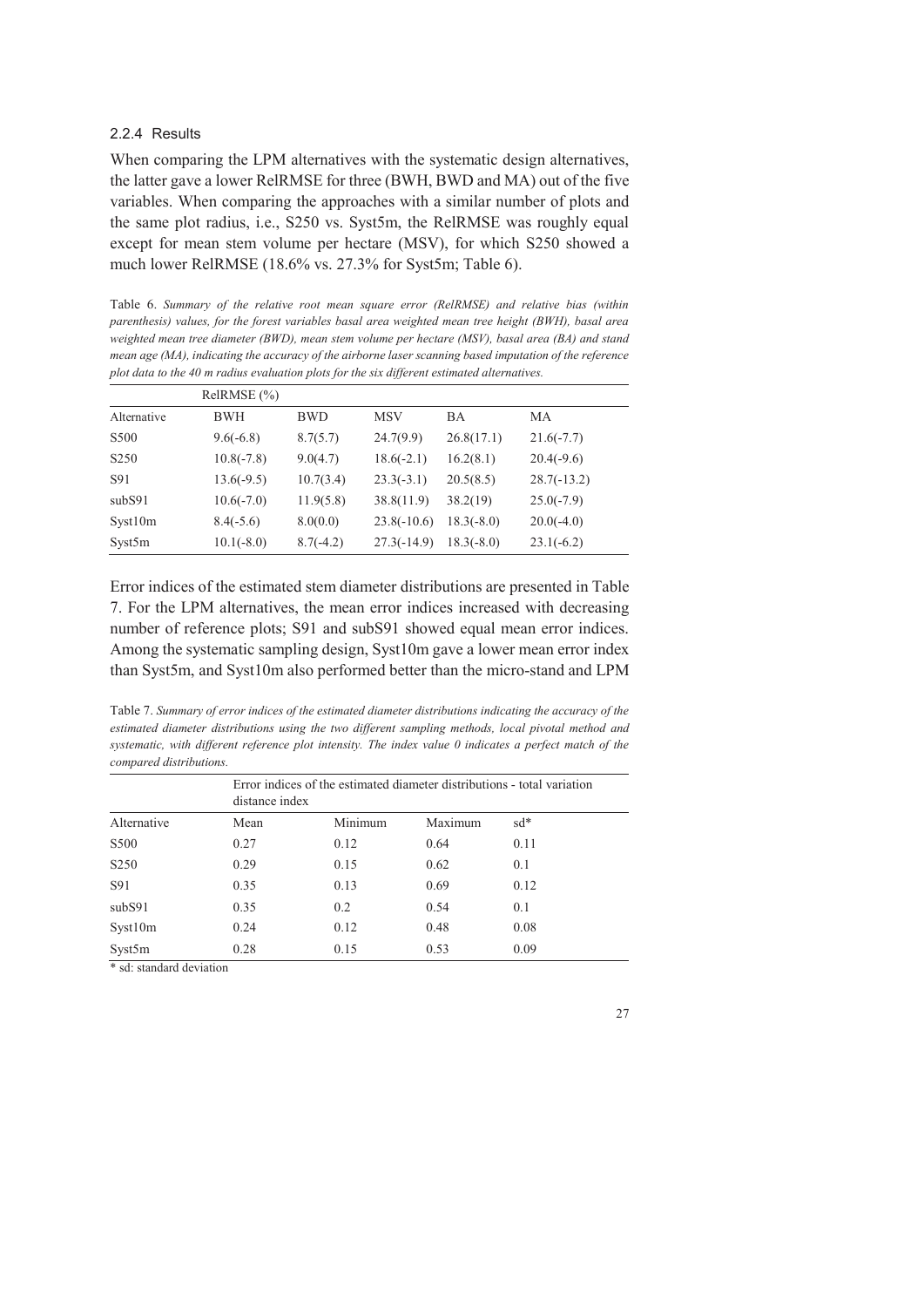alternatives. The alternatives with roughly the same number of plots and plot radius (i.e., S250 and Syst5m) gave similar mean error indices.

The suboptimal losses were calculated for each imputation alternative separately. The suboptimal losses using the LPM sampling design were 47, 62, 39 and 28 euros ha–1 for the S500, S250, S91 and subS91 alternatives, respectively. The suboptimal losses using the systematic sampling design were 61 and 63 euros ha<sup>-1</sup> for the syst10m and syst5m alternatives, respectively. The alternative subS91 yielded the lowest suboptimal loss but the highest error index of the estimated diameter distributions (along with S91) and the highest mean stem volume RelRMSE.

#### 2.2.5 Discussion

According to the results – RMSE, bias (Table 6), stem diameter distribution error indices (Table 7) and suboptimal losses – none of the sampling designs (i.e., LPM vs. systematic) showed a clear advantage over the other. Both the random and systematic errors showed large variations among the imputation alternatives. This was, to some degree, expected because the inference method does not utilize weighting (i.e., smoothing of several observations), unlike in the kMSN method  $(k > 1)$ , to reduce the prediction errors. Thus, the few extreme reference observations may have had a very large influence.

Among the systematic sample design alternatives (i.e., syst10m and syst5m), the RelRMSE, stem diameter distribution error index and suboptimal loss were smaller for the 10 m radius reference plots than for the 5 m radius plots, indicating higher accuracy for syst10m then expected. Among the alternatives using the LPM sampling design, i.e., S500, S250, S91 and subS91, the stem diameter distribution error index increased as the number of reference plots decreased, indicating decreasing accuracy. This pattern of lower estimation accuracy (as for the error index) as the sample size was reduced did not hold for all estimated variables regarding the values of the RelRMSE, RelBias (Table 6) and suboptimal loss. It is likely that the obtained results were a consequence of the small evaluation dataset used in the study  $(n = 30)$ . If the number of evaluation plots had been larger, the effect of a few extreme values on the RelRMSE and RelBias for some imputation alternatives would have been smaller.

Overall, the results of this study showed the great potential for improving data acquisition methods by employing the new sampling design LPM and micro-stand delineation techniques. One reason for choosing the LPM sampling design is its cost efficiency compared to the systematic sampling design.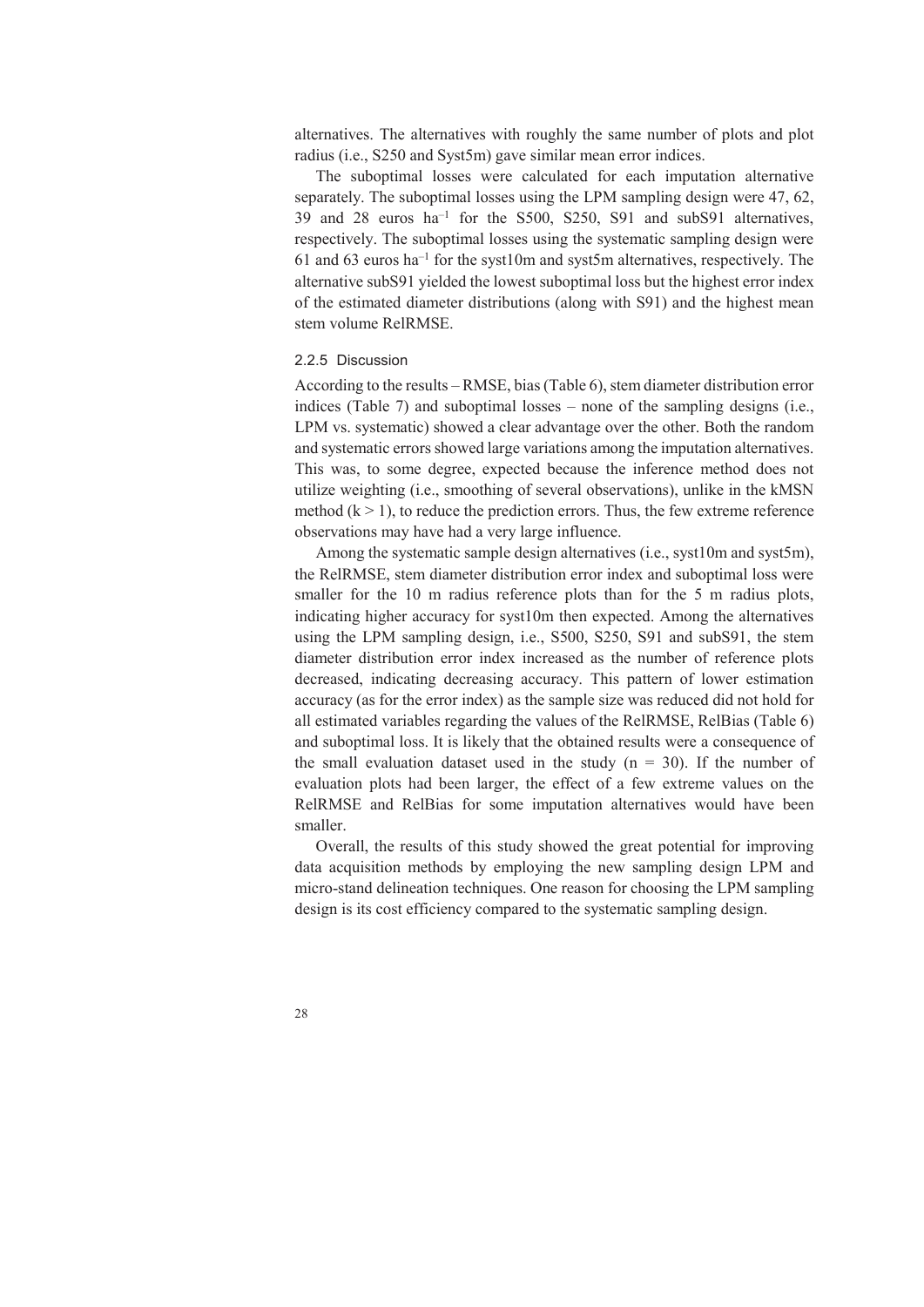### 2.3 Paper III- Improving data quality by assimilating different sources of forest information

Paper III is a concept paper where the idea of DA is highlighted as a novel idea for the utilization of forest information and thus for improving forest planning and decision making. The potential benefits of DA information were explored and the challenges were discussed for different forest planning contexts. Uncertainty in forest information typically results in economic losses, ecological, and social values as a consequence of suboptimal management decisions. Incorporating uncertainty into the planning process can be difficult due to intricate mathematical algorithms and the ability of traditional mathematical programming methods, such as linear programming (Pukkala 1998; Pasalodos-Tato et al. 2013) to account for uncertainty. If the results of planning and decision processes are complicated, managing uncertainty may be hard to interpret and apply (Mowrer 2000). Therefore forest planners in practice ignore uncertainty for the sake of simplicity. Moreover, uncertainty, for instance, in inventory information increases through time as growth models are used to update forest information (Nyström & Ståhl 2001; Fig 2). While the growth models are of high quality, predictions are simplifications, and there are no techniques available to remove the uncertainty of predictions of the future forest state (Pietilä et al. 2010). The tool for controlling this uncertainty is to collect new information. Traditionally once new forest information is acquired the old forest information would no longer be used in the forest planning process, and the potential value of the old information was ignored.

DA is an approach to merge data acquired at different time points, as well as data acquired using different acquisition techniques. In the realm of forest inventory data, DA has the potential of improving accuracy of the information as well as providing an estimate of the uncertainty of the data (Figure 1).

Recent developments in remote sensing have allowed for the possibilities of acquiring forest information from distance at reduced cost (Næsset 2002; Gobakken & Næsset 2004). Regardless of how forest information is acquired, it is not free from errors and these errors are one of the many sources of uncertainty in forest planning. By using DA as new information arrives, the DA process can update the existing information, and provide new estimates of forest information variables, and their estimated uncertainty. Through this process the quality of the information will be improved by assigning less importance to the information with lower quality, updating both the estimate and the estimates of uncertainty are also updated. This provides the forest planner with information on both the point estimate of the study variable and its corresponding uncertainty. In this way, DA can be a cost efficient process of producing forest information. Therefore, DA can be seen as a continuous procedure where the information in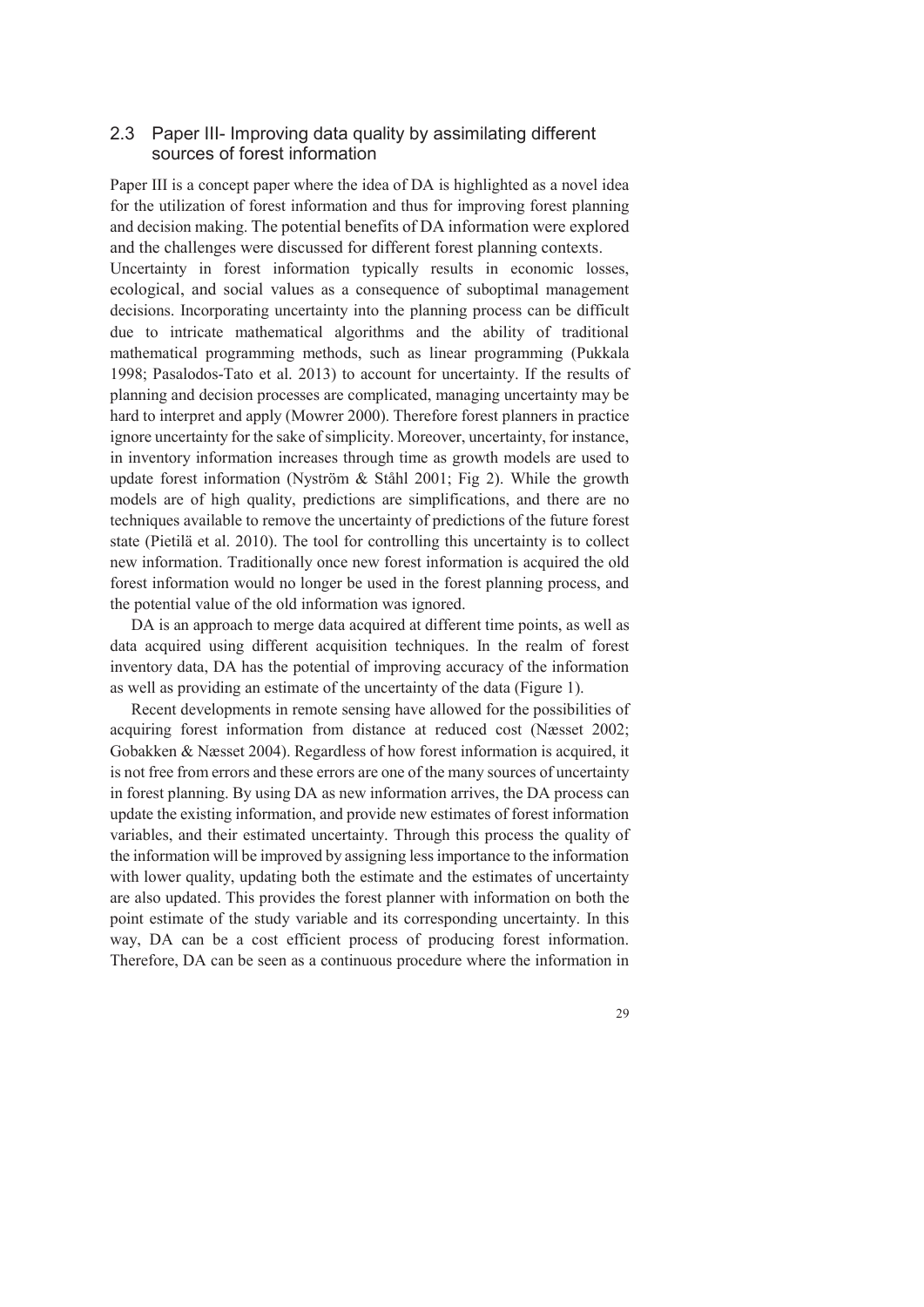any point of time will be up-to-date (either by forecasting or by new information) which improves the planning possibilities.



*Figure 1.* The forecasted information of the timber volume (dotted line), i.e., prior distribution, is combined with the new information (dashed line) in order to obtain the posterior distribution (solid line), which results in an updated estimate of the timber volume. As shown the posterior distribution is narrower compared to the prior distribution.

#### 2.3.1 Potential of using DA in forest planning

DA can improve all optimization methods; however the information generated by DA can be more fully utilized with optimization methods which incorporate estimates of uncertainty. For instance, robust optimization (Bertsimas and Sims 2004) can integrate estimates of uncertainty through the utilization of a twopoint error distribution while stochastic programming can model any distributions through a Monte Carlo process (Birge and Louveaux 2011). Thus by improving the estimation of uncertainty and integrating this information into the decision process using stochastic optimization models, improvements can be expected and calculated (Chapter 4 of Birge and Louveaux 2011).

Five major potential benefits in forest management planning when using DA procedures were identified: (i) The accuracy of the information will be improved, (ii) The information will be kept up-to-date even though no new measurement is made, (iii) The DA procedure will provide information with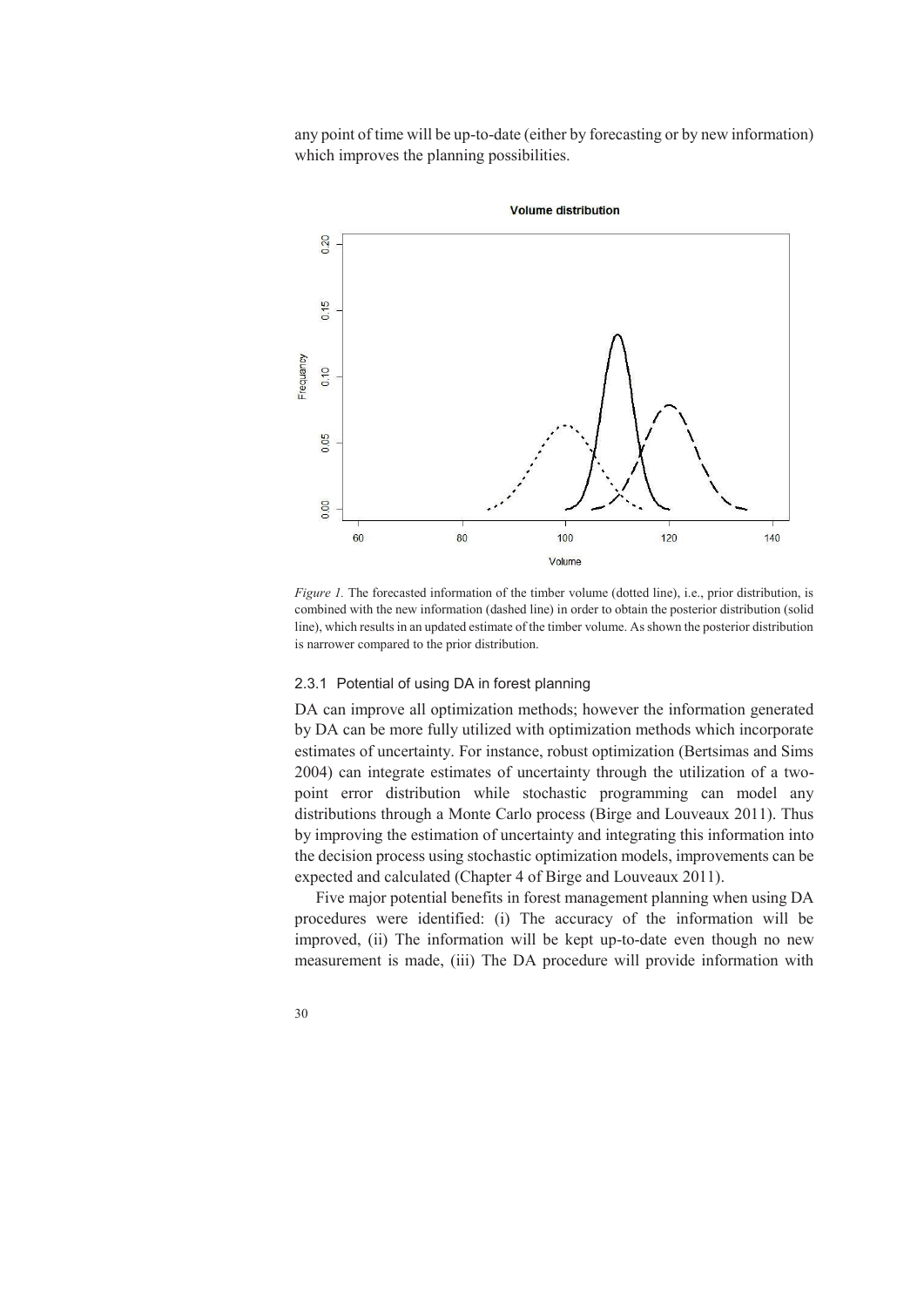estimated accuracy, (iv) Stochastic decision making can be applied, which can integrate the estimated uncertainty of the information into the decision making process and (v) DA data allow for the analysis of optimal data acquisition decisions.

### 2.3.2 Conclusions

Improving forest information through the DA process offers several benefits to forest planners. The primary benefits are the improved accuracy of the current forest information and the provision of uncertainty estimates surrounding this information. To realize the benefits of DA, current DSS tools require the ability to explicitly incorporate information about the uncertainty of forest information and make modifications so that stochastic optimization tools can be used. There are several techniques applied in research which can handle uncertainty, but that implementation in DSSs in practice seems to be missing except in the Finnish SIMO DSS (e.g., Rasinmäki et al. 2009); however, the application that consider uncertainty in SIMO is not yet widely used. Thus there is a need to develop DSSs that can incorporate uncertainty in the decision making process, for instance, Bayesian approaches where the probability distribution of true values can be utilized in the decision making. Furthermore, DA systems in forestry need to be further investigated and developed in order to be implemented properly in forestry. Only a few empirical studies of using DA for forest information (e.g., Nyström et al. 2015) have been conducted so far and it is recommended to further assess the benefits of DA in forest inventories.

## 2.4 Paper IV - Incorporating risk and uncertainty through a forest DSS at stand level

This paper is designed to be a methodological paper where it aims to study the incorporation of uncertainty and managing risk through a forest DSS at stand level. The majority of the DSS designs to support forest planning are done through point estimate of the forest information in the initial state. That implies that even if the quality of information is available through empirical studies it is not used in the current DSS systems. Therefore, we highlight two options for portraying how differing decisions can relate to decision makers with varying risk preferences and then incorporate estimates of uncertainty into current forest DSSs.

## 2.4.1 Methods

Estimates of uncertainty can be evaluated from empirical data provided by specific forest inventory methods. Additionally, new methods (e.g., data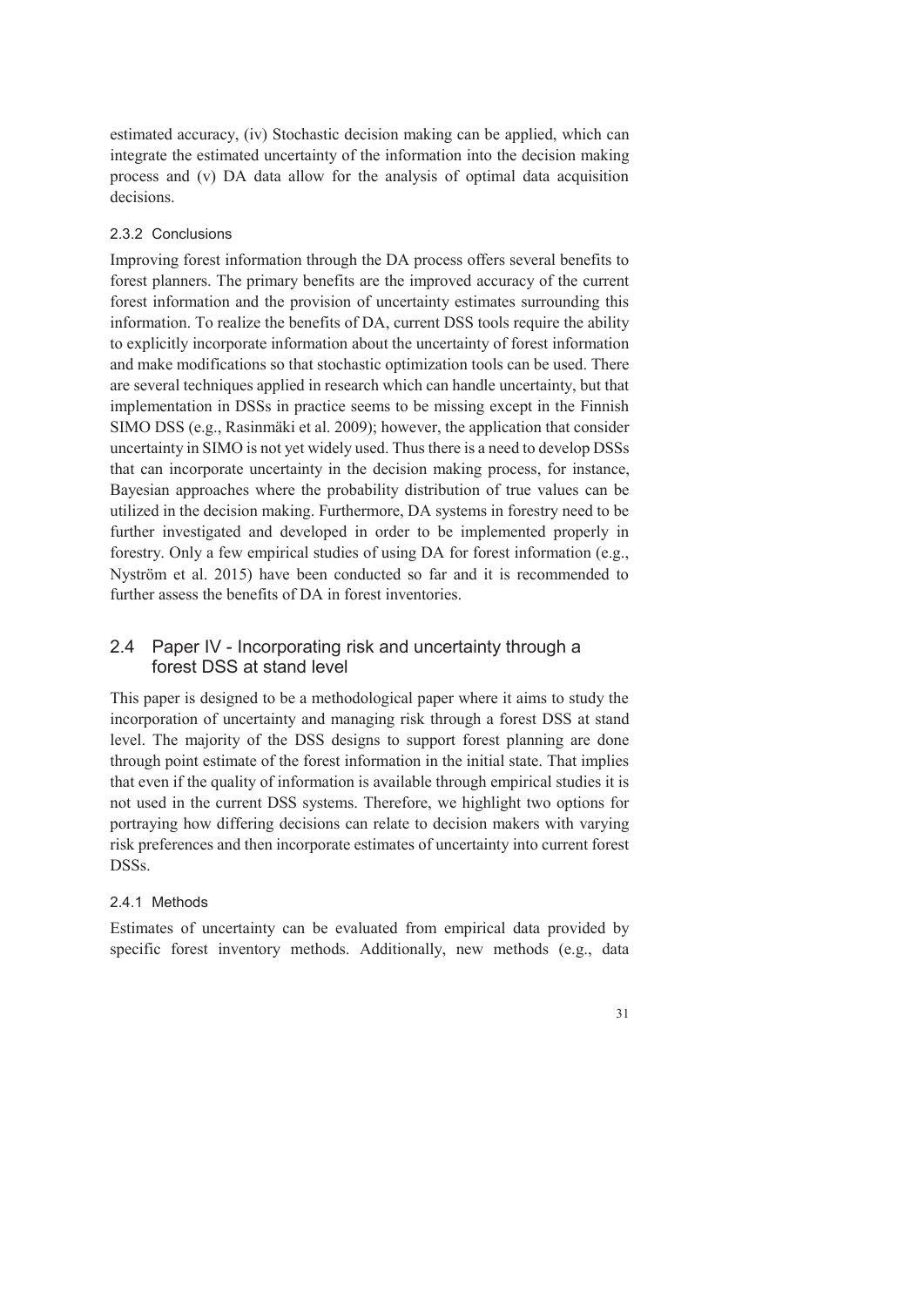assimilation) are being introduced to provide additional information regarding the uncertainty of forest information. The description of uncertainty in most forest applications assumes that the forest information consists of continuous variables. To be able to use these data in the DSS structure, the underlying estimate of uncertainty needs to be approximated through scenarios. Each scenario represents a realization of possible forest attribute values. The probability for each scenario (posterior) is calculated given the estimate of uncertainty (prior).

Given that the error refers to the initial state, each scenario can be represented as a stand in the DSS. As the data are in the same format as with a single point estimate, this does not require fundamental changes to the structure of the stand management program generated by the current DSS. Then, a range of management programs over the planning horizon is computed for each pseudo stand.

The most proliferous measure involving risk and uncertainty is probably the expected value; in this case the maximum expected NPV, which is defined as

 $E(NPV) = max[i \in J, E(NPV(i))]$ 

where J is the set of management programs and  $E(NPV(i))$  is the expected NPV of management program j, which in turn is defined as

 $E(NPV(i)) = \text{sum} \left[ n \in N, p(n) * NPV(i, n) \right]$ 

where N is the set of scenarios,  $p(n)$  the probability of scenario n, and NPV(j,n) the NPV of program j under scenario n. The maximum expected NPV can of course be complemented by information of variance as an assessment of its uncertainty.

Two different methods of incorporating uncertainty and managing risk through a forest DSS at stand level are proposed:

- 1. The first option relates to the quantifiable risk measures, namely the conditional value at risk and the value at risk (VAR/CVAR). Being able to manage downside risk may be of value for risk averse decision makers. At the stand level it is possible to analyze the trade-offs between managing risk and maximization of NPV utilizing the Valueat-Risk (VaR) or the Conditional Value-at-Risk (CVaR) in combination with the expected NPV.
- 2. The second option is based on the decision maker's view of what the forest inventory could be. A visual representation is provided to highlight which decision would be most beneficial dependent on the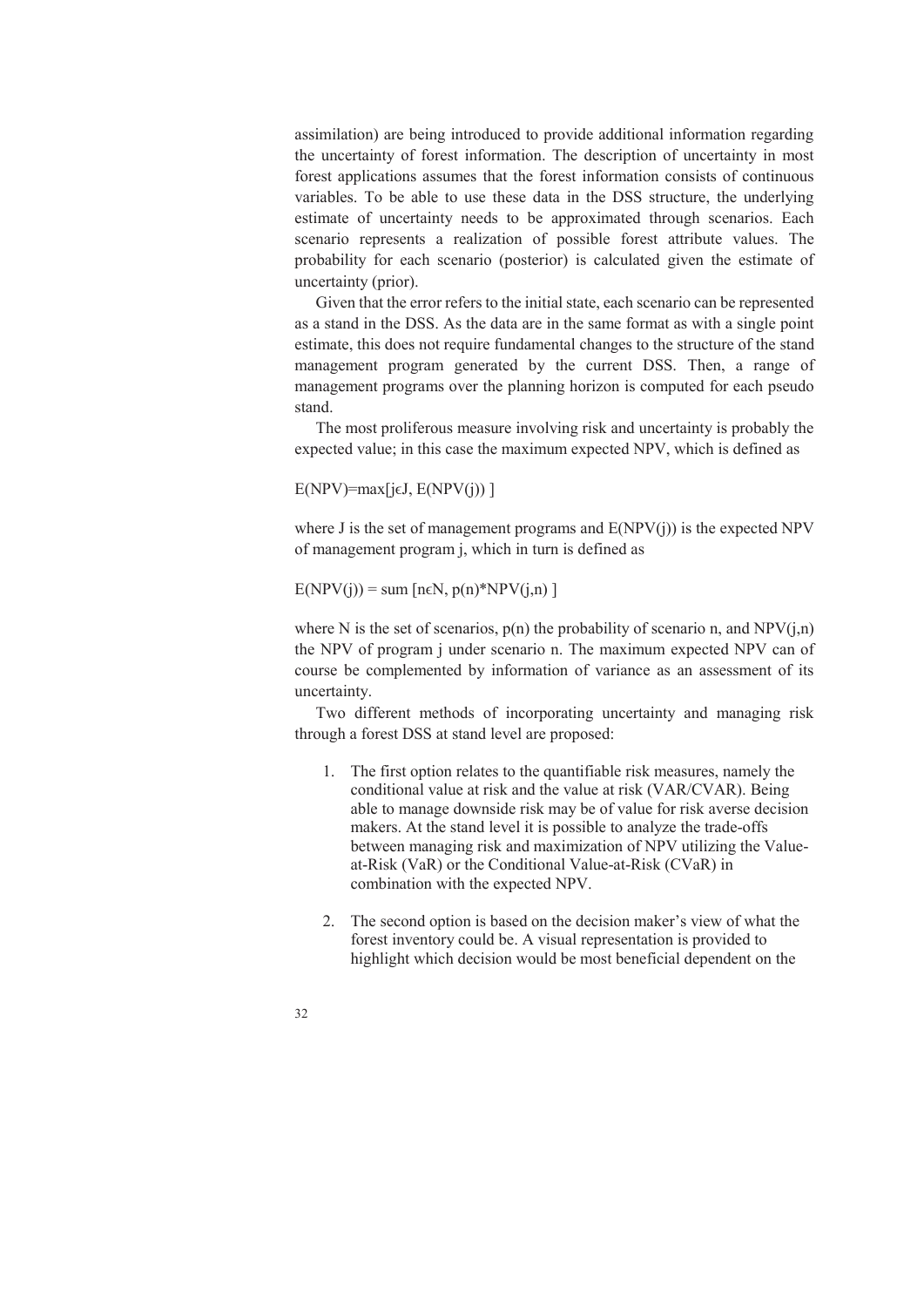decision maker's opinion of the forest inventory results. By focusing on the stand level, risk preferences can be rather easily incorporated into the current forest decision support software. One benefit would be that it gives the forest owner a visual illustration of the relation between erroneous variable and optimal management program.

#### 2.4.2 Case study

Eight stands were used in this small case study from the Jönköping area in southern Sweden. These stands were inventoried in 2011, using a plot sampling inventory method. The original stands' variables consist of mean values (corresponding to the stand register's mean values). The selection of the stands was done subjectively, with an aim of having different stands to cover the variety in stand age, different species and site index (Table 8).

In this study errors were simulated for the basal area value of each stand. The simulated errors were replicated with 100 scenarios of a normal distribution with a mean corresponding to the point estimate and variance 30 % of the corresponding stand's basal area. The 100 different pseudo stands were imported to the Heureka DSS and a maximum of 100 management programs were created for each scenario.

For the VAR/CVAR measures the results (please refer to Table 3 and 4 in the paper) show a tendency to favor longer rotations with increased risk aversion. This shift to longer rotations allows for the stand to grow, allowing the possibility for harvesting a stand with rather low BA to be less unfavorable in comparison with the stand being more heavily stocked.

| Stand          | Basal area | Site index | Age | Dominant species |
|----------------|------------|------------|-----|------------------|
| $\mathbf{1}$   | 30         | 27         | 37  | Pine             |
| $\overline{2}$ | 20         | 24         | 53  | Pine             |
| 3              | 16         | 28         | 73  | Pine             |
| $\overline{4}$ | 27         | 24         | 36  | Spruce           |
| 5              | 18         | 31         | 50  | Spruce           |
| 6              | 27         | 24         | 53  | Spruce           |
| 7              | 43         | 35         | 58  | Spruce           |
| 8              | 24         | 22         | 87  | Spruce           |

Table 8. *Characteristics of the eight stands used in the study.*

Figure 2 presents the management programs yielding maximum NPV for different scenarios (i.e., different BA values). For each stand the 100 BA scenarios were divided into broader intervals where in each interval the dominant management plan is presented. The BA intervals were here selected subjectively based on the list of best programs over the scenarios. Additionally,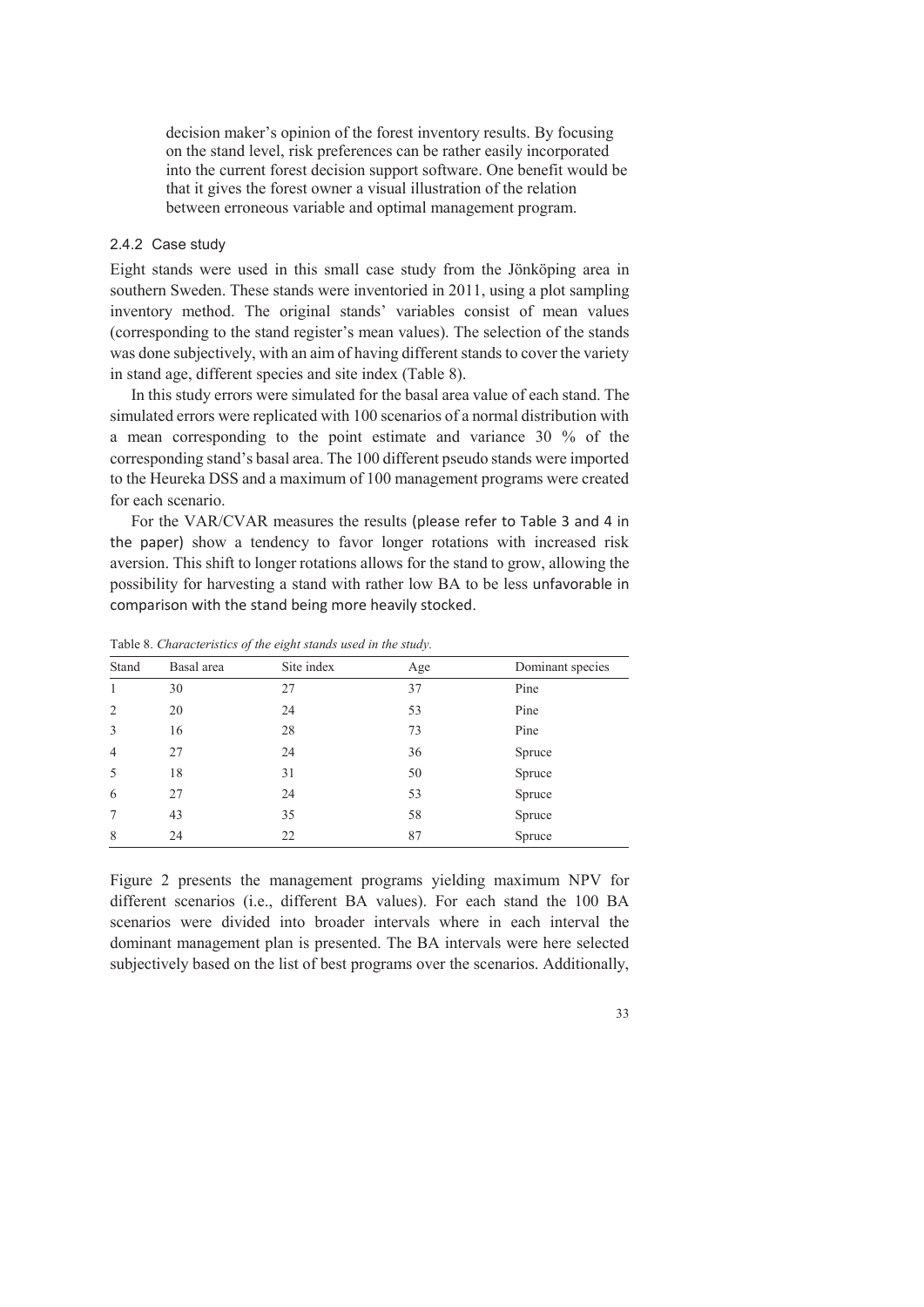from Figure 2 it can be noted that for almost all stands, the same management programs are suggested by the VaR/CVaR measure (refer to Table 3 and 4 in the paper). The results from the E(NPV) method (refer to Table 2 in the paper) and the results from the CVaR and VaR can be seen to provide similar management suggestions. The tendency that increased risk aversion implies longer rotations observed for VaR/CVaR is here associated with smaller BA.

#### 2.4.3 Conclusions

The results of this study highlight the potential of incorporating estimates of uncertainty into forest DSSs. To be of practical use, tools to manage uncertainty should be integrated into the application of forest DSSs. The advantage of incorporating estimates of uncertainty, such as the proposed method in this study, is that decision makers will be able to consider his/her risk preferences, such as risk-neutral or risk-averse, and adjust forest management decisions to reflect these attitudes toward risk. For instance, if we examine the decisions taken for the second stand, the E(NPV) and point estimate decision is to conduct a thinning in period two and a final felling in period six. If the decision maker is risk averse the option to conduct the final felling in period 7 or 8 may be preferable. Even though the E(NPV) is lower, during that delay the BA will increase and the probability of harvesting the forest with a low NPV is reduced.

To make forest planning under risk and uncertainty among practitioners more prevalent will require that analytical tools are part of the same DSS where other planning tasks are performed. To add the functionality of conducting this type of analysis within the DSS, an applicable software package should be developed. This package should allow for running the same management program for a set of scenarios which incorporates a variety of uncertainty estimates, and should integrate this information for ease of analysis. The proposed methods are chosen in order to be easily implementable in existing DSSs. From a programming point of view, a visual illustration method is probably the easiest approach since each scenario, or pseudo stand, can be treated separately and only the maximum value program needs to be kept. Probably, the most demanding part to arrange is the visual illustration, where a mechanism for aggregating programs is needed. With the E(NPV) and the CVaR and VaR methods the maximum value program for each scenario is kept and the only subsequent operation is to sort the kept management programs according to the criteria.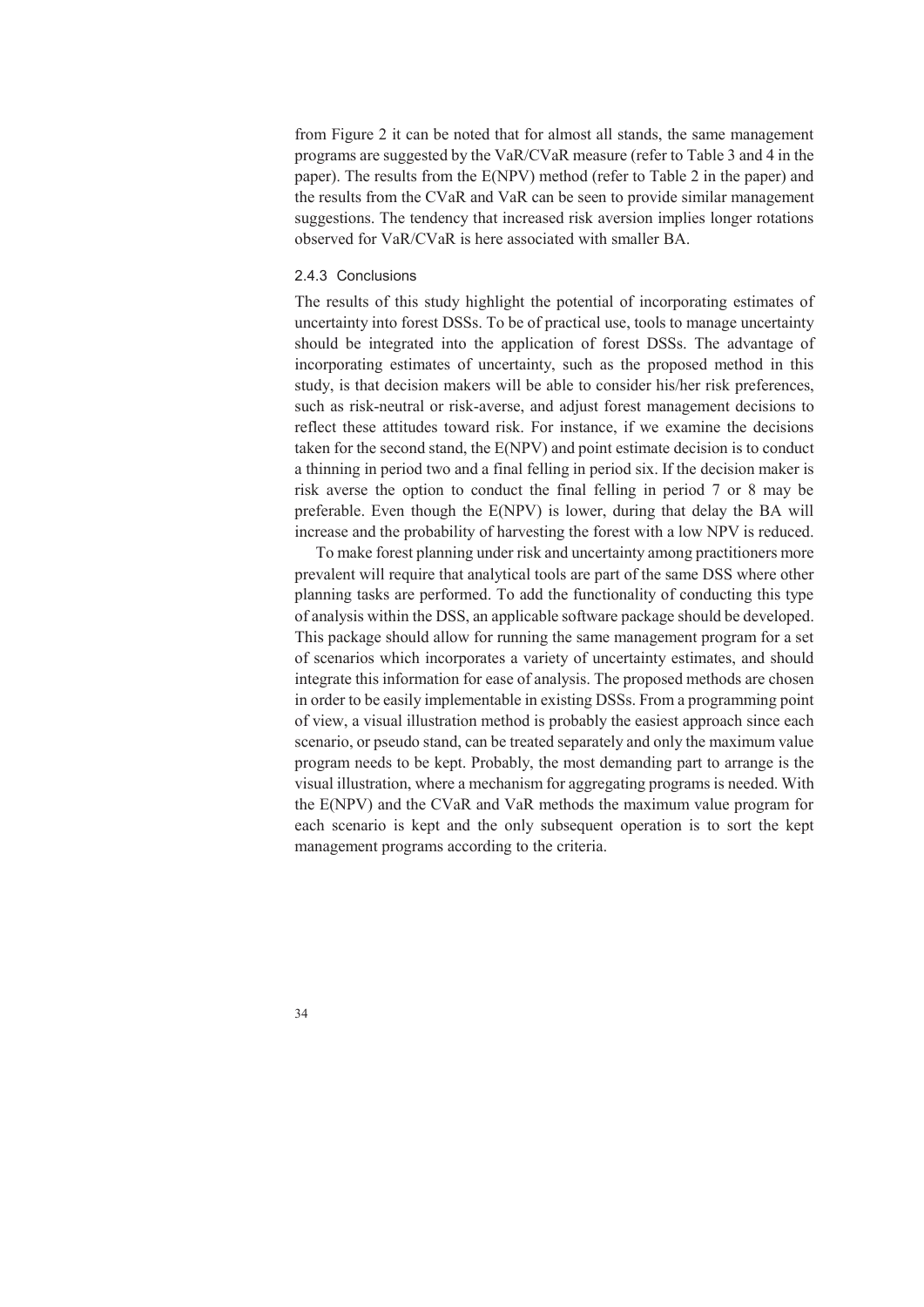

*Figure 2.* Optimal management plans for different BA  $(m^2ha^{-1})$  for stand 1-8. (F= final felling; T= thinning; number = 5-year period for the action).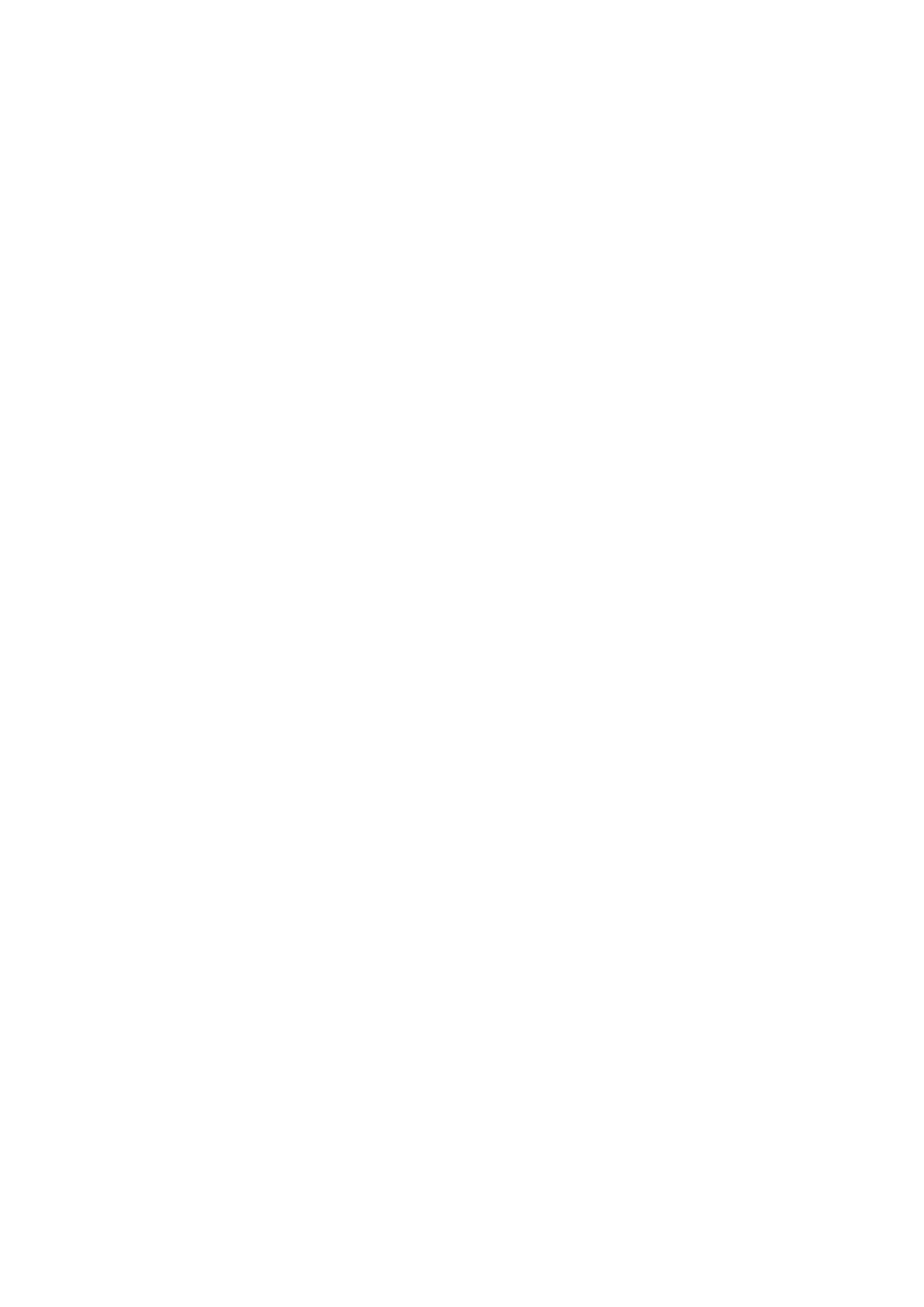## 3 Discussion

Managing forest holdings relies to a large degree on the quality of forest information. Typically, forest information is uncertain; therefore suboptimal decisions are expected to occur even with recently acquired forest information. In general, the uncertainty in forest information can be addressed from two different fronts. The first front can be seen as a direct intervention where forest information quality is improved by collecting new information, utilizing ALS data in the sampling design and in the estimation and/or by combining new information with existing (old) information. The second front can be seen as indirect intervention where the existing planning methods and decision making processes that account for uncertainty are improved. Both approaches can be studied simultaneously to compare their efficiency and suitability. This kind of study was, however, not considered in this thesis. Papers I to III address the uncertainty directly by improving forest information quality where Paper IV addresses indirectly the uncertainty by incorporating an estimate of the uncertainty in the existing planning and decision making process.

The second front which was just mentioned can be seen as an alternative to acquiring higher quality information by improving existing planning processes and tools by incorporating and considering estimates of uncertainty in the DSS. The outcome of such an approach is presented in Paper IV where a visual illustration method is proposed to account for the risk preference of the decision maker. This idea of visual illustration is of interest for further studies as it potentially helps decision makers and forest owners to understand and observe the effect of risks. As it is hard to explain as well as to understand the tradeoff between the E(NPV) and what in the worst case might happen (VaR and CVaR), a visual illustration may be of interest. To the best of my knowledge visual illustration methods have not been considered in previous literature in forestry, and it is therefore likely to be an innovative approach in forest planning.

To combine both fronts to handle uncertainty is of interest but was, however, not covered in this thesis. Nevertheless there is evidence (e.g., Ståhl et el. 1994) that combining different methods for handling uncertainty can increase the chance of reducing the magnitude of the suboptimal loss. One example of this is from Bayesian decision theory where the error, lower though, of the new information combined with the old information can be utilized in a system that takes decisions based on information in term of distributions and not point estimates.

The DSSs nowadays rely on the deterministic assumptions regarding the simulator and optimization models. Therefore, giving estimates of uncertainty cannot be utilized in the planning process in such systems since they cannot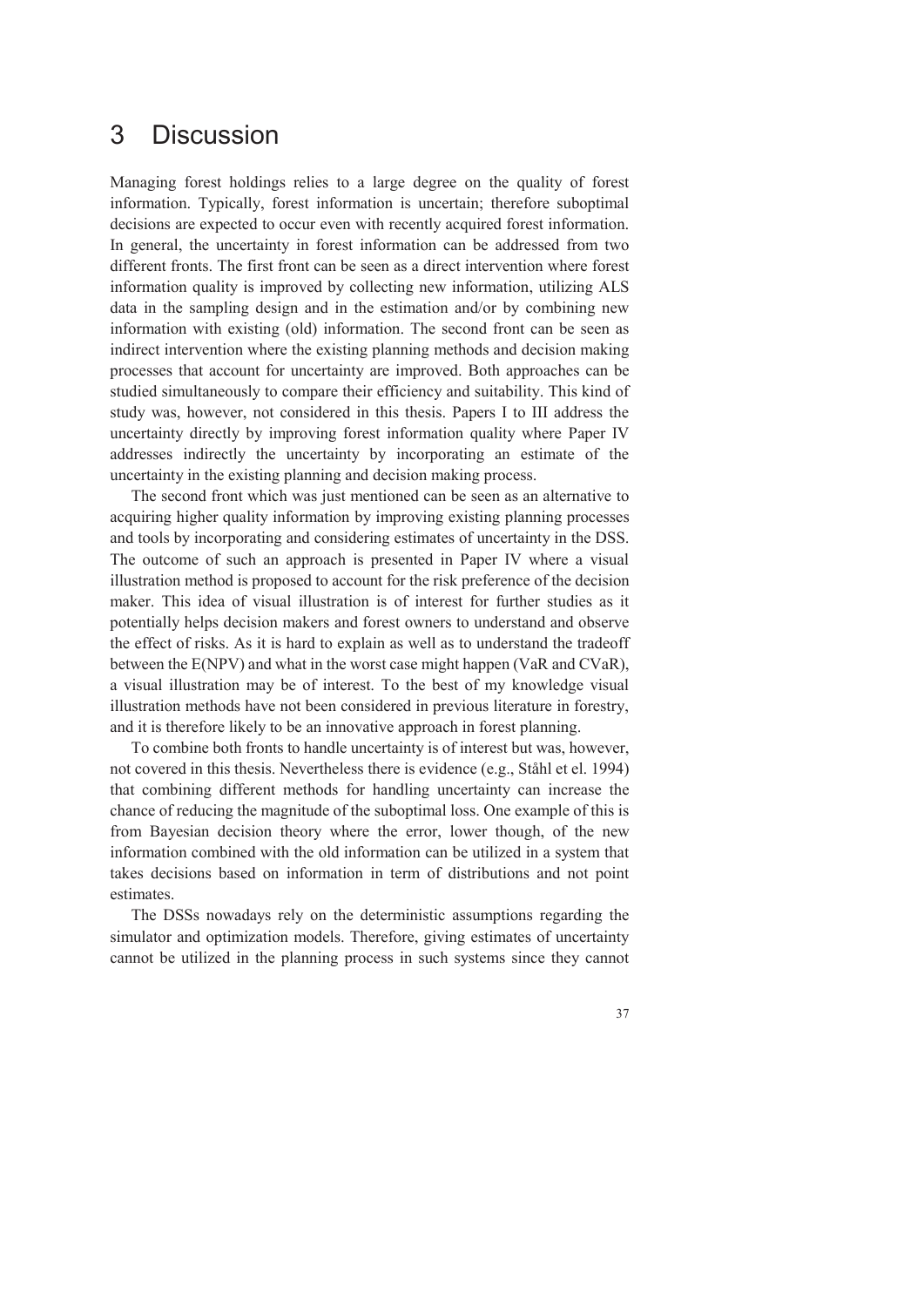handle estimates of uncertainty. In Papers III and IV this problem was addressed and discussed and scenario analysis (deterministic equivalent) was proposed as a solution. The method can potentially be implemented in existing DSSs. It seems that such solutions are in their early stage of development. One example is the implementation of scenario analysis in the Finnish SIMO DSS (Rasinmäki et al. 2009); however, actual use of the solution seems so far not to be fully utilized by the forest planners.

In Papers I and II ALS data were utilized in the empirical analysis and shown to have a high potential as using these data reduced suboptimal losses due to suboptimal decisions. The information stemming from ALS data has been proven to provide robust and valuable estimates of forest information, for example, stand mean values or stem diameter distributions (McRoberts et al. 2010). Incorporating stem diameter distribution in the planning process was shown in Paper I to improve the planning process compared to stand mean values only.

In Paper II ALS data were also used in data acquisition as they were used as auxiliary information in a LPM approach to design a field sample. ALS data were used in mapping (delineation of micro-stands) and for selecting microstands to be sampled. Moreover, ALS data and LPM were used to allocate field plots with selected micro-stands. Micro-stands have the potential to reduce within stand variation and therefore potentially improve the planning process. An automatic segmentation technique was used to delineate the micro-stands. For example, spectral data or mean tree height within raster elements can be used for segmentation. The idea of micro-stands is to provide a good description of the forest, where after the micro-stand should be aggregated into treatment units (e.g., harvest units) at some stage in the planning process. Hence, the optimal micro-stand size is of interest and the effect of stand delineation is also of interest for future studies. Approaches for clustering of micro-stands into treatment units should be developed further (Packalen et al. 2011). It is of interest also to study the effect of incorporating estimates of uncertainty stemming from growth forecasts (Nyström and Ståhl, 2001) in the same way as was done in Paper IV for the initial state of forest information.

In this thesis data quality was considered in forest planning without any restrictions or interactions between stands in a forest holding which is the simplest approach to manage forest. Using this approach the best treatment for each stand is optimized in order to maximize the NPV of each individual stand within the forest. Nevertheless, the results of this thesis have the potential to affect forest level planning including restrictions and/or interactions between stands. In such forest level planning, a best combination of treatments for the stands is optimized in order to reach a general goal for the landscape as a whole.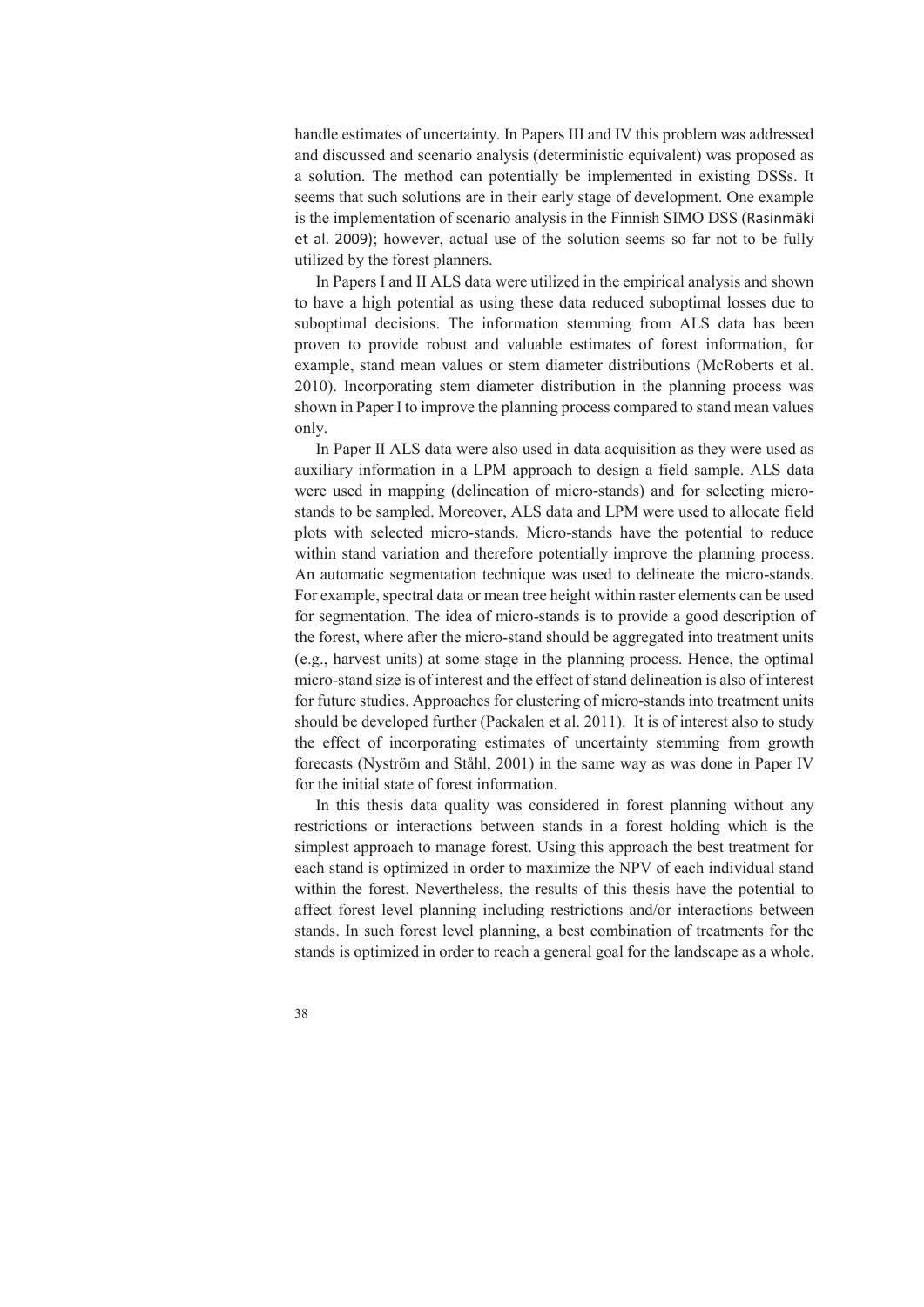However, the potential to do this was not assessed in this thesis. For instance, the micro-stand approach might have an impact if the planning were to be performed at the landscape level since the clustering process performed at that level to generate a new layout for harvest operations may result in different treatment units as compared to traditional stands. This has to be further analyzed and tested to see whether new challenges would arise.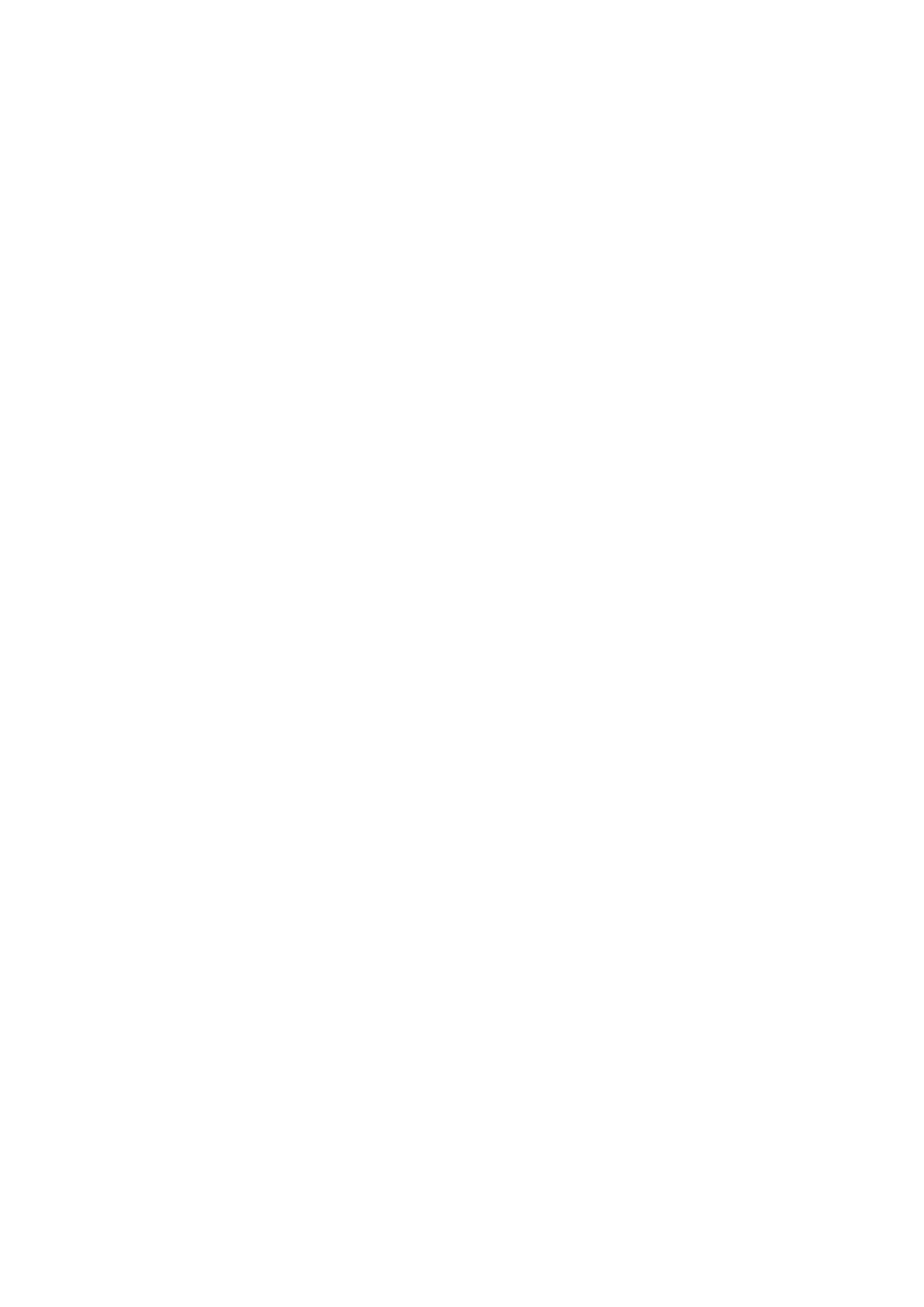## 4 Concluding remarks

For future studies and in order to utilize the benefits of this thesis, new DSSs that are able to account for estimates of forest information uncertainty have to be developed. These kind of DSSs should be built in a dynamic way that will allow new information to be input into the system at any point of time. Thus, a Bayesian decision process can then be applied.

Nowadays, enormous amounts of forest information stemming from remote sensing techniques and harvesting machines are available; however, the use of these different sources of information is poor. Rather than improving or investing in one source of information, assimilating these sources seems to be a promising approach. The DA process should be further investigated as it seems to be a promising framework that can make use of many different sources of information, and provide output that can be useful for forest planners.

As discussed in Paper III, the DA process has potential to provide several main benefits to forest planning by improving performance both in short as well as long term planning setting. Without modifying the existing DSSs, the improvements provided by DA include better information accuracy, as well as estimates of the uncertainty of the information. These factors are important, but in order to benefit fully from DA there is a need to develop DSSs towards incorporating procedures which will allow them to benefit from Bayesian decision making in the later stages of the decision process. This also involves making growth forecasts which account for the uncertainty of the projected information (e.g., Nyström & Ståhl 2001).

In regards to practical forestry the use of remote sensing data and consideration of uncertainty in forest information is essential. Remote sensing data improve the quality of forest information through increasing the accuracy and as a consequence have the potential to reduce suboptimal losses. The use of the remote sensing data in practical forestry is presently applied on a broad scale, contrary to the use of information about uncertainty. Typically, uncertainty in forest information was ignored for simplicity; however, uncertainty can lead to unwanted or unexpected results and subsequently to the forest planner retrospectively wishing they had considered uncertainty at an earlier stage. Therefore, while the current DSSs is still using the deterministic optimization methods, the use of visual illustration (Paper IV) through scenario analysis (deterministic equivalent) can be utilized in practical forestry in order to facilitate for forest planners to better understand and account for uncertainty.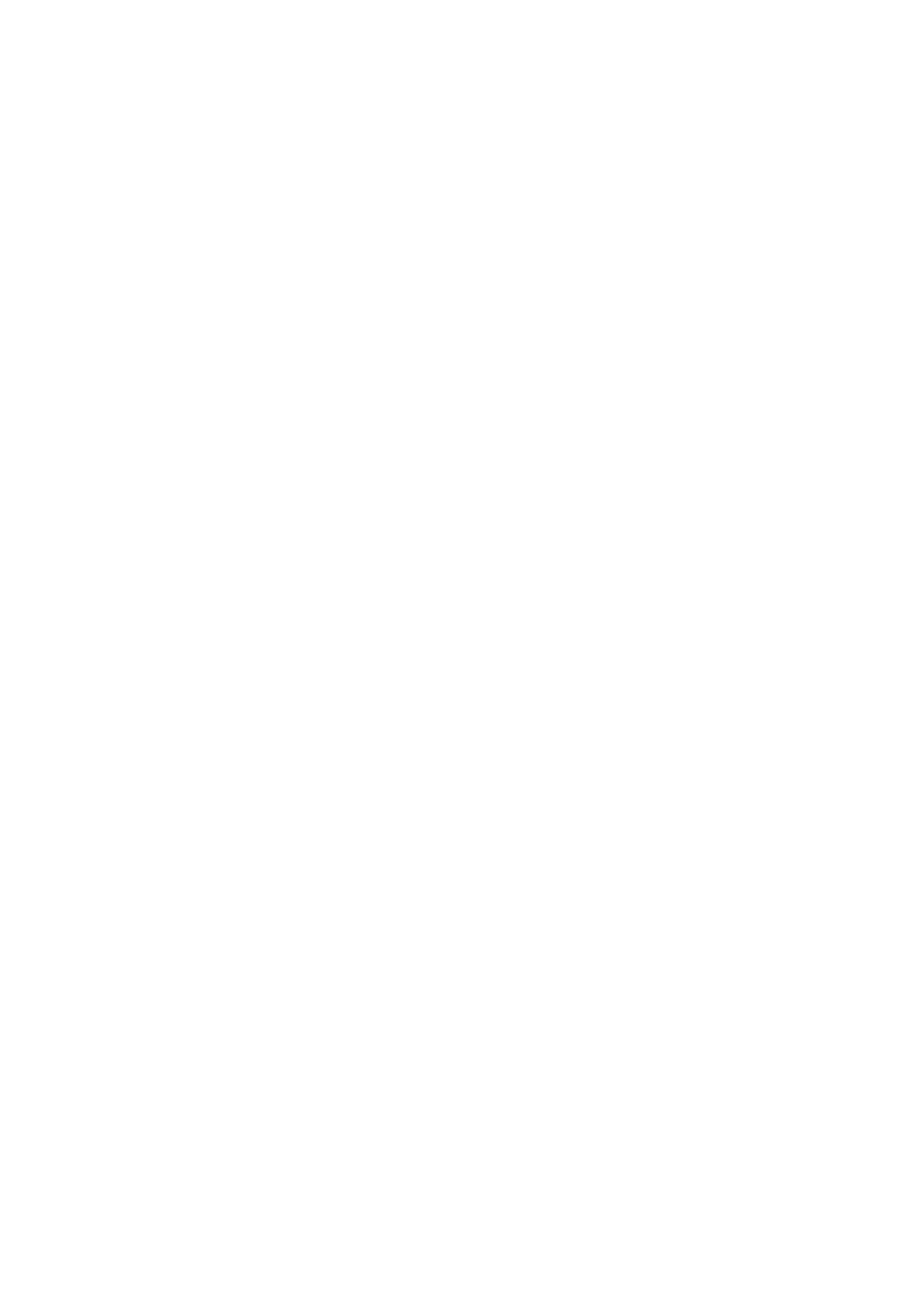## References

- Alston, RM. and Iverson, DC. (1987). The road from Timber RAM to FORPLAN: How far have we traveled? Journal of Forestry 85: 43-49.
- Bertsimas, D. and Sim, M. (2004). The price of robustness. Oper. Res. 52:35-53.
- Bettinger, P. Boston, K. Siry, JP. and Grebner, DL. (2009). Forest Management and Planning. Academic Press: page 67.
- Birge, J. and Louveaux, F. (2011). Introduction to stochastic programming. Second edition. Springer, New York.
- Borges, J. G. Nordstrom, E. M. Garcia-Gonzalo, J. Hujala, T. and Trasobares, A. (2014). Computer-based tools for supporting forest management. The experience and the expertise world-wide. Report of Cost Action FP 0804 Forest Management Decision Support Systems (FORSYS). Dept. of Forest Resource Management, Swedish Univ. of Agricultural Sciences. Umeå. Sweden.
- Breidenbach, J. Næsset, E. Lien, V. Gobakken, T. and Solberg, S. (2010). Prediction of species specific forest inventory attributes using a nonparametric semi-individual tree crown approach based on fused airborne laser scanning and multispectral data. Remote Sens. Environ. 114:911–924.
- Czaplewski, RL. and Thompson, MT. (2008). Opportunities to improve monitoring of temporal trends with FIA panel data. In Forest and Analysis (FIA) Symposium 2008., 21–23 October 2008, Park City, Utah. Edited by W. McWilliams, G. Moisen, and R.L. Czaplewski. USDA For. Serv., Rocky Mountain Research Station, Fort Collins, Colorado, USA.
- Davis, LS. Johnson, KN. Howard, T. and Bettinger, P. (2001). Forest Management. E. Bartell (4th Edition).
- Davis, L. S. and G. Liu (1991). Integrated forest planning across multiple ownerships and decision makers. For. Sci. 37: 200-226.
- Duvemo, K. and T. Lämås (2006). The influence of forest data quality on planning processes in forestry. Scand. J. For. Res. 21: 327-339.
- Duvemo, K. Lämås, T. Eriksson, L. O. and Wikström, P. (2014). Introducing cost-plus-loss analysis into a hierarchical forestry planning environment. Ann. Oper. Res. 219: 415-431.
- Edwards, V. M. and Steins, N. A. (1999). A framework for analysing contextual factors in common pool resource research. J. Environ. Policy Plan. 1: 205-221.
- Ehlers, S. Grafström, A. Nyström, K. Olsson, H. and Ståhl, G. (2013). Data assimilation in standlevel forest inventories. Can. J. For. Res. 43: 1104-1113.
- Eid, T. (2000). Use of Uncertain Inventory Data in Forestry Scenario Models and Consequential Incorrect Harvest Decisions. Silva Fenn. 34(2): 89-100.
- Eriksson, L. O. (2008). The forest planning system of Swedish forest enterprises: A note on the basic elements. SLU, Dept of Forest Resource Management, Work report 232.
- Garcia-Gonzalo, J. Bushenkov, V. McDill, M. E. and Borges, J. G. (2015). A decision support system for assessing trade-offs between ecosystem management goals: An application in Portugal. Forests 6:65-87.
- Gobakken, T. and Næsset, E. (2004). Estimation of diameter and basal area distributions in coniferous forest by means of airborne laser scanner data. Scand. J. For. Res. 19: 529-542.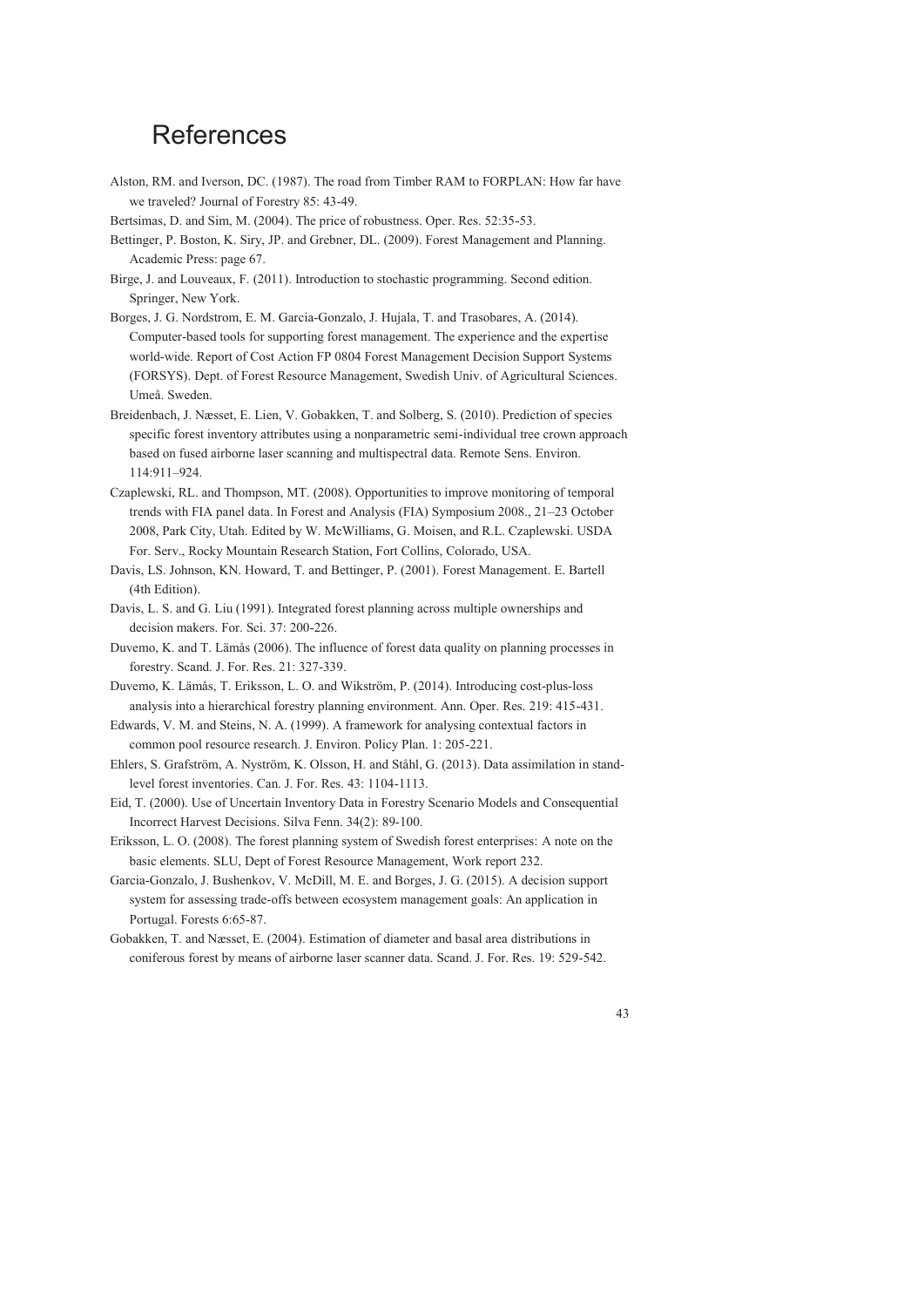- Gobakken, T. and Næsset, E. (2005). Weibull and percentile models for lidar-based estimation of basal area distribution. Scand. J. For. Res. 20: 490-502.
- Gordon, S. N. Floris, A. Boerboom, L. Lämås, T. Eriksson, L. O. Nieuwenhuis, M. Garcia, J. and Rodriguez, L. (2013). Studying the use of forest management decision support systems: an initial synthesis of lessons learned from case studies compiled using a semantic wiki. Scand J For Res. doi:10.1080/02827581.2013.856463
- Grafström, A. Lundström, N. L. P. and Schelin, L. (2012). Spatially Balanced Sampling through the Pivotal Method. Biometrics 68: 514-520.
- Hahn, W. A. Härtl, F. Irland, C. L. Kohler, C. Moshammer, R. and Knoke, T (2014). Financially optimized management planning under risk aversion results in even-flow sustained timber yield. For. Policy Econ. 42: 30-41.
- Holmström, H. Kallur, H. and Ståhl, G. (2003). Cost-plus-loss analyses of forest inventory strategies based on kNN assigned reference sample plot data. Silva Fenn. 37: 381-398.
- Holopainen, M. Mäkinen, A. Rasinmäki, J. Hyytiäinen, K. Bayazidi, S. & Pietilä, I. (2010). Comparison of various sources of uncertainty in stand-level net present value estimates. For. Policy Econ. 12: 377–386.
- Hyvönen, P. Pekkarinen, A. and Tuominen, S. (2005). Segment-level stand inventory for forest management. Scand. J. For. Res. 20: 75-84.
- Kangas, A. S. (2010). Value of forest information. Eur J Forest Res 129: 863-874.
- Kazana, V. Fawcett, R. H. and Mutch, W. E. S. (2003). A decision support modelling framework for multiple use forest management: The Queen Elizabeth forest case study in Scotland. Eur. J. Oper. Res. 148: 102-115.
- Koch, B. Straub, C. Dees, M. Wang, Y. and Weinacker, H. (2009). Airborne laser data for stand delineation and information extraction. Int. J. Remote Sen. 30: 935-963.
- Leskinen, P. Hujala, T. Tikkanen, J. Kainulainen, T. Kangas, A. Kurttila, M. Pykäläinen, J. and Leskinen, L. (2009). Adaptive decision analysis in forest management planning. For. Sci. 55: 95-108.
- Levin, D. A. Peres Y. and Wilmer E. L. (2009). Markov Chains and Mixing Times. Providence, RI: American Mathematical Society: Page 48.
- Maltamo, M. Næsset, E. Bollandsås, O. M., Gobakken, T. and Packalén, P. (2009). Nonparametric prediction of diameter distributions using airborne laser scanner data. Scand. J. For. Res. 24: 541-553.
- Mäkinen, A. Kangas, A. and Nurmi, M. (2012). Using cost-plus-loss analysis to define optimal forest inventory interval and forest inventory accuracy. Silva Fenn. 46:211-226. https://doi.org/10.14214/sf.55.
- McRoberts, R. E. Cohen, W. B. Erik, N. Stehman, S. V. and Tomppo, E. O. (2010). Using remotely sensed data to construct and assess forest attribute maps and related spatial products. Scand. J. For. Res. 25: 340-367.
- Moeur, M. and Stage A. R. (1995). Most Similar Neighbor: An Improved Sampling Inference Procedure for Natural Resource Planning. For. Sci. 41: 337-359.
- Mowrer, H. T. (2000). Uncertainty in natural resource decision support systems: sources, interpretation, and importance. Comput. Electron. Agric. 27:139-154.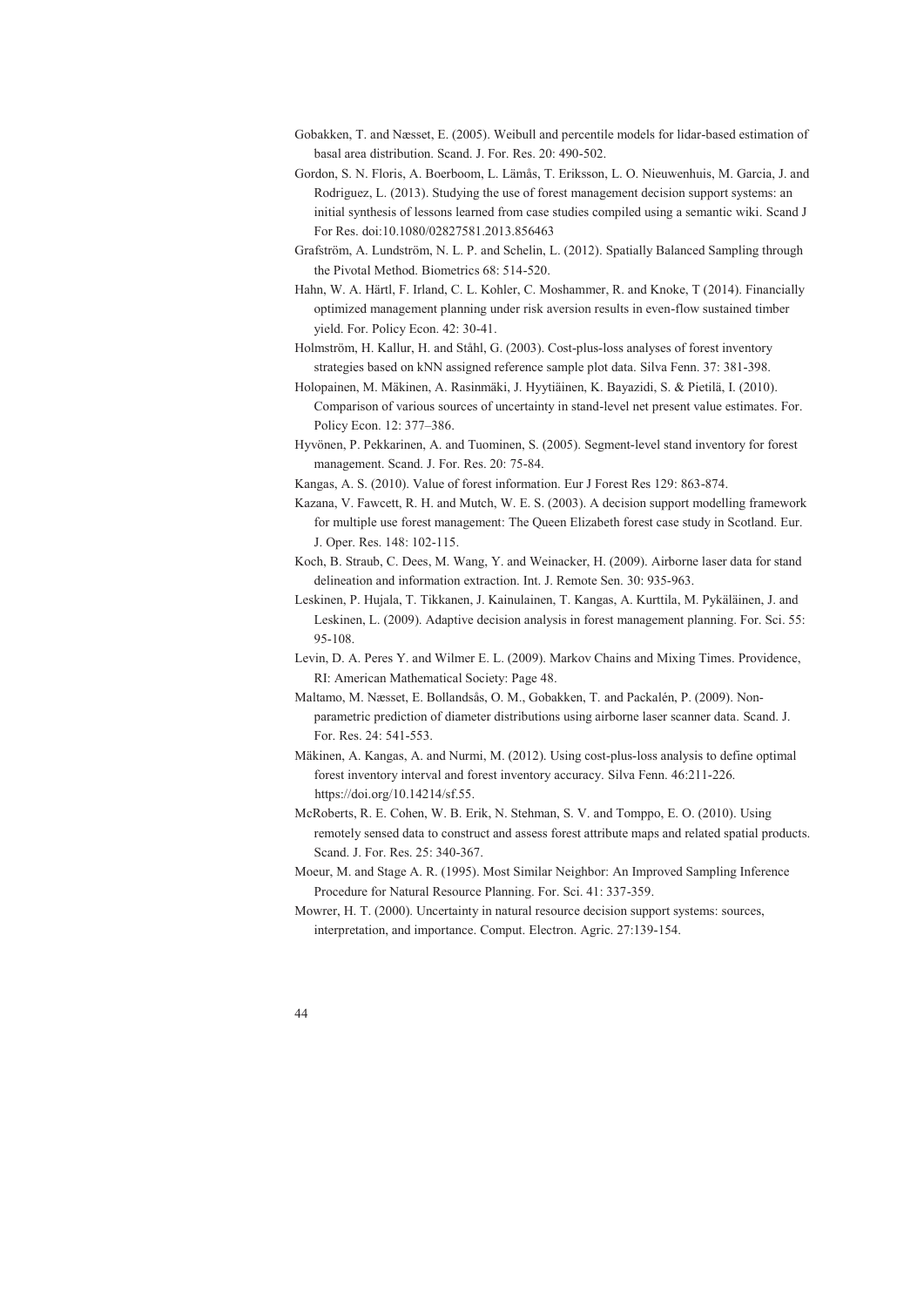- Næsset, E. (2002). Predicting forest stand characteristics with airborne scanning laser using a practical two-stage procedure and field data. Remote Sen. Environ. 80: 88-99
- Næsset, E. Gobakken, T. Holmgren, J. Hyyppä, H. Hyyppä, J. Maltamo, M. Nilsson, M. Olsson, H. Persson, Å. and Söderman, U. (2004). Laser scanning of forest resources: the nordic experience. Scand. J. For.Res. 19: 482-499.
- Navon, D. I. (1971). Timber RAM: A long range planning method for commercial timber lands under multiple use management. USDA Forest Service Research Paper PSW-70.
- Nilsson, M. Nordkvist, K. Jonzén, J. Lindgren, L. Axensten, P. Wallerman, J. Egberth, M. Larsson, S. Nilsson, L. Eriksson, J. and Olsson, H. (2016). A nationwide forest attribute map of Sweden predicted using airborne laser scanning data and field data from the National Forest Inventory. Accepted for publication in Remote Sen. Environ.
- Nyström, M. Lindgren, N. Wallerman, J. Grafström, A. Muszta, A. Nyström, K. Bohlin, J. Willén, E. Fransson, J. E. S. Ehlers, S. Olsson, H and Ståhl, G. (2015). Data assimilation in forest inventory: first empirical results. Forests 6:4540-4557.
- Nyström, K. and Ståhl, G. (2001). Forecasting probability distributions of forest yield allowing for a Bayesian approach to management planning. Silva Fenn. 35:185-201.
- Olofsson, K. and Holmgren, J. (2014). Forest stand delineation from lidar point-clouds using local maxima of the crown height model and region merging of the corresponding Voronoi cells. Remote Sen. Letters 5: 268-276.
- Packalén, P. Heinonen, T. Pukkala, T. Vauhkonen, J. and Maltamo, M. 2011. Dynamic treatment units in eucalyptus plantation. For. Sci. 57: 416-426.
- Pasalodos-Tato, M. Mäkinen, A. Garcia-Gonzalo. J. Borges, J. G. Lämås, T. and Eriksson, L. O. (2013). Review. Assessing uncertainty and risk in forest planning and decision support systems: review of classical methods and introduction of innovative approaches. For. Syst. 22: 282-303.
- Persson, Å. Holmgren, J. and Söderman, U. (2002). Detecting and measuring individual trees using an airborne laser scanner. Photogramm. Eng. Remote Sens. 68: 925-932
- Pippuri, I. Kallio, E. Maltamo, M. Peltola, H. and Packalen, P. (2012). Exploring horizontal areabased metrics to discriminate the spatial pattern of trees and need for first thinning using airborne laser scanning. Forestry doi:10.1093/forestry/cps005.
- Pietilä, I. Kangas, A. Mäkinen, A. and Mehtätalo, L. (2010). Influence of growth prediction errors on the expected losses from forest decisions. Silva Fenn. 44:829–843.
- Pukkala, T. (1998). Multiple risks in multi-objective forest planning: Integration and importance. For. Ecol. Manage. 111: 265-284.
- Randhawa, S. U. Olsen, E. D. and Lysne, D. H. (1996). A decision analysis approach to forest resource management. Int. J. Ind. Eng-Appl P. 3:95-101.
- Rasinmäki, J. Kalliovirta, J. and Mäkinen, A. (2009). SIMO: An adaptable simulation framework for multiscale forest resource data. Comput Electron Agric. 66:76–84.
- Redsven, V. Hirvelä, H. Härkönen, K. Salminen, O. and Siitonen, M. (2013). MELA2012 Reference Manual (2nd edition). The Finnish Forest Research Institute. 666 p. ISBN 978-951- 40-2451-1 (PDF).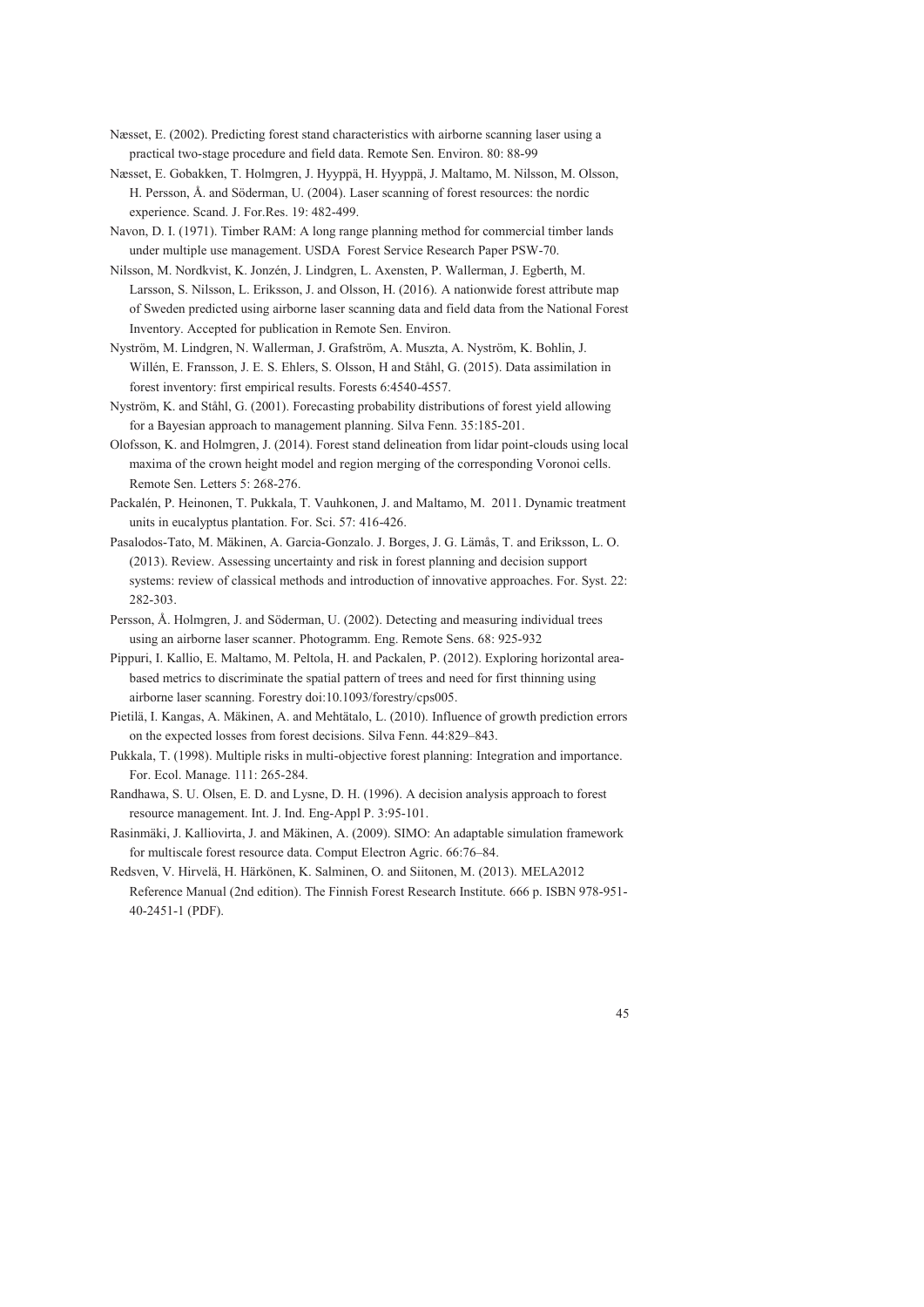- Rørstad, P. K. Trømborg, P. K. Bergseng, E. and Solberg, B. (2010). Combining GIS and forest modelling in estimating regional supply of harvest residues in Norway. Silva Fenn. 44:435- 451.
- Solberg, S. Næsset, E. Bollandsas, O. M. (2006). Single tree segmentation using airborne laser scanner data in a structurally heterogeneous spruce forest. Photogramm Eng Remote Sens. 72:1369-1378.
- Ståhl, G. Carlsson, D. and Bondesson, L. (1994). A method to Determine Optimal Stand Data Acquisition Policies. For. Sci. 40:630-649.
- Ståhl, G. (1992). A study on the quality of compartmentwise forest data acquired by subjective inventory methods. Swedish University of Agricultural Sciences, Department of Biometry and Forest Management Report 24 (In Swedish).
- Söderberg, U. (1992). Functions for forest management. Height, form height and bark thickness of individual trees. Report 52. Department of Forest Survey, Swedish University of Agricultural Sciences, Umeå, Sweden. 87 p. [In Swedish with English summary].
- Wikström, P. Edenius, L. Elfving, B. Eriksson, L.O. Lämås, T. Sonesson, J. Öhman, K. Wallerman, J. Waller, C. and Klintebäck, F. (2011). The Heureka forestry decision support system: an overview. Mathematical and Computational Forestry & Natural-Resource Sciences 3:87-94.
- Yousefpour, R. Bredahl Jacobsen, J. Thorsen, B. J. Meilby, H. Hanewinkel, M. and Oehler, K. (2012). A review of decision-making approaches to handle uncertainty and risk in adaptive forest management under climate change. Ann. For. Sci. 69:1-15.